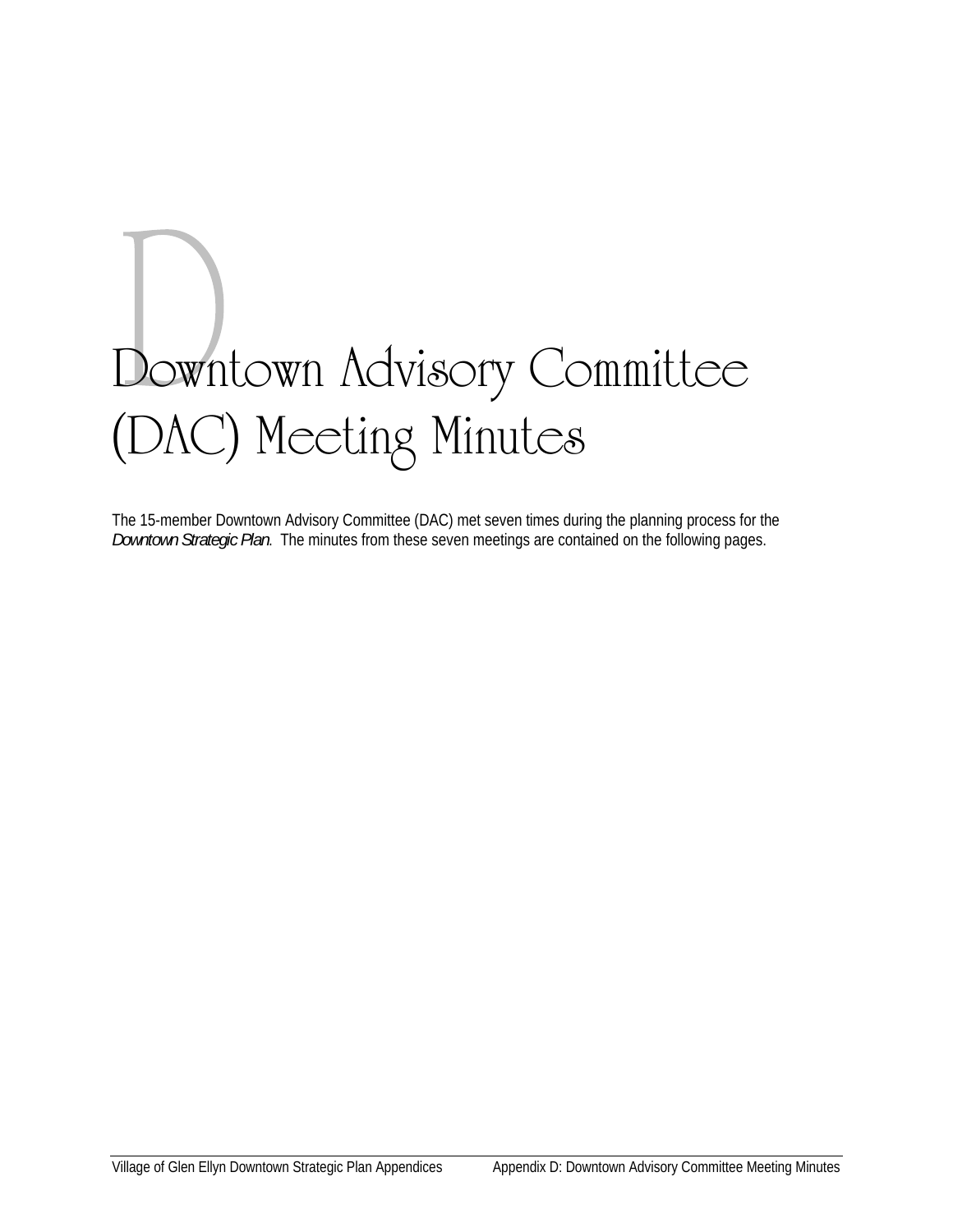# Downtown Strategic Plan **Downtown Advisory Committee – Meeting Minutes**

Village of Glen Ellyn, Illinois April 29, 2008

## **Agenda**

- 1. Introductions.
- 2. The Role of the Downtown Advisory Committee (DAC).
- 3. The Planning Process.
- 4. The Project Management Update.
- 5. Other Business and Adjourn.

#### **Overview**

The Downtown Advisory Committee (DAC) held its first meeting on April 29, 2008, at 7:00 p.m. in the Galligan Board Room on the 3rd Floor of the Glen Ellyn Civic Center.

#### **DAC Members in Attendance**

Rinda Allison, Chairperson Dan Anderson, Historical Society Iain Dickie, Architectural Review Commission Linda Dykstra, Plan Commission Scott Hamer, Chamber of Commerce Beth Howley, Go Downtown! Jean Kaczmarek, Resident at Large Tim Loftus, Historic Preservation Commission, Historical Society, Citizens for Glen Ellyn Preservation Pat Melady, Downtown Property Owner Jim Meyers, Economic Development Corporation (EDC) Sandy Moore, Retail Business Owner E. Jessica Pekny, Downtown Glen Ellyn Alliance, Downtown Business Owner

#### **DAC Members Unable to Attend**

Rob Kelley, Downtown Business Owner Ann Riebock, School District 41 Jennifer Shannon, Downtown Restaurant and Property Owner

#### **Others in Attendance**

Staci Hulseberg, AICP, Planning and Development Director Michele Stegall, AICP, Village Planner Pete Ladesic, Trustee Jim Louthen, ASLA, President, Town Builder Studios Carrie Haberstich, AICP, Senior Planner, Town Builder Studios Aaron Gruen, Esq., Principal, Gruen Gruen + Associates Kerry Lantau, E.I., Project Manager, Walker Parking Consultants Edward Torrez, AIA, Principal, BauerLatoza Studio Stacey Contoveros, LEED AP, Graduate Architect, BauerLatoza Studio In addition to the following narrative, please refer to the PowerPoint presentation slides titled: "Downtown Advisory Committee Meeting #1".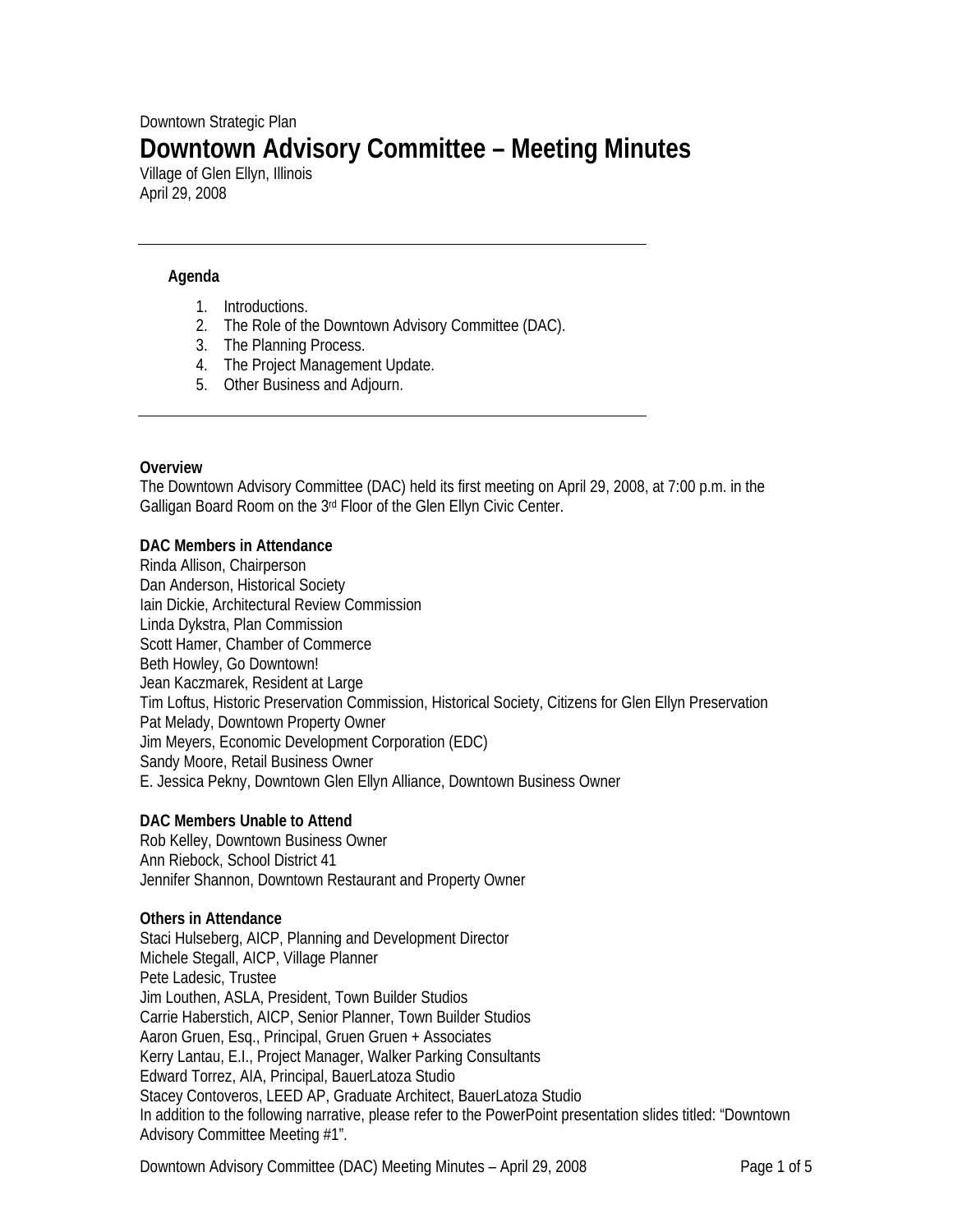# **1. Introductions.**

The meeting began with an introduction of the Town Builder Studios (TBS) Team, followed by each DAC member stating their name, whether or not they are a business owner and/or resident of Glen Ellyn, the role they will serve on the DAC, and why they said "yes" to serving on the DAC.

# **2. The Role of the DAC.**

- The DAC is a **"sounding board"** for information and ideas prepared and presented by the TBS Team.
- Each DAC member will be a voice for a segment of the community. For example, a resident will speak on behalf of other residents; a business owner will speak on behalf of other business owners; etc.
- Each DAC meeting will be held in a workshop format, where the members will roll up their sleeves, dig in to the information and ideas, and discuss the issues associated with the Downtown Strategic Plan.
- The general public will have its opportunity to provide input on the project website and at Town Hall Meetings.

The DAC members were asked to share their thoughts regarding potential goals and objectives for the Downtown Strategic Plan. The following is the list generated by the DAC members:

- Define what constitutes "success".
- Define what a good retail mix is.
- **Draw residents Downtown and make it "cool" enough to draw people from elsewhere;** make the Downtown a destination.
- Keep the businesses we have, reduce turnover.
- Don't lease tenant spaces to "just anyone".
- Make people want to share.
- Coordinate all groups/organizations/Village/Chamber/EDC and create a plan that everyone supports.
- **Create incentives for businesses.**
- Make a parking system that works.
- **EXECT** Create a "buzz" and a "bustling" Downtown.
- **Establish better standards for property improvement and maintenance.**
- **•** Provide signage and wayfinding.
- **Maximize current assets such as the theater.**
- Make the Downtown a place where restaurants and stores want to be; where Glen Ellyn is being sought out.
- **Ensure a friendly retailer environment.**
- Make it easier for businesses to open; eliminate roadblocks.

#### **3. The Planning Process.**

There are eight steps to the planning process. Currently the process is in Step 1: Data Collection and Analysis, and Step 2: Market Analysis and Recommendations. The data collection and analysis includes land use and the built environment, parking, historic preservation, and interviews. The market analysis and recommendations includes interviews with data collection and analysis. A portion of the data collection included a Short Merchant Survey distributed to 10 merchants in the Downtown area. The sample of merchants included newer and older businesses, and retail and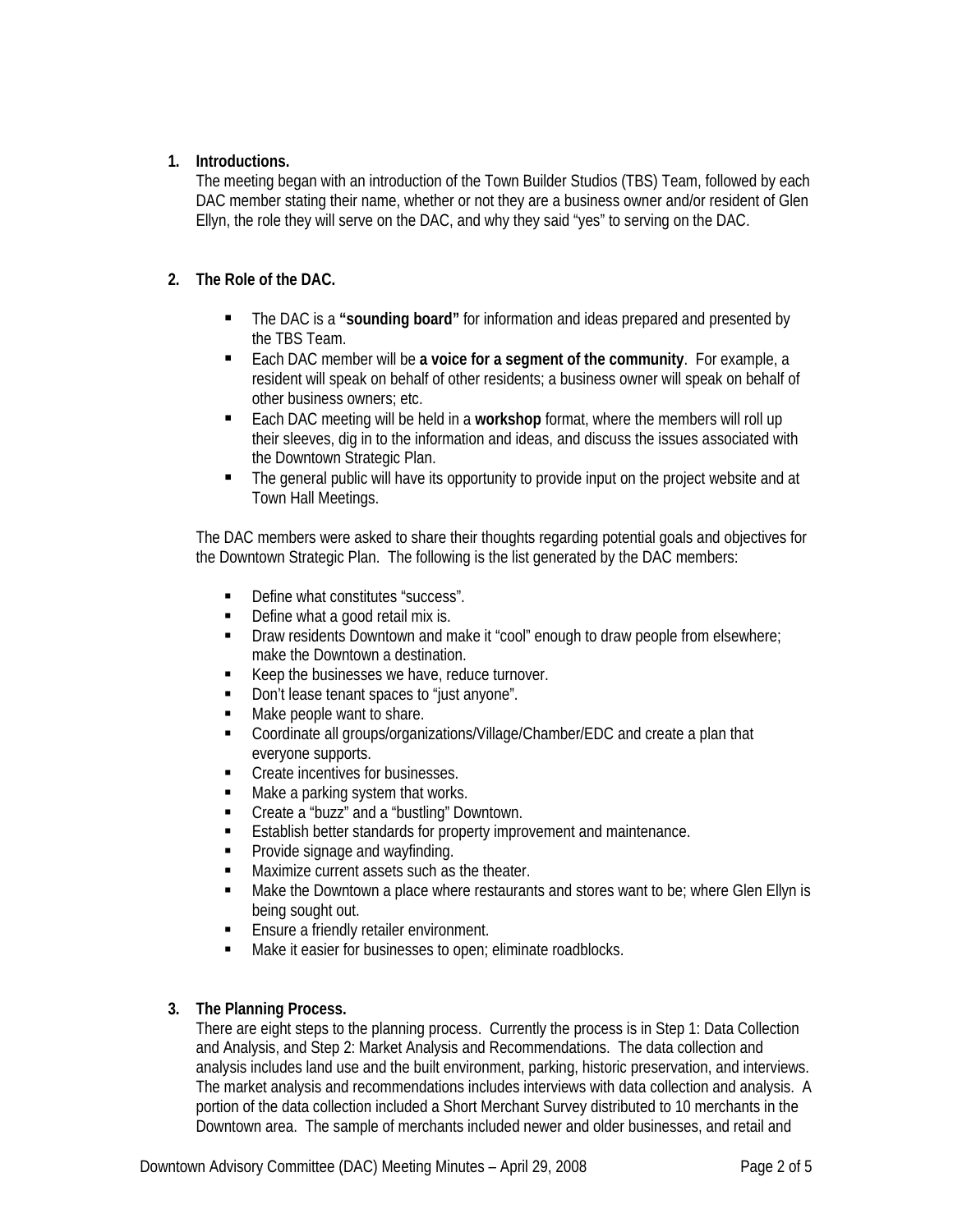restaurant businesses. Up to 50 customers for each merchant had the opportunity to complete the survey.

Market Analysis – Presentation of Preliminary Data Collection Findings by Aaron Gruen Successful downtowns are more than retail. Where do the customers come from? Where are the other locations they shop?

Activated street fronts ("linkages") are exciting places to be. Pedestrians could walk 100 blocks in New York City without realizing that they've walked a long distance. Blank, dull, and unsafe areas along a street front makes people not want to walk to their destinations.

Be realistic about where the Downtown is in relation to the surrounding commercial centers. When other commercial centers are only five to seven minutes away, establishments that meet unmet needs need to be found.

Consider what the Downtown advantages are. What is unique? What could be cultivated? What is unrelated to retail but could help reinforce the success of the Downtown?

Consider a "junior" Millennium Park. Although it does not produce direct revenue to a community, it draws in housing and reinforces retail activities.

In addition to a Short Merchant Survey and interviews, other business people, developers, and regional property brokers have been contacted to share their thoughts on the current market and Downtown Glen Ellyn.

In general, Downtown retail sales have decreased since 2001, while restaurant sales have increased.

At one time, the Downtown made up a high proportion of the retail supply in Glen Ellyn and the surrounding area; however, the retail supply has increased dramatically over the years, resulting in a reduction of the market area for Downtown merchants.

A portion of the market analysis includes a proxy analysis, where out-of-town real estate brokers are contacted to identify typical consumer behaviors and where they usually come from.

Glen Ellyn has disproportionately large number of children and mothers walking around Downtown compared to other communities. Consider building upon the strength of serving women and children in the Downtown area.

#### Parking – Presentation of Preliminary Data Collection Findings by Kerry Lantau

A parking inventory of the Downtown area – plus the Glenbard West High School parking facilities – was conducted over the course of two different weekdays. The commuter lots were observed to be 75% full, while a recent Metra observation estimated the lots to be 93% full.

There are a total of approximately 3,236 parking spaces, of which 1,099 are public (commuter and Village-owned parking lots), 1,723 are private (off-street parking owned by businesses and landlords), and 414 are street.

Historic Preservation - Presentation of Preliminary Data Collection Findings by Stacey Contoveros The historic inventory and analysis was more of a "cultural and heritage" inventory that goes beyond historic preservation. The historically-significant buildings in Downtown Glen Ellyn were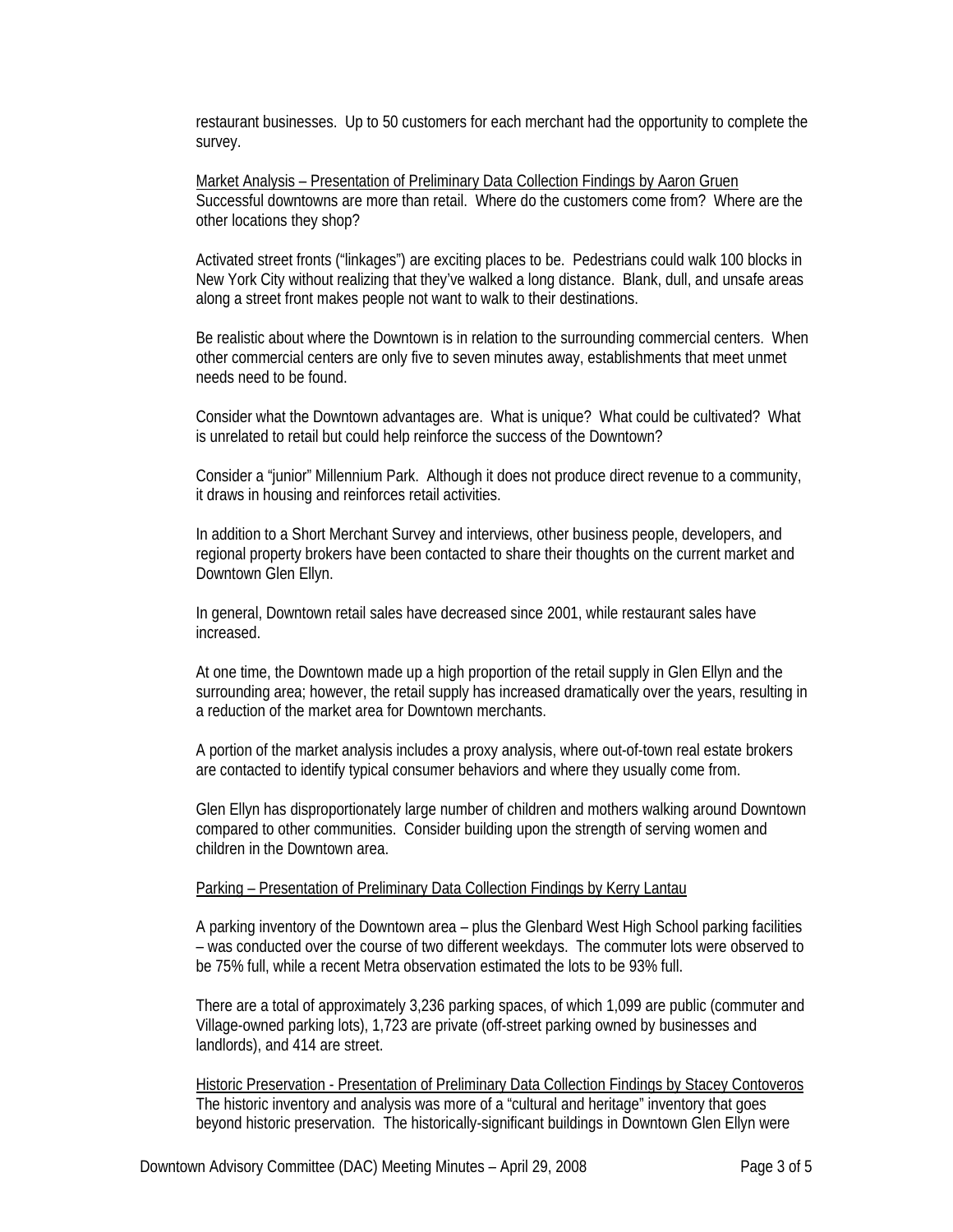generally built in the 1890s and 1920s. The 1920s-era building styles are primarily English Tudor. There is an amazing amount of historic resources and passion about the history of Glen Ellyn.

At some point, the street fronts in the Downtown become "disconnected", where the "Main Street USA" feel disappears, and there is a temptation to turn around because one feels like he/she is leaving the Downtown.

The Ten Thousand Villages building on Pennsylvania Avenue is one of the oldest buildings in the Downtown.

There is a great potential to draw people from Downtown Chicago to Downtown Glen Ellyn on weekends. In addition, there is a potential to connect the history of Stacy's Corners to the Downtown.

There are a few buildings that appear to have their historic elements in tact behind non-periodfriendly covers.

Tuck-pointing, leaky roofs, etc. – need to balance maintenance with historic preservation. An ordinance may address the issue; however, a maintenance requirement may not have the economic return on investment (ROI) that would financially-motivate the landlord to maintain his/her building. Not all problems can be fixed with an ordinance. The existing ordinance appears to be strong and the buildings in general appear to be in good shape.

#### **4. The Project Management Update.**

An overview of the planning timeline and discussion of the near-term schedule was presented and discussed. The following next steps are anticipated for the 12-month planning timeline:

- **Wrap-Up Interview Summaries**
- **Prepare and Distribute Preliminary Data and Analysis Report**
- Hold Town Hall Meetings (Monday, June 2, and Wednesday, June 4)
- Run Charette

An item added during today's interview:

■ Meet with Elementary and High School Students Prior to the End of the School Year

#### **5. Other Business and Adjourn.**

The following list contains "next steps" that were identified during the DAC meeting discussion:

- **•** Dan Anderson will prepare a short presentation on the history of Downtown Glen Ellyn for the next DAC meeting.
- The TBS Team and Village staff will distribute PowerPoint handouts prior to the meeting, and format the handouts in a way that allows the DAC members to make notes directly on the handouts.
- The TBS Team will "drill down" to ensure that some of the commuter parking stalls observed to be empty may actually be paid for; therefore, the stalls would be unavailable for potential Downtown customers. In addition, it will attempt to identify a potential employee parking demand, and prepare a map that identifies parking availability during different times of the day (i.e. Village commuter lots that are open to shoppers after 11:00 or 11:30 a.m.)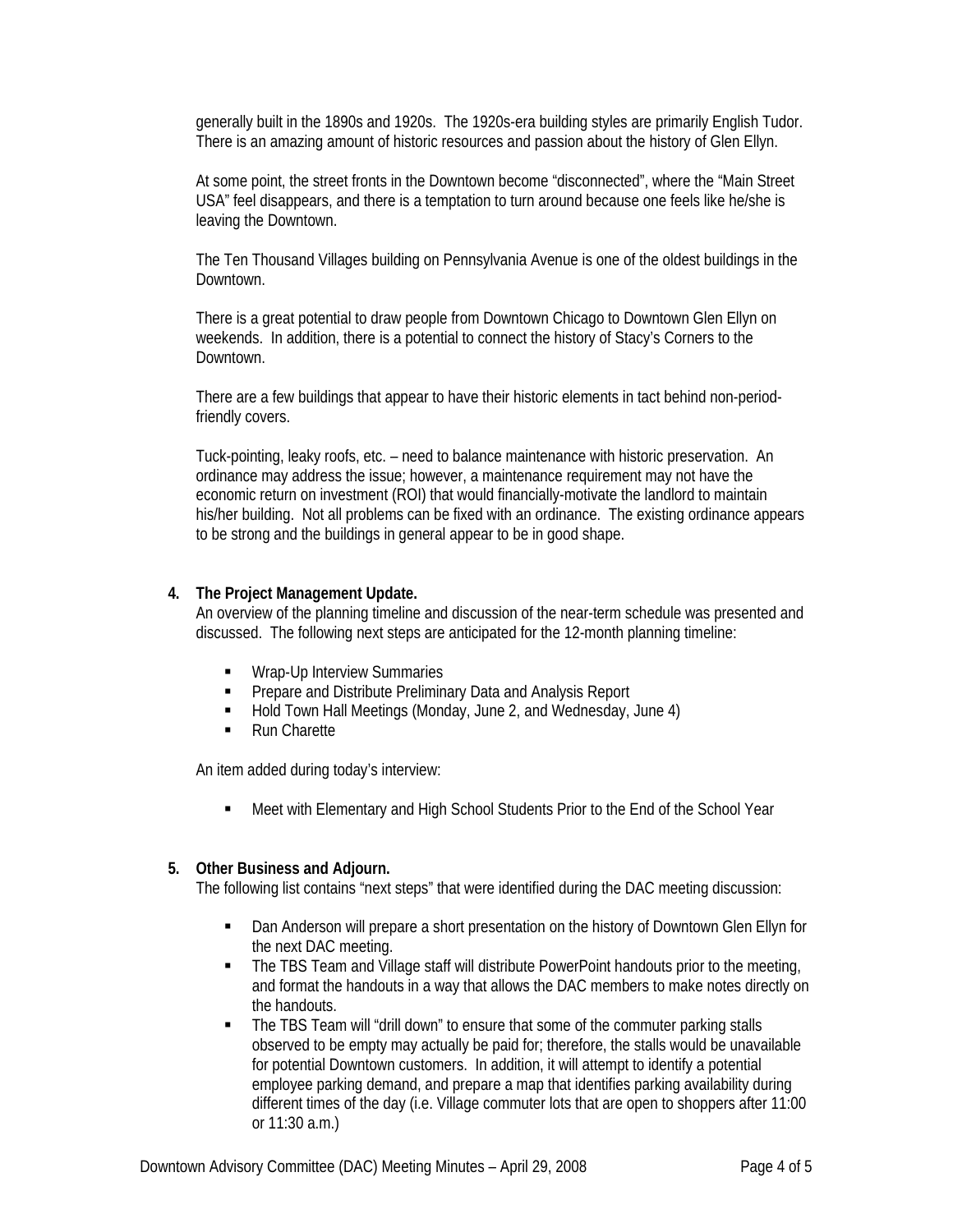- During the planning process especially during the implementation phase provide the DAC with options to consider property maintenance incentives. Consider more positive, goal-oriented means ("carrots"), rather than more negative, heavy-handed means ("sticks"), where possible.
- The TBS Team is to find building maintenance "failures" to learn from and share these examples with the DAC.
- **Provide a contact list of the TBS Team to the DAC.**
- The DAC members should visit the Downtown studio and charette sessions as much as possible from June 2-4, 2008.

At the close of the meeting, Jessica Pekny expressed excitement about the planning process and gratitude to the Village of Glen Ellyn for making the arrangements to conduct the Downtown Strategic Plan.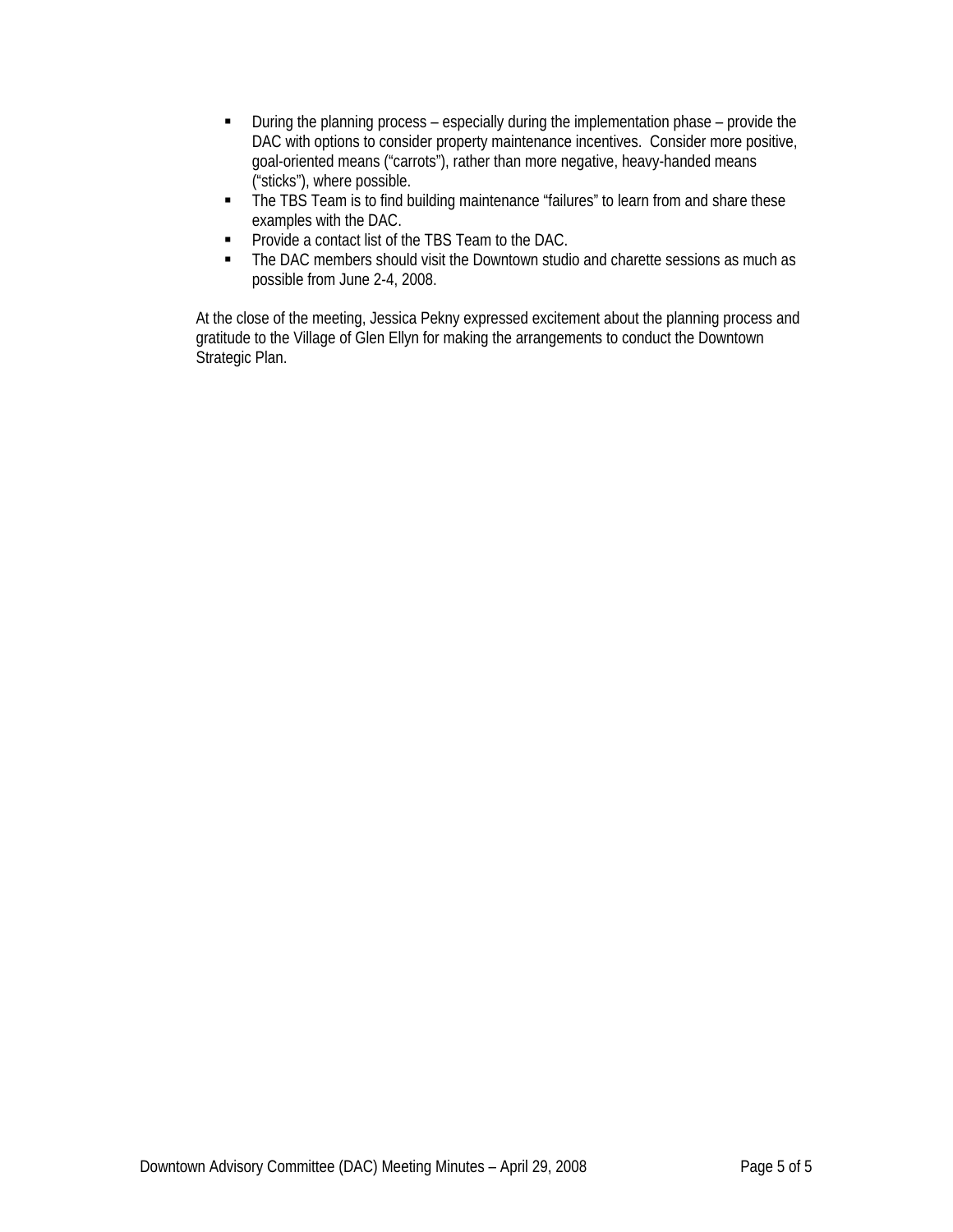# Downtown Strategic Plan **Downtown Advisory Committee – Meeting Minutes**

Village of Glen Ellyn, Illinois August 4, 2008

## **Agenda**

- 1. Roll Call and Agenda Review
- 2. History of Downtown Glen Ellyn by Dan Anderson
- 3. Task 1 Review and Discussion
	- a. Community Context Analysis
	- b. Public Participation Analysis
- 4. Task 2 Review and Discussion
	- a. Market Analysis
- 5. Overview of the Next DAC Meeting
- 6. Adjourn

#### **Overview**

The Downtown Advisory Committee (DAC) held its second meeting on August 4, 2008, at 7:00 p.m. in the Galligan Board Room on the 3rd Floor of the Glen Ellyn Civic Center.

#### **DAC Members in Attendance**

Rinda Allison, Chairperson Dan Anderson, Historical Society Iain Dickie, Architectural Review Commission Linda Dykstra, Plan Commission Scott Hamer, Chamber of Commerce Jean Kaczmarek, Resident at Large Rob Kelley, Downtown Business Owner Tim Loftus, Historic Preservation Commission, Historical Society, Citizens for Glen Ellyn Preservation Pat Melady, Downtown Property Owner Jim Meyers, Economic Development Corporation (EDC) E. Jessica Pekny, Downtown Glen Ellyn Alliance, Downtown Business Owner Ann Riebock, School District 41

#### **DAC Members Unable to Attend**

Beth Howley, Go Downtown! Sandy Moore, Retail Business Owner Jennifer Shannon, Downtown Restaurant and Property Owner

#### **Others in Attendance**

Steve Jones, Village Manager Staci Hulseberg, AICP, Planning and Development Director Michele Stegall, AICP, Village Planner Jim Louthen, ASLA, President, Town Builder Studios Carrie Haberstich, AICP, Senior Planner, Town Builder Studios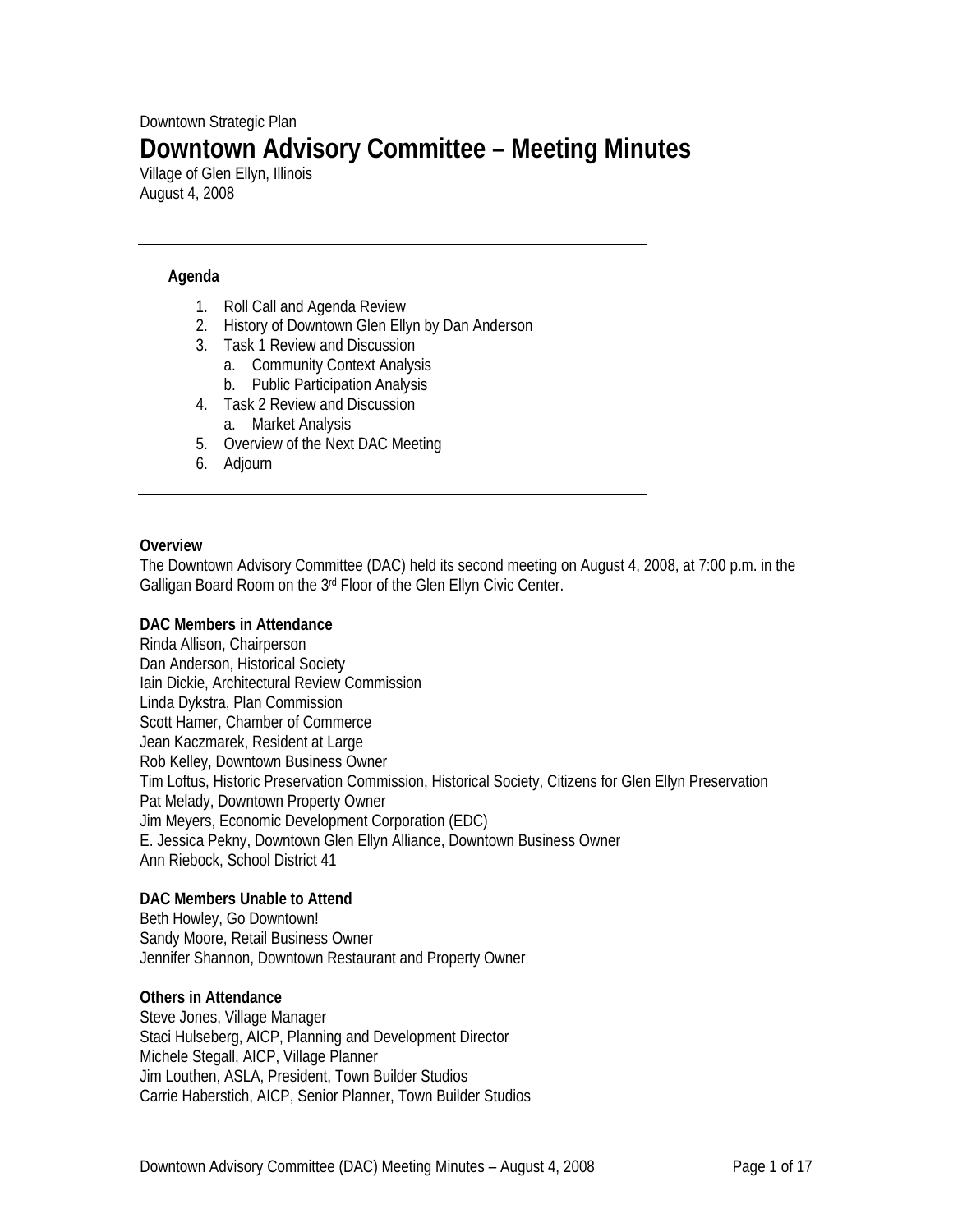Aaron Gruen, Esq., Principal, Gruen Gruen + Associates Andrew Ratchford, Research Assistant, Gruen Gruen + Associates

In addition to the narrative, please refer to the following documents with presentation slides:

- GLN 080804 DAC History of Downtown Glen Ellyn
- GLN 080804 DAC Community Context and Public Participation
- GLN 080804 DAC Market Analysis

#### **Meeting Minutes**

Pat Melady moved to approve the April 29, 2008, DAC meeting minutes. Motion was seconded by Jim Meyers and passed unanimously.

#### **1. Roll Call and Agenda Review**

The meeting began with an introduction of the Town Builder Studios (TBS) Team, followed by each DAC member stating their name and the role they serve on the DAC. Rinda Allison, Chairperson, summarized the topics of what each of the DAC meetings will cover during the planning process:

- Meeting #1 Introduction to the Planning Process and Data Collection Update
- Meeting #2 Review of Data Collection and Analysis Chapters Part I
- Meeting #3 Review of Data Collection and Analysis Chapters Part II
- $\blacksquare$  Meeting  $#4$  Review of Plan Concepts and Reports (one or two meetings)

#### **2. History of Downtown Glen Ellyn by Dan Anderson**

Dan Anderson, DAC member and Historical Society representative, gave a 20-minute presentation on the history of Downtown Glen Ellyn. Several notable items listed below are included in the transcript that follows:

- o Downtown Glen Ellyn has changed over the years.
- o The Downtown retail climate peaked in the 1960's.
- o "What is our history telling us?"

Thank you very much for this opportunity to bring a historical perspective to this question of how to revitalize our Downtown district. At the Historical Society, we believe that it's good to know how you got to where you are, before making decisions about moving forward.

A phrase we've heard a lot in our deliberations about Downtown Glen Ellyn is the importance of maintaining its charm and character. It has become our holy grail.

But what's interesting when you systematically review the history of our Downtown is the pattern of change … the number of changes, the magnitude of the changes, and, in some cases, the swiftness with which the change took place.

#### **[1. Map of Stacy's Corners]**

Our story starts with a quick look at those very early days, the first 15 or 20 years. Glen Ellyn's original "Downtown" was located at Stacy's Corners (or Five Corners, if you prefer). In those days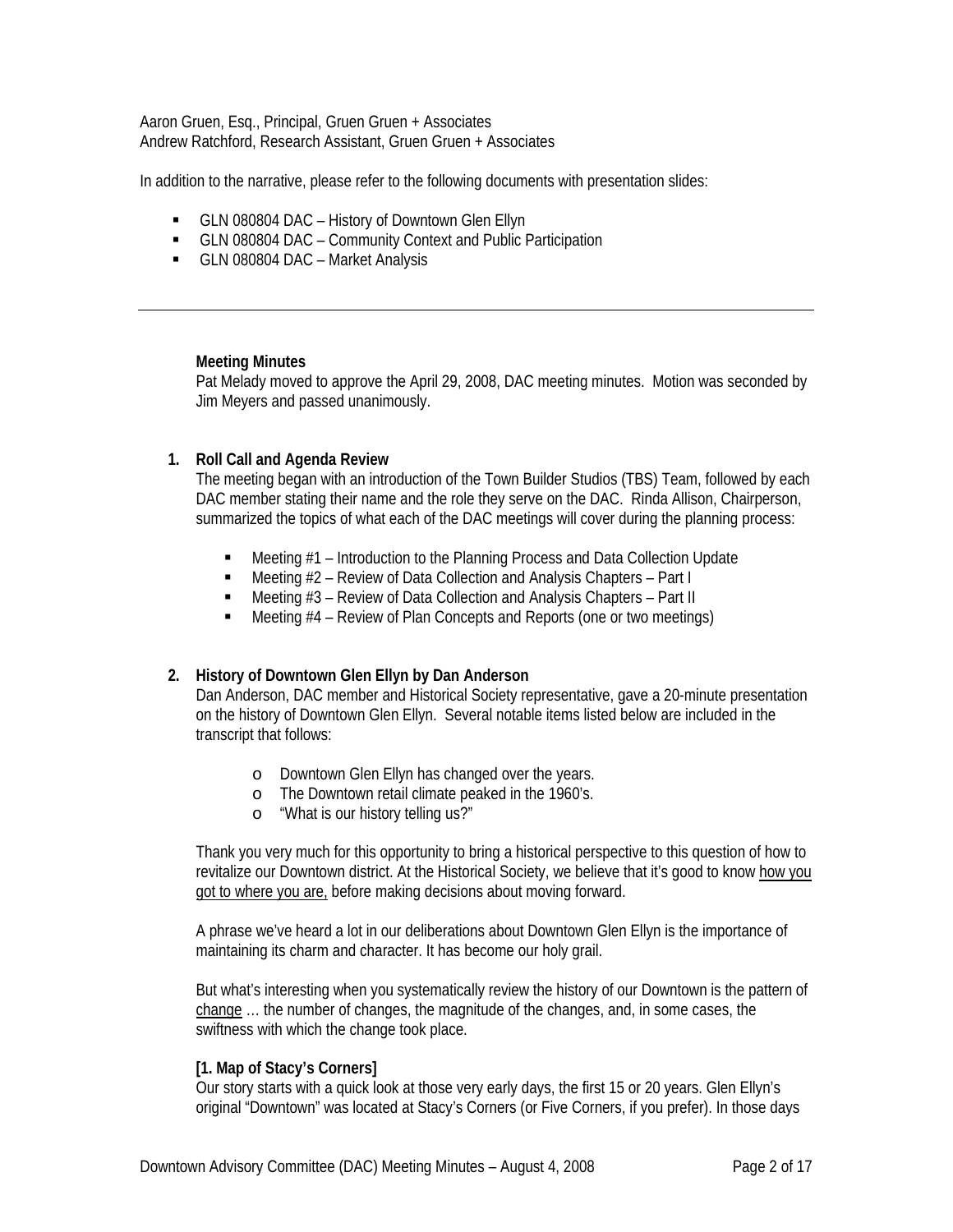Main Street was called Bloomingdale Road and St. Charles Road east of Stacy's Corners was called Lake Street. There actually was a very real commercial center there for more than 20 years, from about 1835 to the 1850s. At its peak, it boasted two general stores, two blacksmith shops, a wagon shop, a harness shop, a stagecoach inn, a match factory, and a small Baptist Church.

It was the arrival of the railroad in 1849 along the valley a mile to the south … and the subsequent building of a train station there … that led to a rapid shift in our commercial center from Stacy's Corners to the current location of our Downtown.

The early years of this new Downtown district may not seem terribly relevant to our deliberations, but they are more instructive than you might think.

#### **[2. Main Looking North from Duane, 1905]**

Clarence Kendall, an old time Village resident, described Glen Ellyn prior to 1900 as a "… small sleepy country village, a shopping place for Milton Township farmers." Note the feed store on the left in this photo.

However, between the time it was a sleepy little farm community and its emergence as a thriving suburb of Chicago, there was another phase … a critical one in our development. This is that relatively brief era – lasting only about 15 or 20 years – when Glen Ellyn became a destination.

We tend to give the railroad a lot of credit for our early growth and success. I would describe the railroad as necessary to our growth, but not sufficient.

The railroad certainly played a huge role in enabling Glen Ellyn to be a destination. But commuter rail service was here well before that period from roughly 1895 to 1915, and it has been here since that era. And we know that Glen Ellyn today is not considered the "destination" that it was in the early 20<sup>th</sup> Century.

There were a number of other reasons why Glen Ellyn became a destination beyond the fact that the train made it easy to get here. The area was naturally beautiful with its rolling terrain and groves of trees… a great change of pace from the grit and grind of Chicago. More specifically, there was Lake Ellyn, an artificial lake built in 1889 and the resort hotel, overlooking it, which was finished in 1893.

#### **[3. Hotel over the Lake]**

With these developments came an intense advertising campaign that promoted the lake, the hotel, and the healing powers of the five mineral springs located nearby. The developers who did this also platted and sold many home sites near the lake.

Just as an aside, all of these developers, starting with Thomas E. Hill (whose wife, Ellen, lent her name to the town in 1891) were very highly respected and figured prominently in town government during that period.

#### **[4. The Madame] & [5. Picture of the Mansion]**

But there's another reason that Glen Ellyn became a destination (albeit for relatively short visits by gentlemen from Chicago). That reason was Madame Rieck who moved to Glen Ellyn in 1900 with her lovely employees who ultimately offered their services from two beautiful homes on Crescent at Riford. This was an easy walk from the Aurora & Elgin train stop near the Taylor Avenue underpass.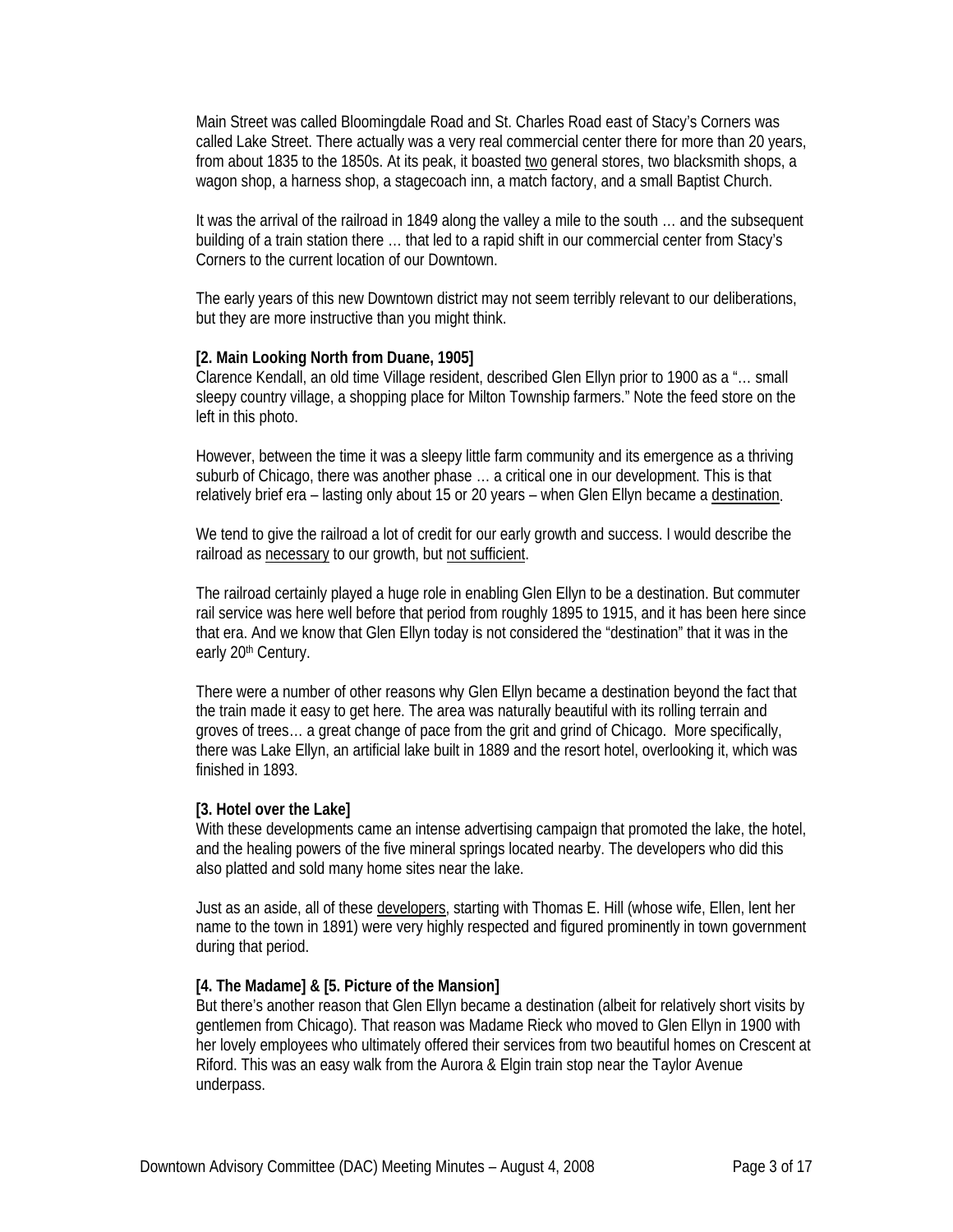I'm not exactly sure how we can incorporate this piece of history into our recommendations. But it is noteworthy because Madame Rieck's clientele were wealthy, influential people who were in a good position to promote the town.

And promote they did! In 1900 the population of Glen Ellyn was 793 people. By 1910, the town's population had more than doubled to over 1,700.

By 1920, it had doubled again to almost 4,000. And by 1928 it had increased to 7,500. In just 28 years, from 1900 to 1928, our population increased by 850%. Perhaps we should consider putting a statue of Madame Rieck in our new town square.

With this population explosion came a building boom in the Downtown area.

Photographic evidence tells us that much of the building of what we now consider Downtown Glen Ellyn happened during just a 20-year period between 1908 and 1928.

#### **[6. Aerial View, 1906]**

This is an aerial view of Downtown Glen Ellyn and the surrounding neighborhoods taken in 1906. The Downtown district is clearly pretty skimpy.

The Downtown building boom actually came in two waves. The first was a smaller wave in the 1890s after the Great Glen Ellyn fire of 1891, which burned almost half of our Downtown district to the ground.

#### **[7. Ehlers Hotel, built in 1893]**

In 1893, the Mansion House hotel at the NE corner of Main and Crescent, which had survived the Great Fire of '91, burned down and was replaced by the Ehlers Hotel, a magnificent brick structure that became the architectural centerpiece of the community. We'll come back to the fate of the Ehlers Hotel later.

#### **[8. Boyd Brothers, Main Street Looking North, 1908]**

The older of the two masonry buildings visible in this photo, (the  $2<sup>nd</sup>$  masonry structure with the pointed roof line) was built in 1892 and briefly housed Boyd Brothers Hardware. It still exists today.

#### **[9. Boyd Brothers, 1892]**

Here is a front view taken shortly after it was built in 1892.

#### **[10. Boyd Brothers, today]**

And here it is today.

These photos of buildings built before 1900 illustrate the first wave of buildings, some of which still exist today. They also are noteworthy for the types of businesses that occupied them before 1900. We see a preponderance of hardware stores, feed stores and grocery stores ... typical of a community that's still serving area farmers.

#### **[13. Main Street South from Pennsylvania, 1906]**

The second and much more dramatic wave of new construction happened after 1906 when Glen Ellyn had become more of a destination and resort community. Here's the view looking south down Main Street from Pennsylvania in 1906.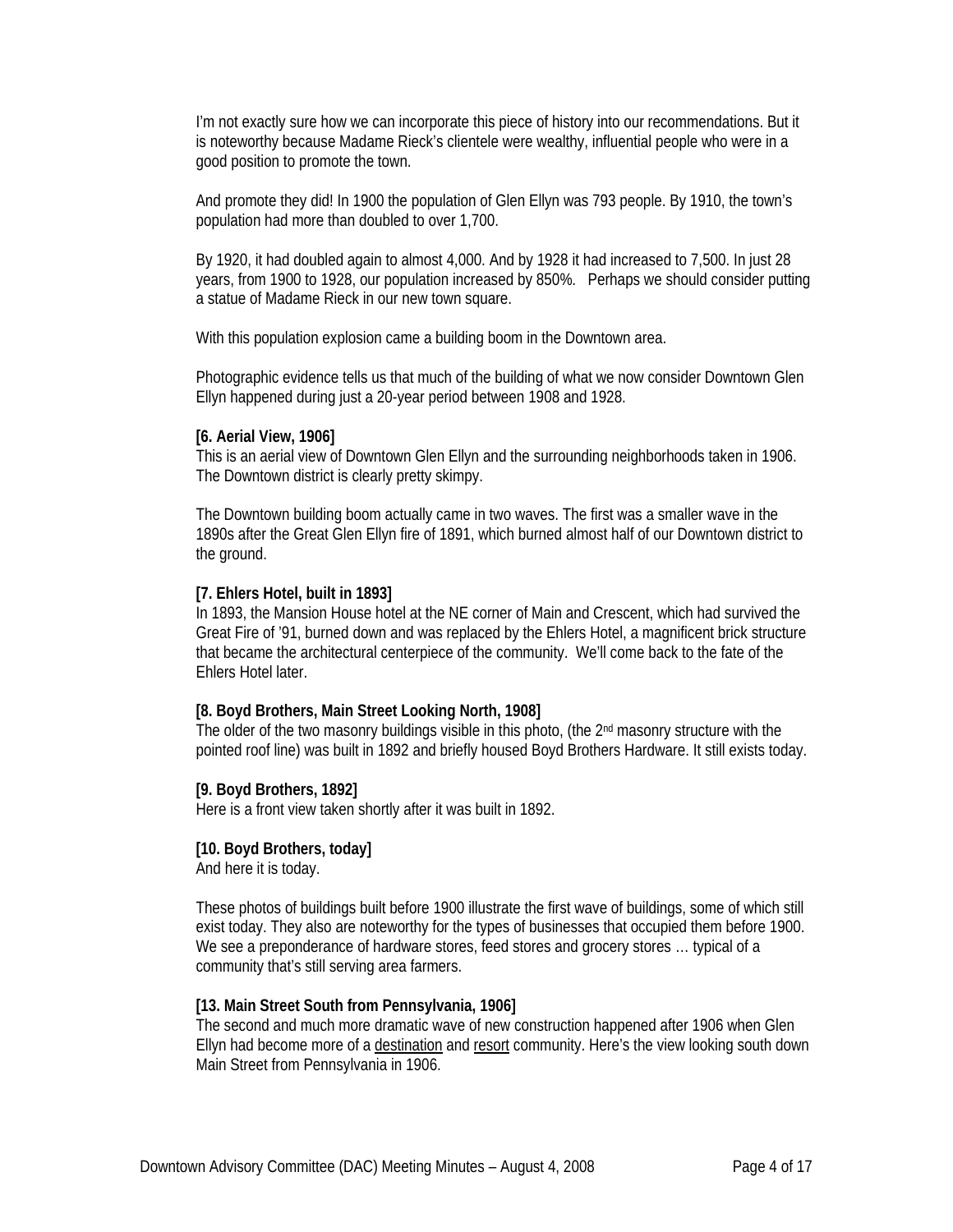#### **[14. Main Looking North from Crescent, 1930s]**

Here's the same block looking the other way … north from Crescent … just over 25 years later, in the early 1930s.

#### **[15. Main Street, 1906]**

Here's that view again of Main Street looking south from Pennsylvania, only I've cropped it to emphasize the area beyond the railroad tracks.

Look beyond the tracks. The first cross street up the hill is Duane. Farther in the background is Hillside, although it's hard to see. What you can see is the total lack of commercial buildings on Main Street south of the tracks in 1906. From Duane to Hillside Avenue there is absolutely nothing there except a few homes, a church and a pasture.

The next picture is the same piece of geography, that same block of Main Street, only looking the other way, north from Hillside. This picture was taken just 22 years later in 1928.

#### **[16. The Acacia Building, 1928]**

Today, it is very difficult for us to imagine this much change happening to our Downtown district in so short a time frame. It must have seemed almost cataclysmic, bordering on scandalous, to many of the older residents of that era.

#### **[17. Crescent Looking East past the Horse Trough, 1907]**

Crescent Boulevard underwent a similar transformation between 1908 and 1928. Here we are looking east down Crescent from Main. The year is 1907, soon after the horse trough was donated to the Village by William Newton. One of the few businesses on the left (across from the train station) is an ice house.

#### **[18. Nadelhoffer & Miller Brothers, 1913]**

By 1913 the old ice house – which Herman and Otto Miller had converted to an auto repair shop – is being torn down and replaced with the Miller Brothers car dealership, interestingly located next to Nadelhoffer's Livery Stable, a last vestige of the equine era. This is directly across the street from the train station.

#### **[19. The First Auto in Glen Ellyn, 1903]**

Note the car driving past. I'm not positive, but it strongly resembles the first automobile in Glen Ellyn: A red 1903 Franklin Touring Car purchased by Samuel Jacobs, the town's postmaster.

#### **[20a. The Ice Wagon]**

I wish those Miller brothers were alive today and serving on this committee. They were very good at spotting trends and capitalizing on them. They started in the late 1800s delivering ice in town.

In 1910, while many homes were still operating with ice boxes, the Miller Brothers bailed out of the ice business and switched to the auto repair business. Get this: *in 1910*, the year they started their repair shop, there were all of **FOUR** automobiles in town. *In 1928*, just 18 years later, there were over 1,600 cars ... and Glen Ellyn was boasting about having more miles of paved streets per capita of any town in America.

#### **[20b. Miller Brothers Maxwell Dealer on Crescent Boulevard, 1920]**

Here's how the Miller brothers' car dealership looked in 1920. Needlehoffer's Livery is still hanging in there next door, but the handwriting is on the wall.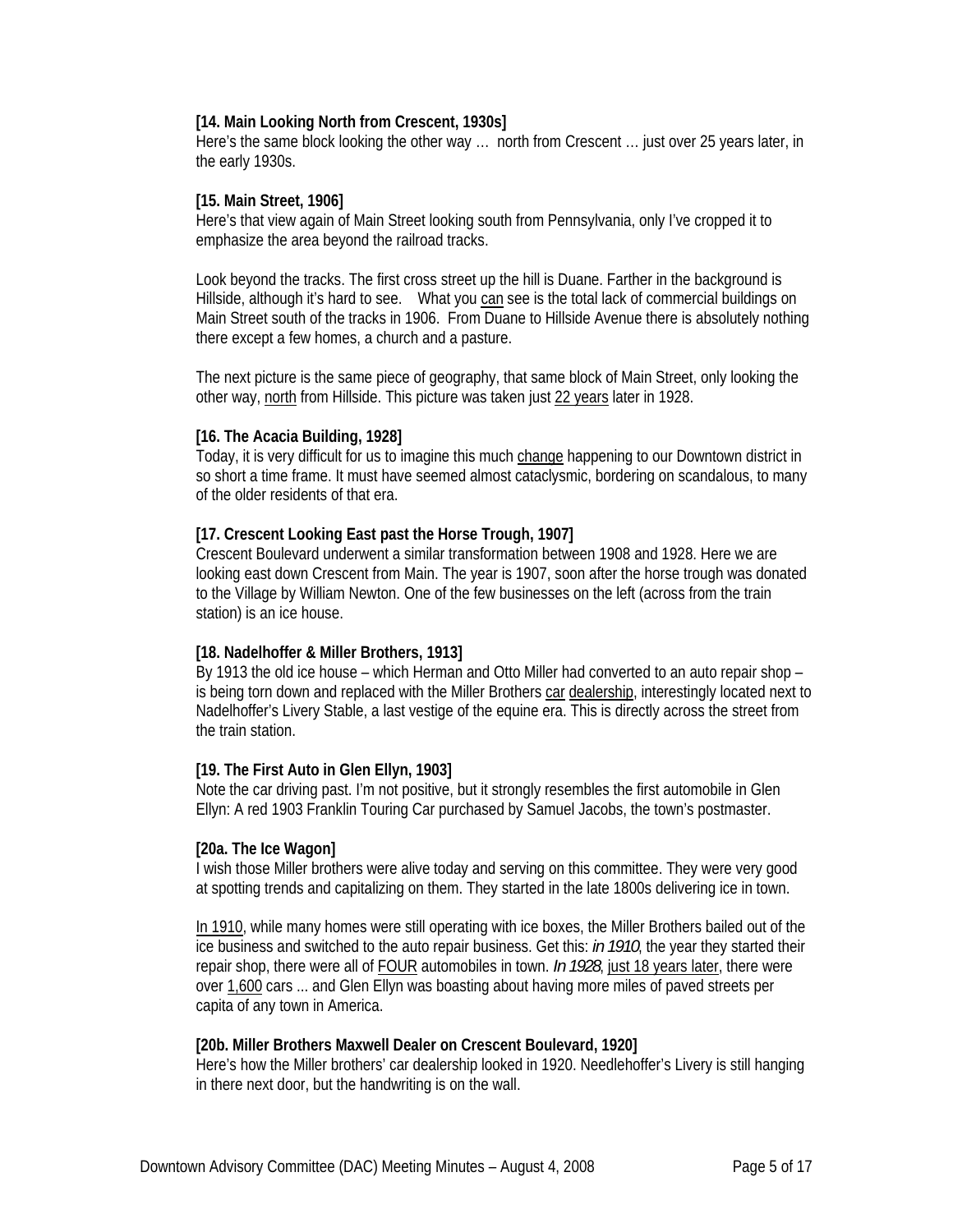# **[21. Miller Brothers Garage and Glen Theatre, 1927]**

And here's how that block looked in 1927, just 7 years later. Needlehoffer's livery stable has given up the ghost, replaced by the new Glen Theatre.

#### **[22. Glen Theatre and Miller Brothers, today]**

Fast forward another 80 years and you can see that these buildings are still very much in place and not that different in appearance.

#### **[23. Glen Theatre, 1963]**

By the way, here's the Glen Theatre in 1963, when the bowling alley was still in operation.

Moving along to some of the other significant structures built in Downtown Glen Ellyn in that incredible 20-year period between 1908 and 1928:

#### **[24. DuPage County State Bank Building]**

The DuPage County State Bank building was built in 1911 at the NW corner of Crescent and Main.

#### **[25. Glen Ellyn State Bank, 1929]**

In 1926, The Glen Ellyn State Bank started construction on its even more monumental building right across the street -- after demolishing the Ehlers Hotel.

# **[26. Ehlers Building at Main and Crescent, 1893]**

The Ehlers Hotel, as you may recall from this earlier photo, occupied the NE corner of Crescent and Main. It had been – by far – the most architecturally significant building in town. Built in 1893, it lasted just 33 years before it was torn down to make room for the Glen Ellyn State Bank.

The fate of the Ehlers Hotel is instructive. It tells us something about the workings of external factors or trends that can influence the development of a Downtown district. The Ehlers was the last (and the grandest) of three hotels located in Downtown Glen Ellyn. At 33 years of age, it was taken down well before its physically useful life was over. This signaled the end of the era when Glen Ellyn could call itself a destination.

Here's a related observation: The Ehlers Hotel closed its doors two years after the first motel in America opened its doors in California. Roosevelt Road and North Avenue were rapidly emerging as major east-west arteries. The number of automobiles was sky rocketing. The era of the Downtown hotel in a community the size of Glen Ellyn was ending.

#### **[27. New Duane Street School, 1928]**

And finally, the last major building to go up during this era was the Duane Street School, which was built in 1928.

That building, of course, was acquired by the Village in 1970, substantially remodeled, and reemerged in 1972 as the building we are in right now.

What we have talked about so far has focused mostly on the "built environment" and how it was influenced by major trends such as:

- the arrival of the railroad
- the transition from a farm community ... to a resort destination ... to a suburban bedroom community
- the advent of the automobile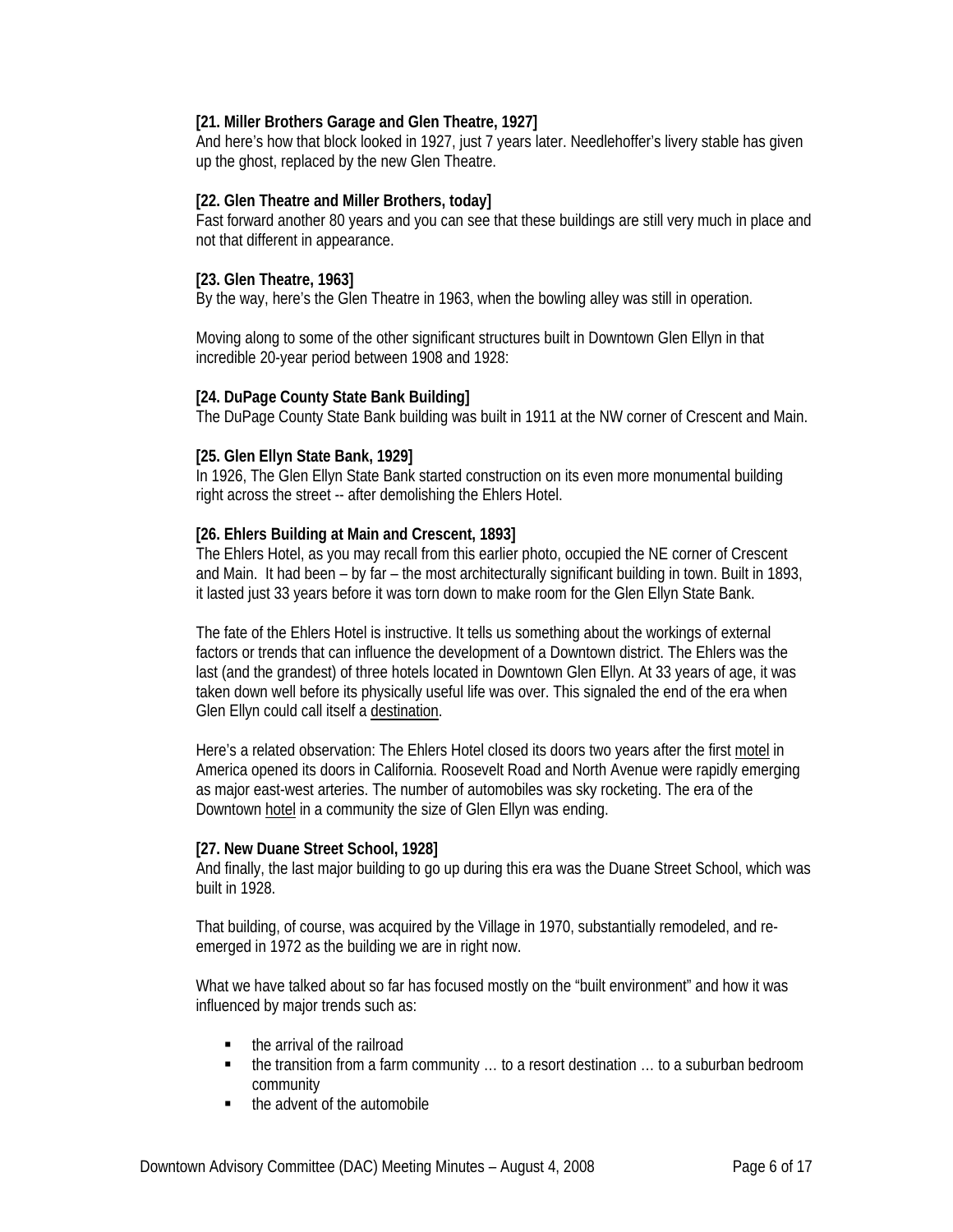- the explosive growth in population between 1900 and 1928
- and the corresponding explosive growth in the built environment, with many of those buildings still in place today

I'd like to conclude with some information about the history of shopping in Glen Ellyn … since we tend, rightly or wrongly, to equate revitalizing Downtown Glen Ellyn with revitalizing the retail sales environment.

#### **[28. View North on Main Street, 1966]**

This is a view of Main Street looking north from a vantage point above the railroad tracks. It was taken in 1966. By itself, it doesn't tell us much except that the horse trough was a sitting duck when the roads were icy. But I needed some sort of graphic to show Downtown when it was at its zenith as a place to shop.

I don't have specifics for the number of stores in the Downtown district each year, or their sales volume. But there is a lot of anecdotal evidence to suggest that our retail climate peaked some 50 years ago in the 1960s … with the 1940s, '50s and early '60s being a time when businesses in the Downtown were thriving and expanding.

Sears-Roebuck, which had come to Glen Ellyn in 1931, expanded its store in 1939.

Walgreens opened a store at Main and Crescent in 1941, the same year that McAllister-Wallace, one of Glen Ellyn's two department stores, did a major expansion.

In 1948, the A&P grocery store moved from Main Street to a new and bigger building on Pennsylvania. Soukup's Hardware immediately expanded its operation into the old A&P location.

In 1957, Larson's Meat Market moved and expanded its operations.

In 1959, McChesney's Grocery did the same thing.

In 1961, the Knippen Shoe Store opened a new location in town, at the same time that Giesche Shoes moved across the street to its new and much bigger building at Main and Hillside.

In 1962, the National Tea Company built a new and larger store on Crescent.

In 1966, the A&P moved yet again to a larger facility.

All of these moves were indicative of what our major retailers must have seen as a growing opportunity in Downtown Glen Ellyn.

But in the 1960s, the winds of change already were blowing.

In 1962, Grants Department Store came to Glen Ellyn, but not to Downtown. They chose to locate at the new Market Plaza Shopping Center on Roosevelt Road.

Even more ominous, but perhaps not so obvious at the time, Oak Brook Shopping Center – a truly regional shopping center – opened its doors in 1962.

We come now to a seminal moment in Downtown Glen Ellyn's economic history.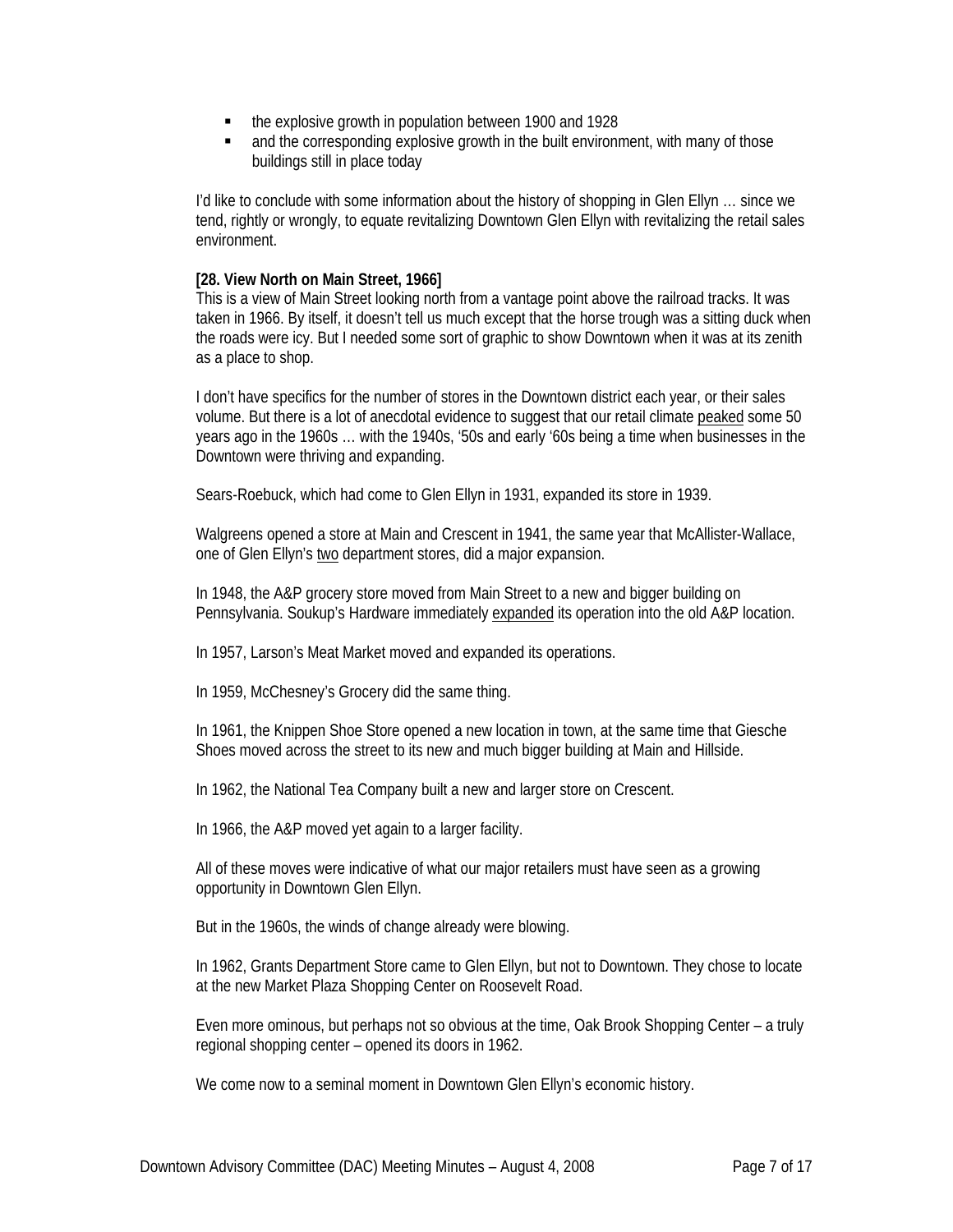Around 1966 developers who had witnessed the early success of the Oak Brook Shopping Center were looking to build another major regional shopping center farther west. The south end of Glen Ellyn near Butterfield Road was one of the sites being considered.

Jerry Perkins, well-known architect, was a Trustee on the Village Board from 1963 to '67. Jerry is in his 80s now, but his memory is still very sharp. I asked him what transpired.

In a nutshell, the Village Board debated this proposed shopping center at length, and then rejected the idea because they were afraid that it would draw customers away from our Downtown businesses.

Of course they were right … but they also were incredibly unimaginative.

The developers went ahead and built their big regional shopping center. But they built it in Lombard, called it Yorktown Center … and the rest (as we like to say) is history.

At the time of its 1968 opening, with 1.3 million square feet of retail space, Yorktown ranked as the largest shopping center in America. So what happened? Our Downtown merchants lost their customers anyway, and Glen Ellyn lost a ton of sales tax revenue to the town next door.

It didn't take long for the Yorktown effect to be felt.

In 1972, Woolworths in Downtown Glen Ellyn closed.

In 1973, Polk Brothers opened a store in Glen Ellyn, but like Grant's Department Store, they located it out on Roosevelt Road. That same year the National Tea store in Downtown Glen Ellyn was sold to a local grocery operation which soldiered on for a while and then closed.

In 1977, the Sears store, which had been at the corner of Main and Pennsylvania for 46 years, closed its doors.

In 1982, the Village named an ad hoc committee to study ways to revitalize the Downtown business district. (Sound familiar?) This led to the Village budgeting \$1.8 million in 1984 for improvements to the Downtown business district … most of which apparently went to rebuild the sidewalks, add trees, and provide other attractive features.

One year later, in 1985, the Village saw both of its Downtown department stores ... McAllister-Wallace and Mason's Department Store ... close their doors.

#### **[29. Mason's Department Store, 1985]**

Between 1988 and 1989 the Village saw its sales tax revenues drop by 19% in one year.

Clearly, the war was lost … Fixing the sidewalks and planting some trees wasn't enough. Equally clear, however, is that we think we are still fighting the same war 20 years later … defining success as some version of where we were back in the 1960s.

#### **[29. Main and Duane, today]**

The lesson I take from all of this is that a community like Glen Ellyn can't buck major trends, those external influences that shape the environment in which we live and operate our businesses.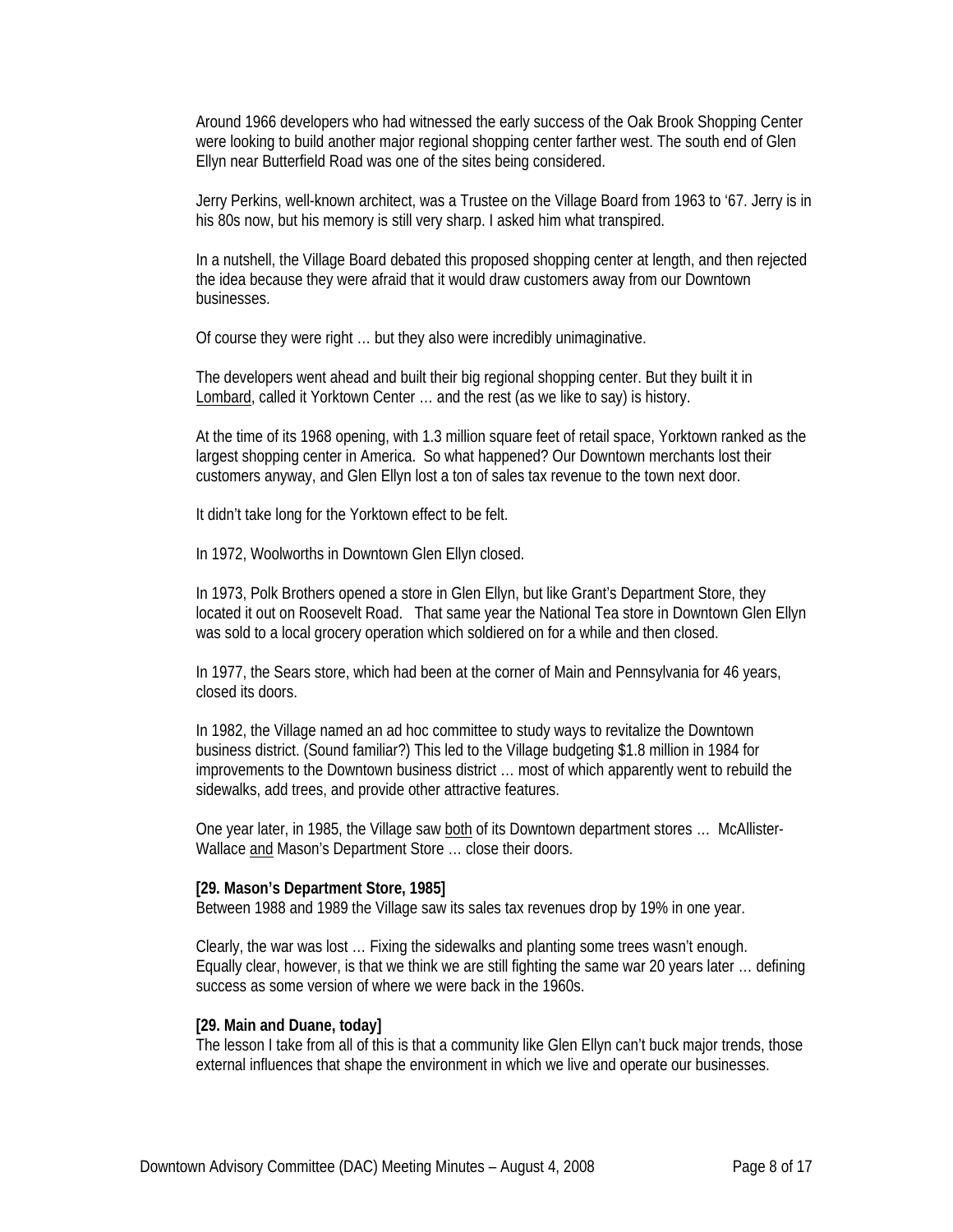As a community we have gone through huge periods of change, from being a farm town, to a resort destination, to a suburban bedroom community. In the past, the people in our little town have viewed these changes as opportunities and capitalized on them … as evidenced by the rapid expansion of our Downtown district in the first half of the last century.

But, for the last 50 years, it appears that we have tended to be more reactive than proactive, trying to hold on to what we've got (or return to what we used to have), rather than recognizing that we are operating in new environment, in a world full of change.

If our focus in these deliberations is on confronting the threat posed by major shopping centers, I think it's safe to say that we've already lost that war. We've been dead in the water for decades, painfully aware that something is wrong, but finding it difficult to get our arms around the problem. Like the military establishment, we're focusing on the last war … rather than contemplating what the next war might look like.

I also would like to stick my neck out and predict that the next battle for the consumer's dollar will involve the Internet. In fact, it's happening right now, but I'm sure it is even on the radar screen for many of us who are contemplating the future of our Downtown district.

I wish this review could end on a more upbeat note; but remember this:

After any great battle, it is the victor who gets to update the history books. At the Historical Society, we hope that someday we will get to write a chapter on the success of Glen Ellyn's Downtown revitalization.

#### **3. Task 1 Review and Discussion**

This item was taken up after Item 4: Market Analysis, to ensure ample time was allotted for the market-related questions by the DAC members. If the DAC members had any questions or comments pertaining to these sections, they are to submit them to Staci Hulseberg, AICP, Director of Planning and Development by Friday, August 8, 2008.

#### **a. Community Context Analysis**

There was a concern expressed by the DAC as to the number of trains passing through Downtown Glen Ellyn on an average day. [Editor's Note: The Fire Chief provided the original estimate since Union Pacific Railroad was not willing to share an average trains per day, citing national security concerns. The Fire Chief was contacted after the DAC meeting, and the estimate of 180 trains per day included both Metra and freight trains. The report will be updated accordingly.]

#### **b. Public Participation Analysis**

Mr. Louthen mentioned that the level of public involvement to-date for the Downtown Strategic Plan has been the most extensive for any project he has ever worked on. The TBS Team believes that – since there was broad and passionate input by the community – the plan will better reflect the community's desires and the Downtown will be a much better place in the future.

#### **4. Task 2 Review and Discussion**

This item was taken up prior to Item 3: Community Context Analysis and Public Participation Analysis, to ensure ample time was allotted for the market-related questions by the DAC members.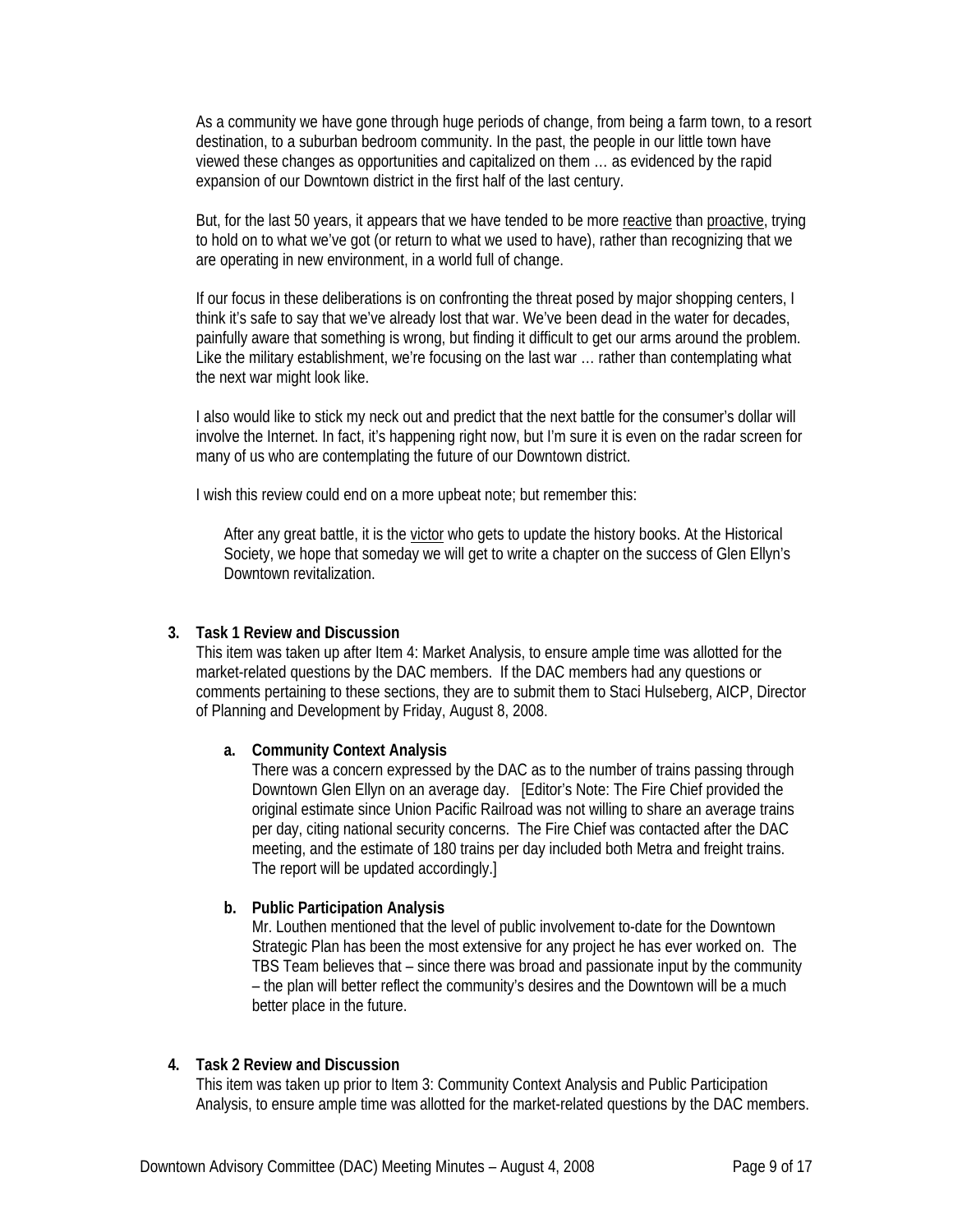The transcript of Aaron Gruen's presentation follows; however, several highlights are listed below:

- o Merely replicating or reproducing the past doesn't work.
- o Residential, shopping, working, and recreational clusters are the primary building blocks of sustainable downtowns.
- o The short merchant survey revealed that most Downtown shoppers visit their one intended destination then leave. This is not good for the Downtown.
- o Avoid dead space.
- o Balance parking needs with the qualities that make the Downtown unique.
- o The Village needs to understand the real estate economics behind development.
- o "Iconic Greenspace" doesn't sound "economic", but it is necessary for the health of the Downtown.
- o In essence, the Market Analysis will be the Table of Contents for the Downtown Strategic Plan.

#### **a. Market Analysis**

**Slide 1** 

Title

#### **Slide 2**

Unlike some museums, cities are organic living entities that must constantly reinvent themselves. The same is true for parts of cities, and particularly the downtowns of suburban communities. To be sustainable as healthy, functioning parts that contribute to the functioning of the city and region as a whole, these parts must be specialized. The mixed-use downtown must contain places that improve the lives of residents and visitors and the productivity of businesses.

Therefore, places like Downtown Glen Ellyn must facilitate physical change while enhancing the character and functions that provide comparative advantages to residents and economic activities. A goal of the Glen Ellyn strategic master plan should be to improve the physical environment, enhance comparative advantages, and help reinvent the Downtown to improve the lives of residents and visitors, and the productivity of businesses.

#### **Slide 3**

It helps a great deal if a downtown can attract residents and visitors from beyond what might otherwise serve as its immediate primary trade area. But this is frequently not easy to do because of the rise of powerful retail, businesses and entertainment agglomerations that often surround the traditional urban core or suburban downtown. As you can see from the map, Glen Ellyn's Downtown is surrounded by powerful retail agglomerations.

#### **Slide 4**

Consistent with the supply identified on the map, even within the smaller primary market area of Glen Ellyn and Wheaton, more retail space exists than retail demand attributable to the households within the market area. This suggests retail competition will be intense and explains the pick up in store vacancies and turnover.

#### **Slide 5**

The office market is also tough. The East West corridor, of which Glen Ellyn is a very small part, has over 40 million square feet of office space and a vacancy rate of over 20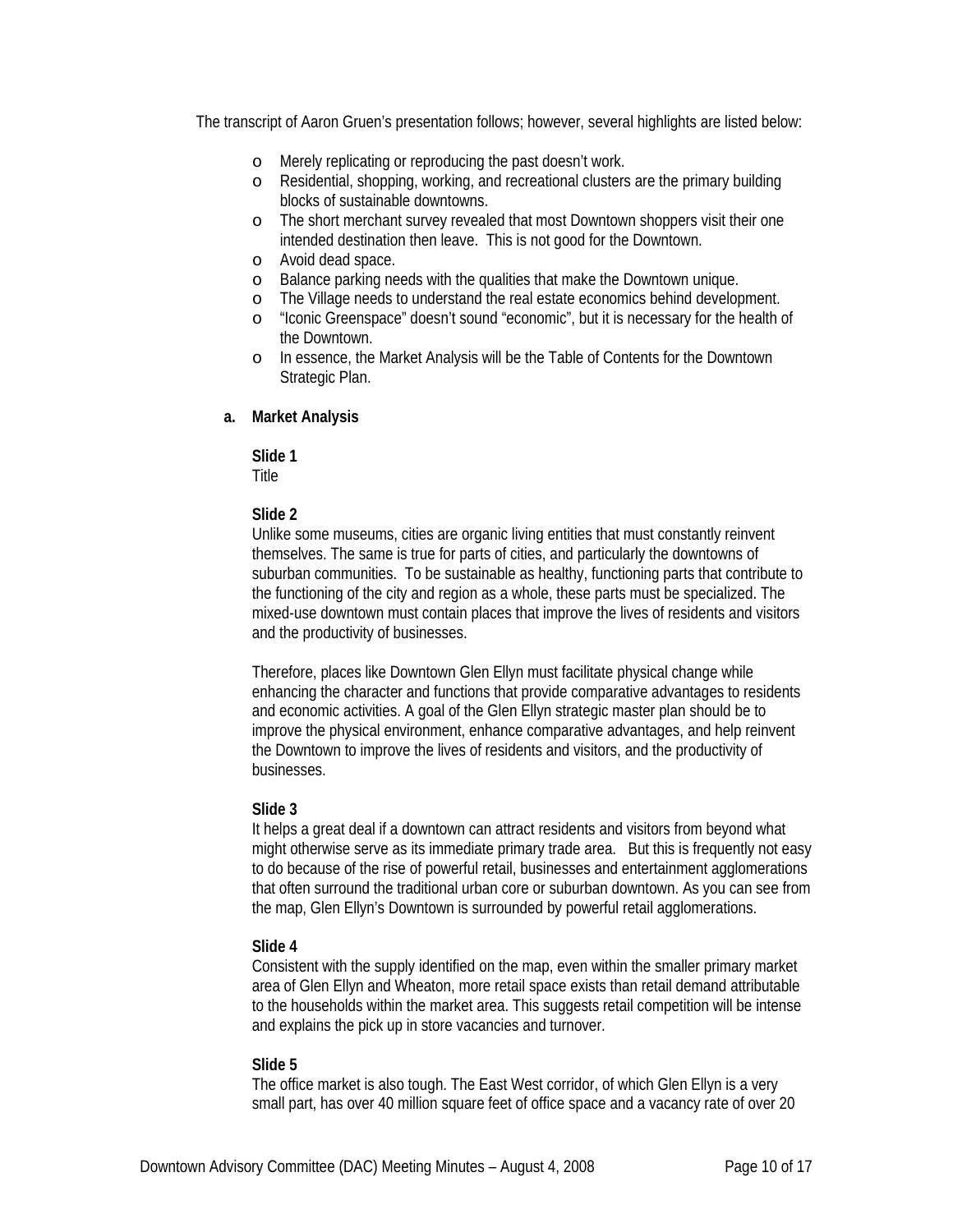percent. Excluding Downtown, about 22 percent or 115,000 square feet of space is vacant out of 532,000 square feet. Downtown has over 8,000 square feet of vacant office space.

Glen Ellyn is not an established office space location and the Downtown does not provide significant advantages of agglomeration for major office space users. Agglomeration advantages are factors related to critical mass or clusters of activities, services, and amenities that benefit all companies without costing the companies extra dollars.

#### **Slide 6**

Despite the current housing market downturn, the underlying demand determinants summarized on the residential demand slide suggest that even if Downtown captures a small share of forecast housing demand from older and younger, smaller-sized households in the next five years, considerably more housing could be added than has been created in the past –up to 1,900 units in Glen Ellyn and Wheaton.

#### **Slide 7**

Given the conditions that apply, attempts to maintain the status quo by merely preserving or reproducing yesterday's physical environment won't work. This is because consumer priorities and technology and institutions operating in today's economy are very different than those in the past. A great downtown presents a coherent blending of old and new, a distinctive sense of character and of place. Cincinnati, the town of my birth, has unfortunately provided some good examples of wasting resources and concurrently missing future opportunities by attempting to recreate the past and therefore avoid changes that would better serve the future. Two examples include:

- In the 1980s and 1990s, just as department stores started on their market-sharelosing declines as retail magnets, Cincinnati heavily subsidized department stores to remain in a downtown that today continues to struggle. On Saturday one can park downtown all day for \$1.
- While it differs in type of use from Cincinnati's subsidization and allocation of key locations to department stores, Cincinnati also made a key mistake in the when it stopped the market from rebuilding the "Over the Rhine" district for fear that gentrification would harm the poor. One major effect of this decision was the exodus of the middle class and businesses from Downtown Cincinnati to the surrounding suburban municipalities.

#### **Slide 8**

What has not changed about cities and their downtowns is the palette of uses they can contain. The Greeks coined the word "civilization" to define what cities can produce, as they provide interacting:

- Markets
- Productivity-enhancing work places
- Administrative public functionaries
- Cultural and recreational gathering places and events
- Housing
- Transportation and communication links to residents and visitors
- **Safety**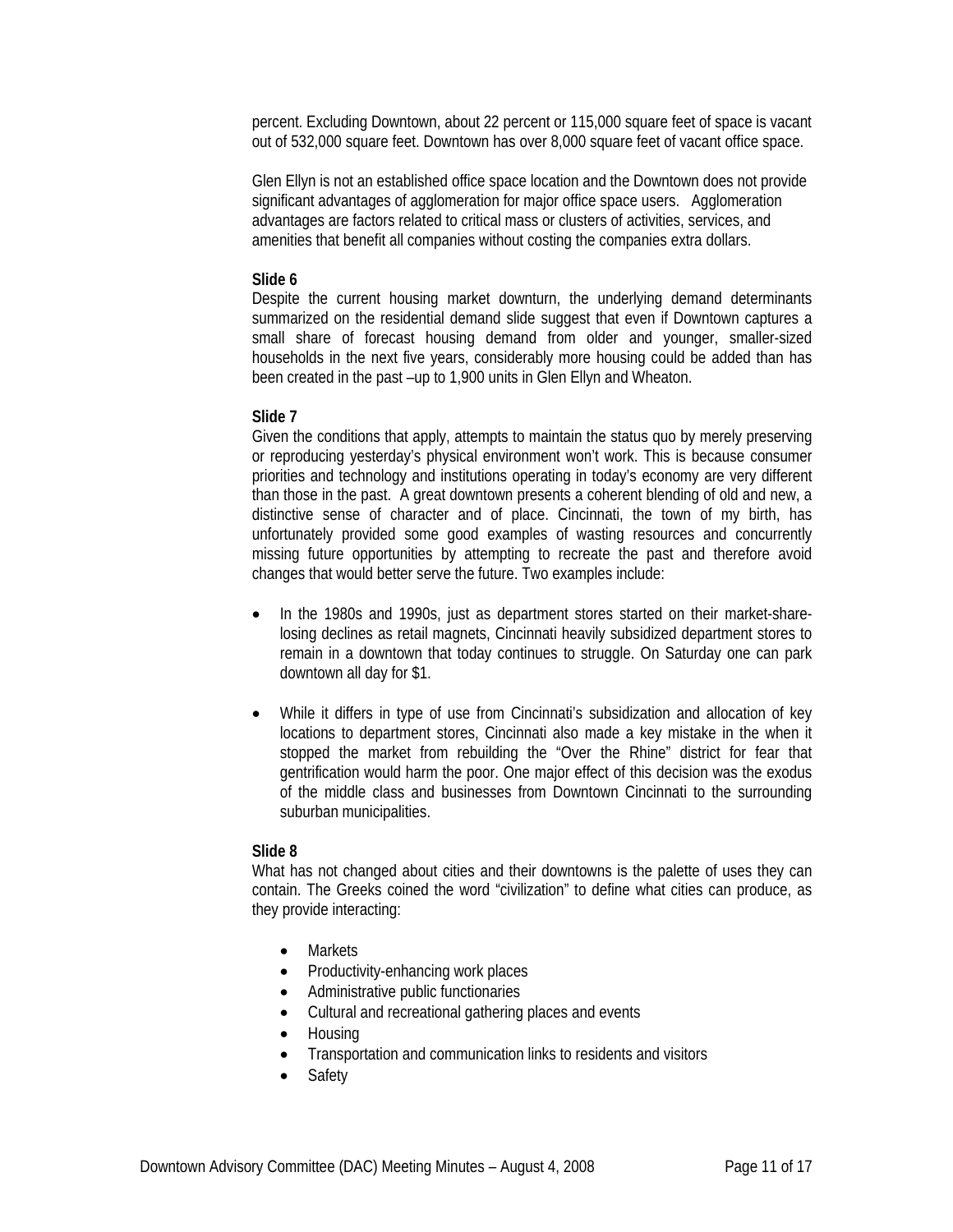#### **Slide 9**

While the palette of what goes into urban places or cities has not changed, the sequence or timing of what comes first into a successful suburban downtown has changed. Today, building and filling offices is not the first step in the building sequence that will create a revitalized Downtown. Office uses will be more likely to be attracted and thrive after the establishment of food, service, entertainment, and recreational uses which are supported by residents and visitors. Despite the current national housing downturn, more higher-end housing is a key element of the enhancement of the Downtown.

#### **Slide 10**

An image that should have resonance in particular with property owners and developers in the room is of the Marquis De Lafayette in the beginning of the French Revolution having a drink in a Paris café. When some one dashed in the café shouting, "where is the mob going?" Lafayette replied, "I don't know, but I must get there first because I am their leader. Lafayatte's goal of FOLLOWING FROM THE FRONT, is what successful downtown property owners and developers and businesses do. They must understand and anticipate and serve the preferences and needs of demanding customers. Municipalities help them to do this.

#### **Slide 11 and Slide 12**

What will equip the downtown to be sustainable, or in other words, what are the strategic implementation actions for long term viability? By sustainable, we mean a downtown that can economically support its own maintenance and updating. Only an economically- and socially-healthy downtown can afford to pay for the maintenance of its functional real estate and the updating or replacement of its obsolete buildings and development patterns.

The primary building blocks of a sustainable downtown are the creation of residential, shopping, working and recreating clusters made up of built space that is designed, used, and most importantly, linked so as to encourage positive spillover between the clusters. I cannot over-emphasize the importance of linkage – the more spread out the uses, the more difficult it is to take advantage of the potential spillover effects, and therefore achieve longer term sustainability.

Good design, which encourages positive spillover between uses and structures, is of course a critical part of any reinvention effort. The strategic master plan should provide a framework for creating user- and visitor-friendly environments while offering the experiential attractions and convenience of mixed-use activity centers.

#### **Slide 13**

The results of our study indicate advantages to build upon include the geographic centrality of the Downtown to affluent residential neighborhoods. The Downtown includes a Metra station, which increases accessibility and stimulates demand for goods and services. The DuPage Medical Group serves as an anchor and stimulates visitation and demand for goods and services. The Downtown also includes a growing base of eating and drinking places, a grocery store that generates frequent visitation and a base of specialty stores with loyal customers due to their unique products and superior service.

#### **Slide 14**

The interviews we conducted, field research, and analysis of secondary data suggest some disadvantages apply to Downtown.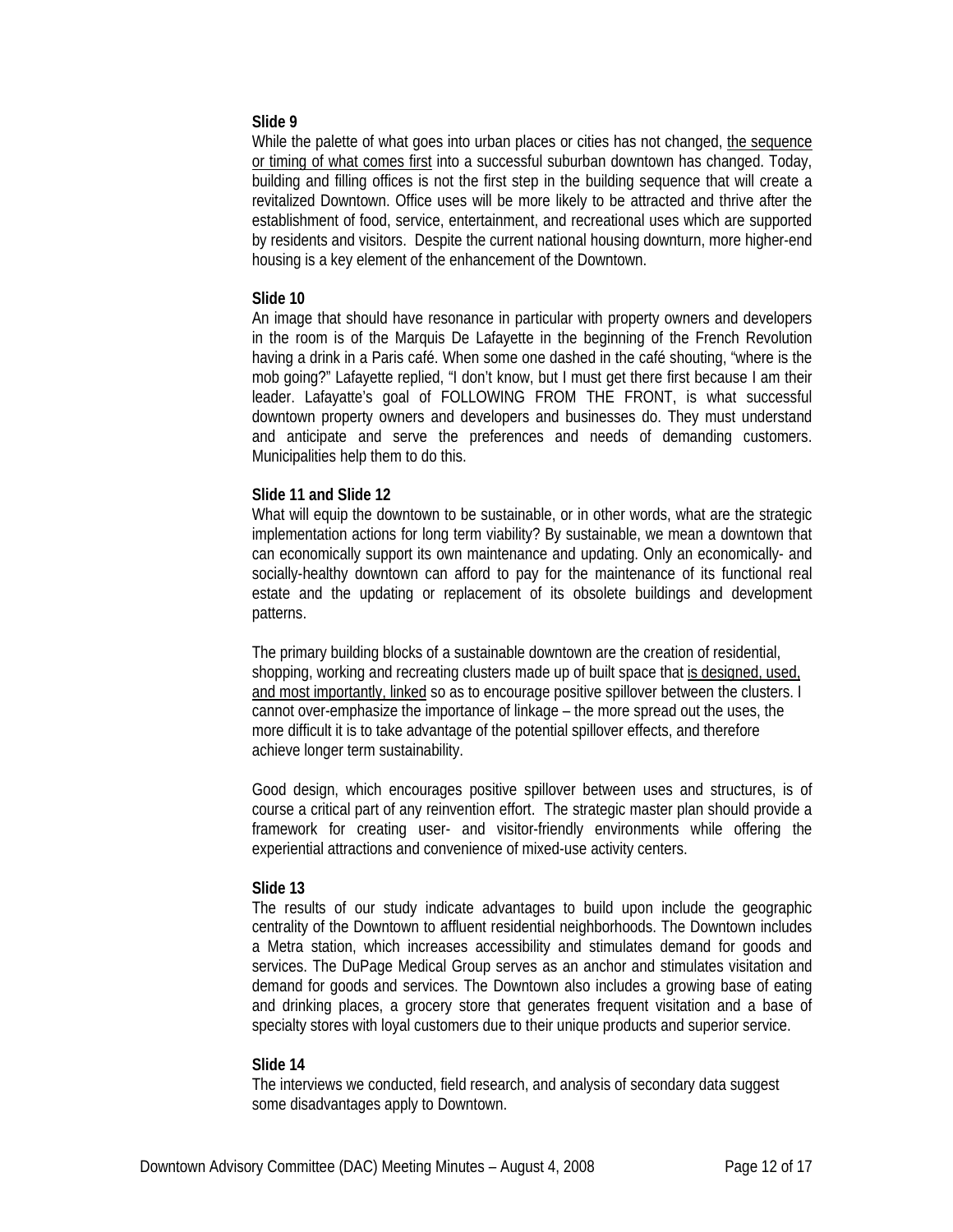The primary disadvantages for the Downtown include that the Downtown lacks a concentration of major office space users and a large base of market rate residential units. The Downtown lacks a critical mass of retail, cultural, and other attractions that encourage multi-purpose trips. It is perceived to be disjointed with a north-south division because of the presence of the Union Pacific West train line. Some building space is obsolete and poor streetscape conditions apply to some locations. The perception of a parking shortage is another constraint. The parking consultant will address this in more detail, but one factor contributing to the perception is that the Downtown is not well-linked together with active and interesting street fronts and therefore visitors are less willing to walk more than short distances, or to multiple destinations.

#### **Slide 15**

Retaining and attracting unique eating and drinking, retail and cultural, and recreational uses in a mixed-use environment represents the primary market challenge. From a consumer's perspective, a successful downtown serves as an anti-mall agglomeration. Given the strong and large supply competition, making the Downtown more exciting and attractive is the primary goal. The basic building block of eating and drinking places should be augmented with the retention and enhancement of existing entertainment and recreational-oriented uses and attraction of new uses. The mixed-use aspect includes housing, the occupants of which increase the demand for goods and services and represents sources of labor for office uses. Given the highly competitive retail and office markets impacting Downtown, it is important to focus on nurturing and embracing the existing businesses and incubating new businesses. If the leaders of the Village wish to sustain a successful Downtown with the jobs, income, tax revenues, prestige and status they bring, you must remember the picture of the 82-year-old rich man questioning his 22 year-old chorus girl bride, "honey, if I lost all my money, would you still love me?" The chorus girl replied, "of course, I would still love you. I would miss you, but I would still love you." Capital investment flows to where it is rewarded and the businesses and middle and upper income households to where they are encouraged and nurtured. If they are not embraced, they will move elsewhere.

We've talked with officials of the College of DuPage and they are enthusiastic about and receptive to increasing connections and activities in the Downtown. Examples of opportunities for greater engagement include creating a branch of the College's Business and Professional Institute in the Downtown to provide business services, including videoconferencing facilities; relocating the Global Art Film Festival to the Glen Art Theater, and more music, theatre, and speaking events in venues Downtown. As another example, the College's Culinary Market could participate in future Taste of Glen Ellyn events.

Until more people are brought Downtown more often, the demand growth needed to motivate and support improvements to property and business expansion can be expected to be challenging. This suggests the importance of understanding the real estate economics that apply to development, redevelopment, and other enhancement options. A much stronger emphasis needs to be placed on bringing more frequent and more exciting events and programs Downtown, and these events need to be well-coordinated with the Downtown business community – and on the understanding that businesses stay open for these events. We recommend a band shell or performance venue be established and that this be coordinated with programming support from the College of DuPage.

Parking improvements is a key change desired by visitors to the Downtown and merchants. Effective parking policies must strike an appropriate balance between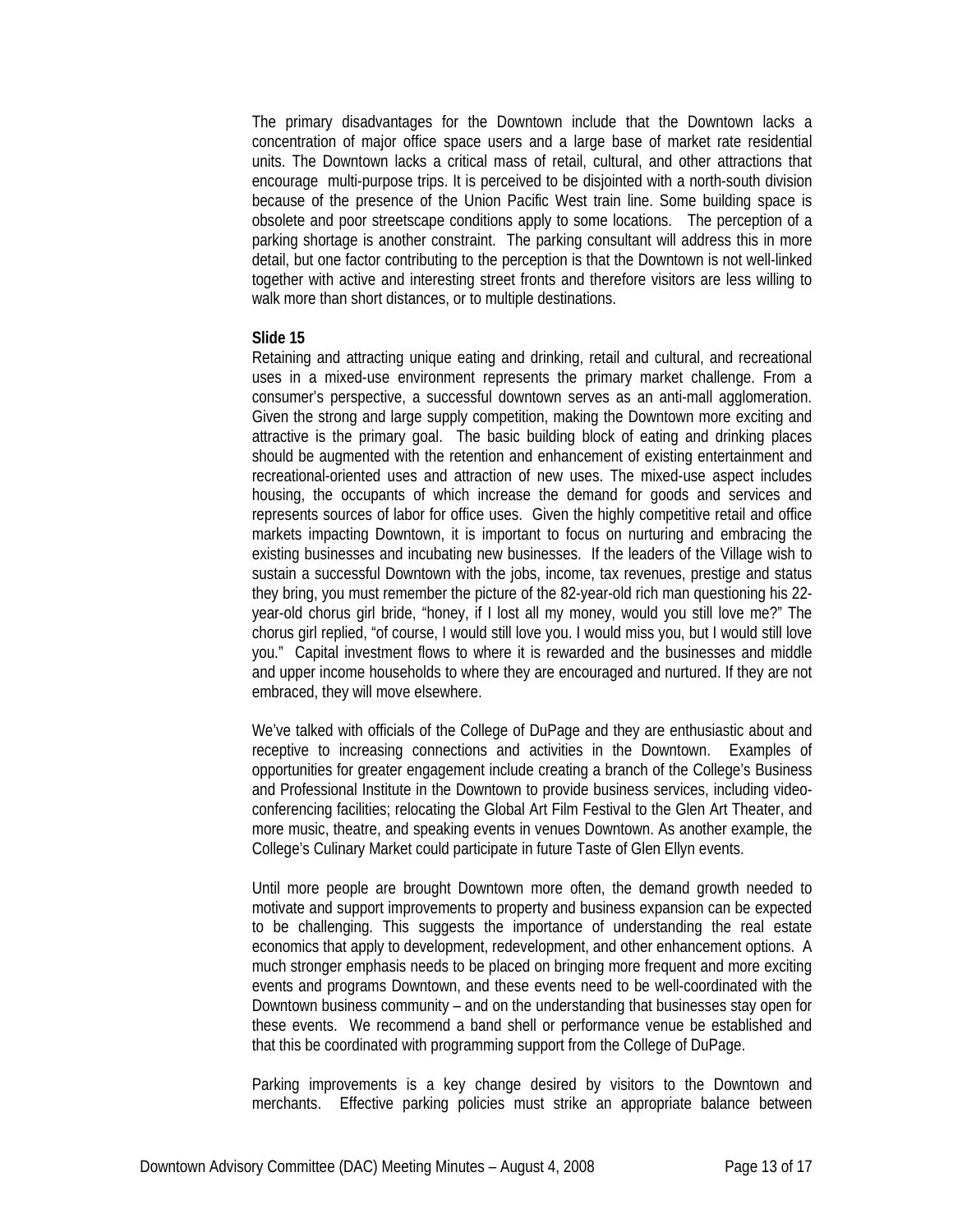convenient parking, and the maintenance of a relatively dense urban fabric that makes Downtown unique while recognizing the impact parking has on development feasibility. To encourage the establishment of a critical mass of restaurants and other attractions, it would be appropriate for the Village to facilitate the provision of extra parking. But parking uses should be designed to not create spatial disconnects or disrupt linkages and pedestrian flow between uses. Avoiding the creation of dead space is key.

The Downtown would benefit from a wayfaring or wayfinding system that better capitalizes upon and levers the geographic centrality and proximity to commercial corridors. We recommend the design and installation of an exciting way faring and signing system that can lever the high volume traffic on Roosevelt Road and North Avenue and presence of the Metra station to generate more visitation. Consider having a design competition for gateway artworks that attract people from the commercial corridors. Improved directional and tenant directory type signage is also needed.

The Union Pacific/Metra Line and associated parking lots create spatial discontinuities that separate active uses, constrain linkages, and impede pedestrian movement between the north and south parts of the Downtown. The Downtown currently lacks an exciting, iconic central gathering place. We recommend that a location for an iconic central gathering place with a signature sculpture be identified and programmed, ideally as part of the creation of a greenway that transforms the swath of the Union Pacific/Metra and parking lot corridor so as to improve the physical environment and augment linkages within the Downtown and to the Illinois Prairie Path.

The creation of an iconic central gathering place and greenway accompanied by significantly improved and more frequent Downtown programming will improve the appeal of Downtown as a residential location. Sites for housing development should be identified and integrated with the greenway and gathering place. Again, more households will help support the restaurant, retail, entertainment and cultural uses that will make the Downtown more successful.

It may help to grant variances to height and bulk restriction for projects whose designs not only meet aesthetic standards but also improve linkages.

The DAC members asked questions of Mr. Gruen after his presentation. Outside of several members expressing some concerns over the "iconic greenspace", the members didn't question the content of the report; however, they just wanted make sure they understood its conclusions and recommendations. The discussion – and question and answer – session that followed Mr. Gruen's presentation included the following:

- o Mr. Anderson summarized the Market Analysis as stating that it appears that residential is the "best bet" for the future of the Downtown.
- o Greenspace, signage, and wayfinding are elements that will make the Downtown a desirable place to live.
- o The DAC needs to think through what the community might have "knee-jerk" reactions to. For example, the high rise condos that create "canyons" in the Downtown might also be the Downtown's salvation.
- o Developers need to be involved early in the process. How do rental rates impact the feasibility and success of a project? In addition, how developments impact the Village's tax base needs to be considered and understood.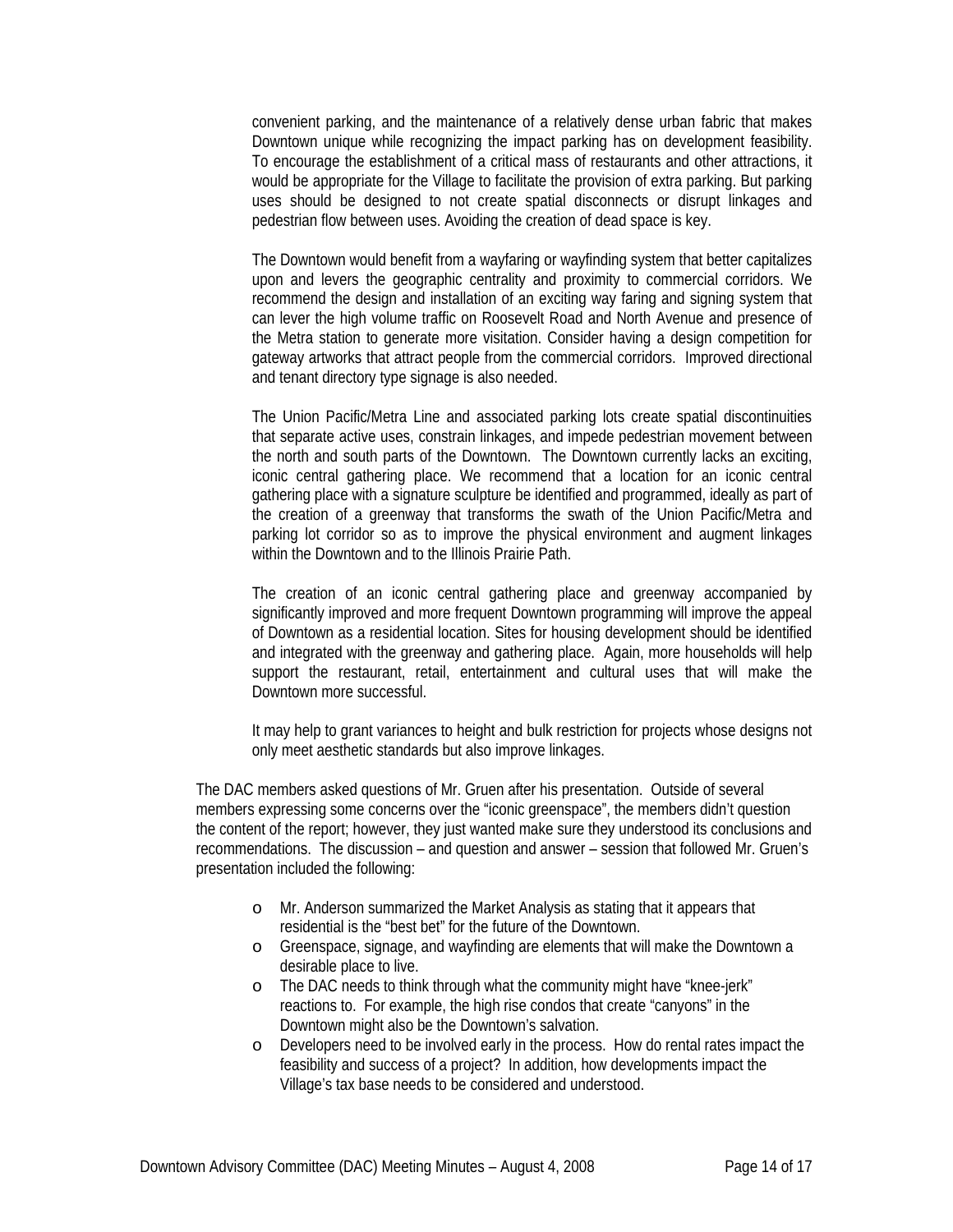- o The Village has sent too many negative signals to the development community, and they have made developers gun-shy. The relationship between the Village and the development community is amenable along Roosevelt, but not in the Downtown.
- o The Downtown cannot compete with malls; therefore, the Downtown needs to be a destination.
- o The affluent have choices, and they like iconic spaces.
- o Millennium Park in Downtown Chicago has transformed the East Loop.
- o Would like to find a way to get sales tax from internet sales at point of purchase (i.e. in Glen Ellyn).
- o Ms. Dykstra expressed a concern that the Downtown wasn't big enough to handle additional residential units. Mr. Gruen replied that there is plenty of – possibly too much – space for retail in the Downtown. The 1,900 dwelling units identified in the report would be built over time in the Glen Ellyn and Wheaton market area, and a few hundred of these should be in Downtown Glen Ellyn. The units would be sized to appeal to young professionals and empty-nesters.
- o The Downtown needs immediate action in addition to the long-term actions.
- o Mr. Dickie described the idea of constructing an iconic gathering space as a "chicken and egg" concept (i.e. build it now or build it later). It will be more than a "green"; it will be a focus for the Downtown Strategic Plan.
- o Naperville's Riverwalk is a beautiful example of a vibrant and active greenspace. It was also mentioned that it is difficult to find a parking space in Downtown Naperville – even with all of its parking decks.
- o According to Mr. Gruen, the economy is at the bottom of a business cycle and the DAC needs to look beyond next year for the Downtown. Things tend to take a lot longer to achieve than what is anticipated.
- o Ms. Allison stated that outside of expressing some concerns over the "iconic greenspace", the DAC didn't object to the contents of the Market Analysis. The ombudsman idea is intriguing.
- o Ms. Riebock mentioned that some people love to walk and come to the Downtown.
- o Ms. Pekny stated she likes the greenspace idea but is also concerned about the businesses that could be directly impacted by a location directly across the street from the Civic Center. She understands that the Village would need to purchase those properties. She likes the idea of outdoor concerts and activities for children. The thought of moving the fire station is interesting. The Village is starting to listen to the community, and she thinks it dates back to the creation of the Downtown Glen Ellyn Alliance.
- o Mr. Meyers makes frequent trips to Mexico and he sees town squares every night; therefore, he supports the idea of an iconic greenspace. He does have concerns over the location and costs associated with making the greenspace a reality, in addition to making it a nucleus for the Downtown. Mr. Gruen responded that greenspace costs needs to be associated with sources of revenue. The vision needs to be realistic. Sources of revenue include private donations and development.
- o Mr. Melady is skeptical regarding the iconic greenspace. Although not in the Downtown, he first thought of Lake Ellyn Park when the idea of "iconic greenspace" was first mentioned. He needs more details before he becomes more enthusiastic about the idea for the Downtown.
- o Mr. Loftus stated he felt the design of the redevelopment in the Downtown is fair to mediocre. Volunteer Park is seldom used. He would like to see "pedigree" design in the Downtown Glen Ellyn, the quality of such development can be found in Millennium Park and Michigan Avenue in Downtown Chicago.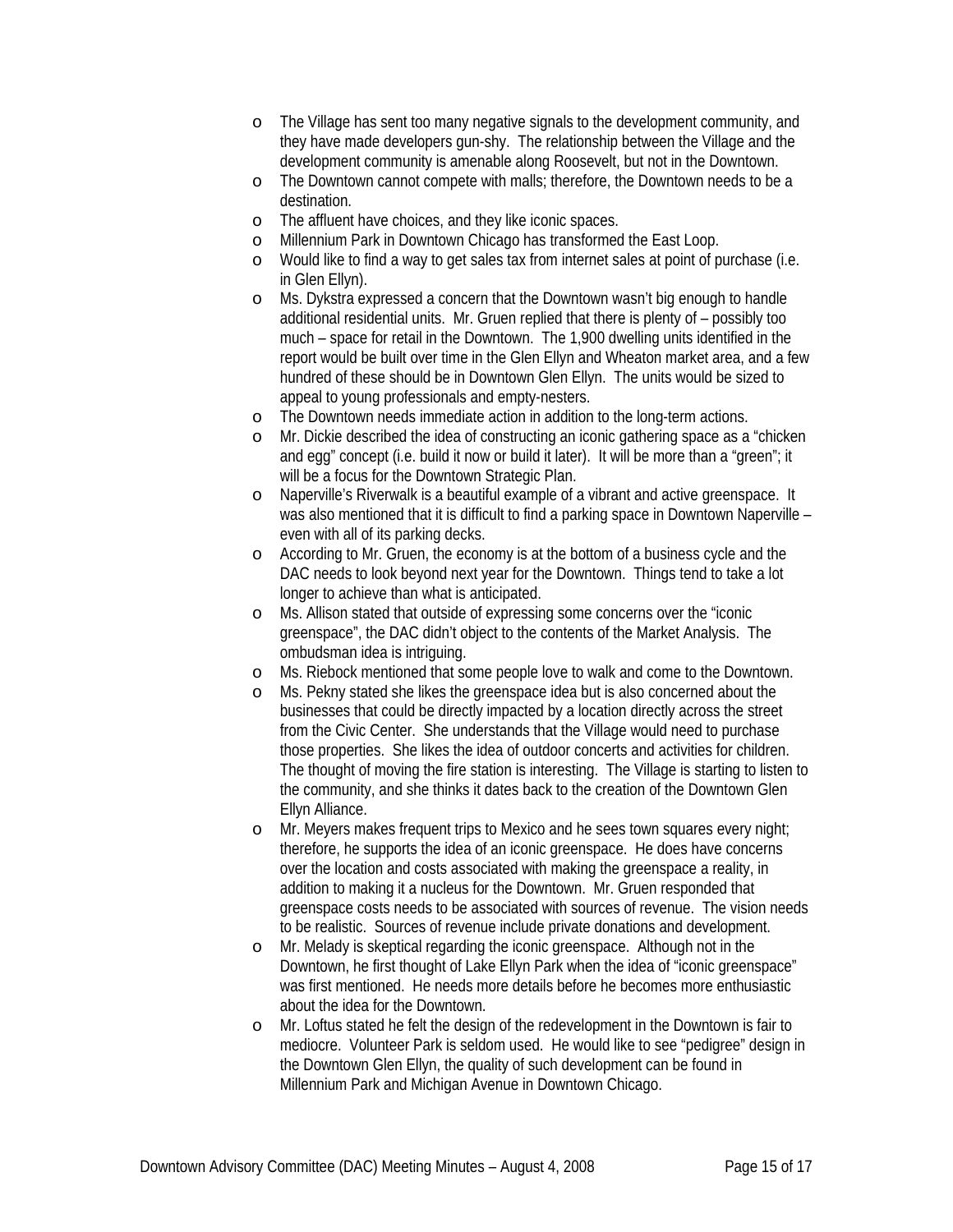- o Mr. Kelley supports the ideas of a Downtown icon and beautification. The ideas of the final plan need to be prioritized.
- o Ms. Kaczmarek stated that she spends 10-15 minutes in Prairie Path Park every day. One needs to look both ways when crossing the Illinois Prairie Path. She can never sit in the gazebo because it is full. Glen Ellyn is a big dog community.
- o Mr. Hamer is in support of the iconic greenspace; however, he has a concern with how it is made a reality. The Village needs a good venue for the arts, etc.
- o Ms. Allison asked about meeting with school students at the end of May. Mr. Louthen replied that the TBS Team tried to work with a small group of students from the middle, junior high, and high schools; however, the end of the year school activities for each of the schools didn't cooperate with the attempt to organize a student event.
- o Downtown residents have been involved in the public participation process to-date.
- o There was an expressed need to increase services for the seniors in the Downtown. Mr. Gruen stated that seniors are more active and in better health than seniors of the past, and the activities need to cater to the lifestyles of the more active seniors also.
- o Ms. Kaczmarek asked if any surprises were found while preparing the Market Analysis. Mr. Gruen stated that, although Ms. Hulseberg has made great efforts in improving the development review process, he still found an unusual level of concurrence among the development community over how difficult it was to do business with the Village (i.e. obtaining building permits); therefore, he had to make recommendations he's never made before, such as an "ombudsman" to serve as the "middleman" between the Village and the development community. Ms. Hulseberg added that, in her tenure, the Planning and Development Department has been working hard to shorten the development review timeline, and the Department is open to more ideas to make the review process go more smoothly.
- o Mr. Gruen mentioned that, in general, developers are OK with onerous regulations as long as things are predictable, and suggested that the report identify the changes the Department of Planning and Development have made to the building permit and commission review process to clear-up some historical misperceptions.

The DAC was asked to forward any comments regarding tonight's meeting packet to Ms. Hulseberg by Friday, August 8, 2008.

Mr. Louthen stated that the next DAC Meeting will be held in early September, and the members will receive a packet of information prior to that meeting as they did prior to this meeting. The DAC will be asked to provide questions, comments, and corrections prior to the meeting, to ensure all topics are adequately addressed so the TBS Team can develop "bubble diagram" concept plans during the month of September.

#### **5. Overview of Next Meeting**

The next DAC meeting will include discussion on land use, public policy, physical conditions, circulation and transportation, and civic spaces and events. The DAC agenda and meeting packet will be mailed out at least one week prior to the meeting, preliminarily scheduled for 7:00 p.m. on Wednesday, September 3, 2008.

It was requested that the DAC members provide their questions and comments to Staci Hulseberg prior to the next meeting so that the items can be incorporated into the presentation and discussion outline at the meeting. More information will be provided in the upcoming memo to the DAC.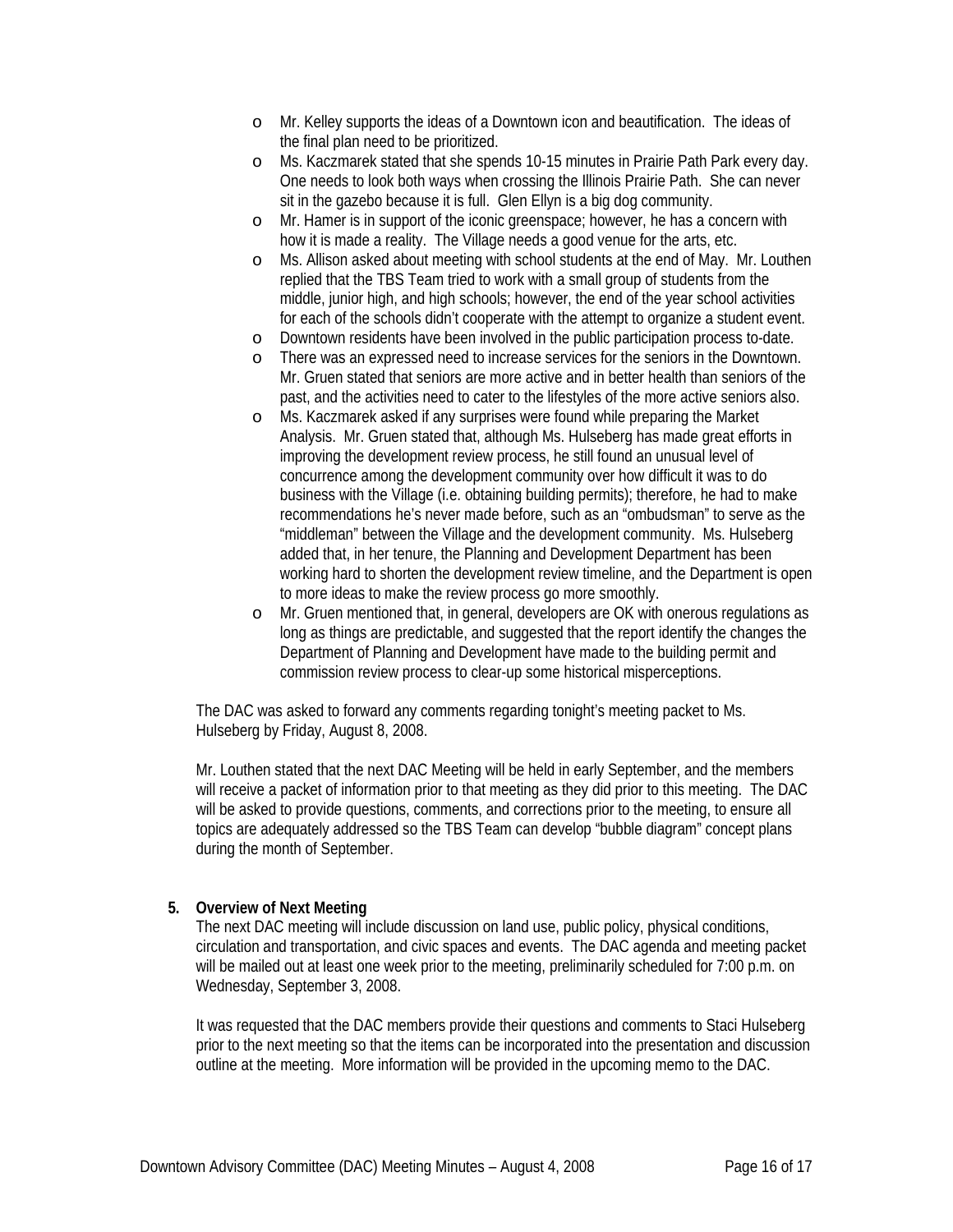# **6. Adjourn**

Pat Melady moved to adjourn the DAC meeting at 9:15 p.m. Motion was seconded by Tim Loftus and passed unanimously.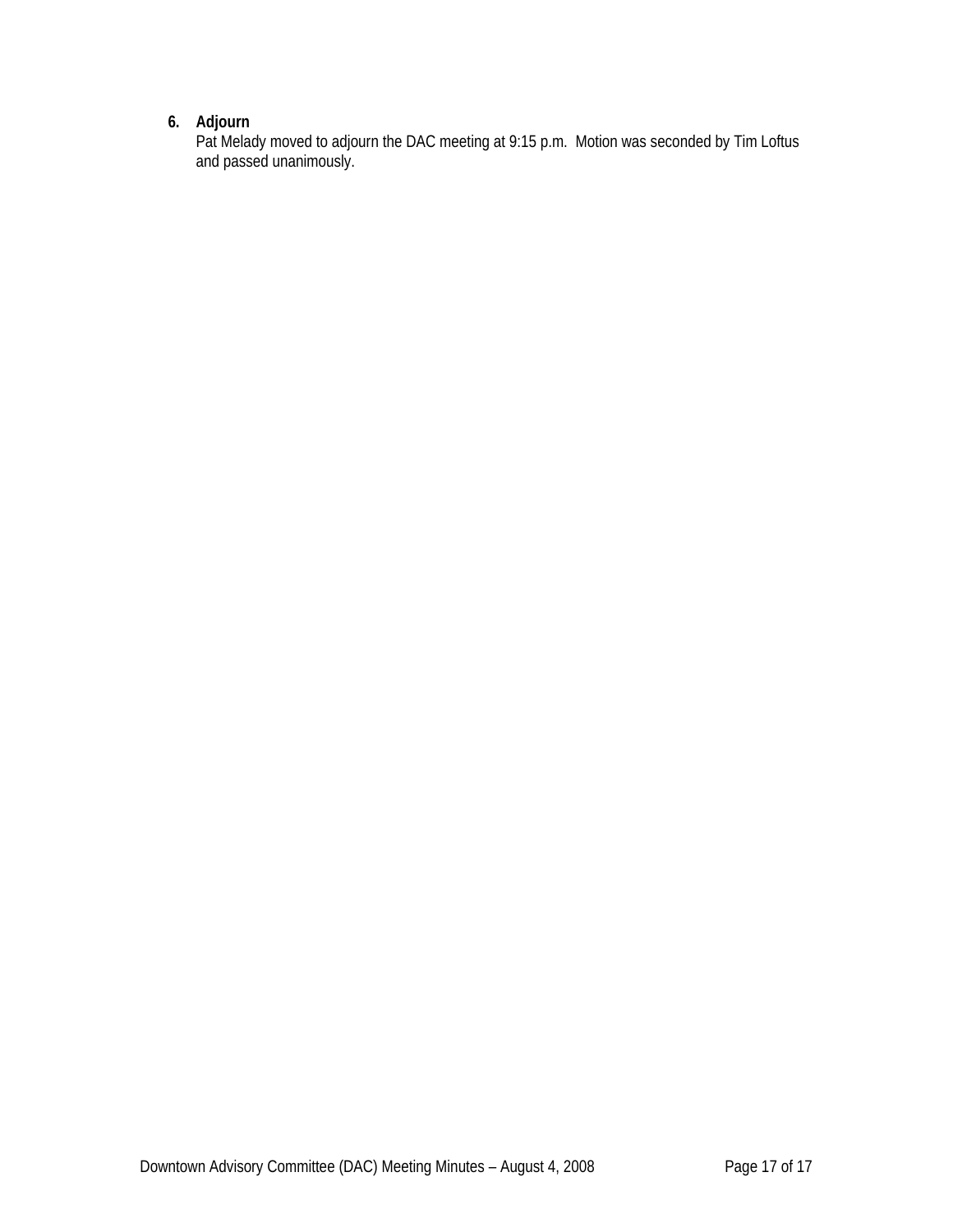# Downtown Strategic Plan **Downtown Advisory Committee – Meeting Minutes**

Village of Glen Ellyn, Illinois September 3, 2008

# **Agenda**

- 1. Roll call and agenda review.
- 2. Adoption of August 4, 2008, meeting minutes.
- 3. Task 1 Review and Discussion
	- a. Land Use
	- b. Public Policy
	- c. Physical Conditions
	- d. Circulation and Transportation
	- e. Civic Spaces and Events
- 4. Goals and Objectives
- 5. Overview of Next DAC Meeting
- 6. Adjourn

#### **Overview**

The Downtown Advisory Committee (DAC) held its third meeting on September 3, 2008, at 7:00 p.m. in the Galligan Board Room on the 3rd Floor of the Glen Ellyn Civic Center.

#### **DAC Members in Attendance**

Rinda Allison, Chairperson Dan Anderson, Historical Society Iain Dickie, Architectural Review Commission Linda Dykstra, Plan Commission Beth Howley, Go Downtown! Rob Kelley, Downtown Business Owner Tim Loftus, Historic Preservation Commission, Historical Society, Citizens for Glen Ellyn Preservation Pat Melady, Downtown Property Owner Jim Meyers, Economic Development Corporation (EDC) Sandy Moore, Retail Business Owner E. Jessica Pekny, Downtown Glen Ellyn Alliance, Downtown Business Owner Ann Riebock, School District 41 Jennifer Shannon, Downtown Restaurant and Property Owner

#### **DAC Members Unable to Attend**

Scott Hamer, Chamber of Commerce Jean Kaczmarek, Resident at Large

#### **Others in Attendance**

Steve Jones, Village Manager Staci Hulseberg, AICP, Planning and Development Director Michele Stegall, AICP, Village Planner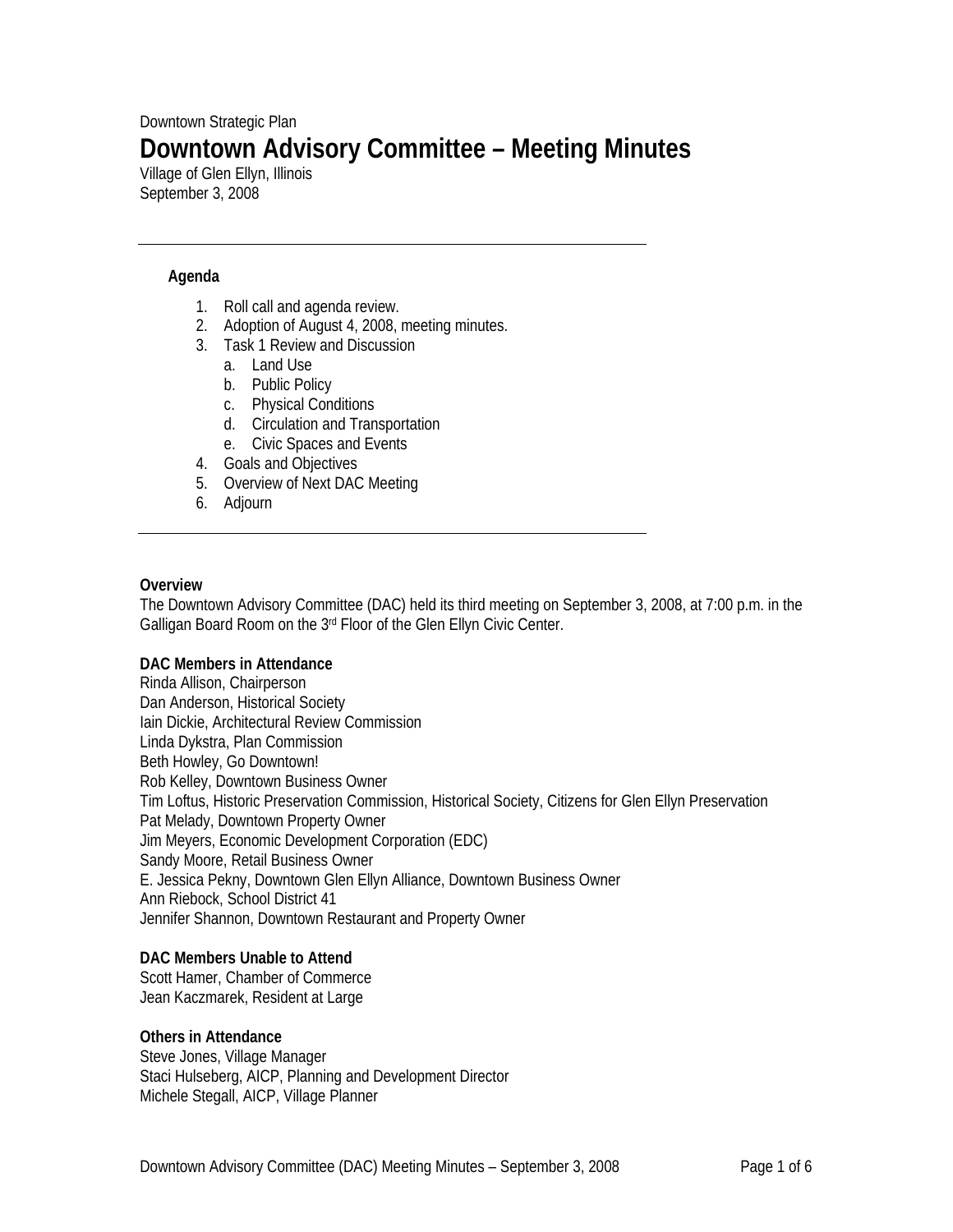Jim Louthen, ASLA, President, Town Builder Studios Carrie Haberstich, AICP, Senior Planner, Town Builder Studios

In addition to the narrative, please refer to the following document with the presentation slides:

GLN 080903 DAC – TBS – COLOR

# **1. Roll Call and Agenda Review**

The meeting began with an introduction of the Town Builder Studios (TBS) Team, followed by each DAC member stating their name. Rinda Allison, Chairperson, thanked the TBS Team for getting the informational packet out in advance of the meeting, and requested an even earlier distribution prior to the next DAC meeting.

# **2. Adoption of August 4, 2008, Meeting Minutes**

Rinda Allison requested that "palette" replace the word "pallet" in the draft minutes. Pat Melady moved to approve the August 4, 2008, DAC meeting minutes with the friendly amendment. Motion was seconded by Jim Meyers and passed unanimously.

# **3. Task 1 Review and Discussion**

The "Circulation and Transportation" item was addressed first, followed by the other four sections listed in order on the agenda. The goal of this segment of the DAC Meeting is to focus on the "big issues", with the "technical corrections" issues to be submitted by the DAC to the TBS Team by Wednesday, September 10, 2008, via email, fax, or mail.

#### Circulation and Transportation

During the public involvement session, the sentiment regarding Downtown parking was loud and clear: "If there isn't a parking problem, there is at least a *perception* of a parking problem".

The private off-street parking lots provide a challenge to the limitations associated with the Downtown parking supply, in that they provide parking for employees and customers specific to that property, but they don't provide parking for the general public. If someone wants to visit multiple locations, these lots are off-limits.

Sandy Moore mentioned that some employees park in the stalls identified as "general public parking". After some additional discussion with other DAC members and the TBS Team, it was determined that the TBS Team will work with the EDC on attempting to understand how many employees each Downtown business has, to establish a more thorough understanding of the merchant parking demands.

Beth Howley observed that there are fewer than 250 public parking stalls in the core Downtown area. Pat Melady stated that there are some stalls available after 11:00 a.m. in the Main/Pennsylvania lot. Eighteen stalls in this lot are not enough for a driver to consider an attempt to find a spot and likely would look elsewhere.

The parking occupancies identified in the two-page parking matrix in the report may be misleading, since there are several large vacant tenant spaces in the Downtown that – when occupied – would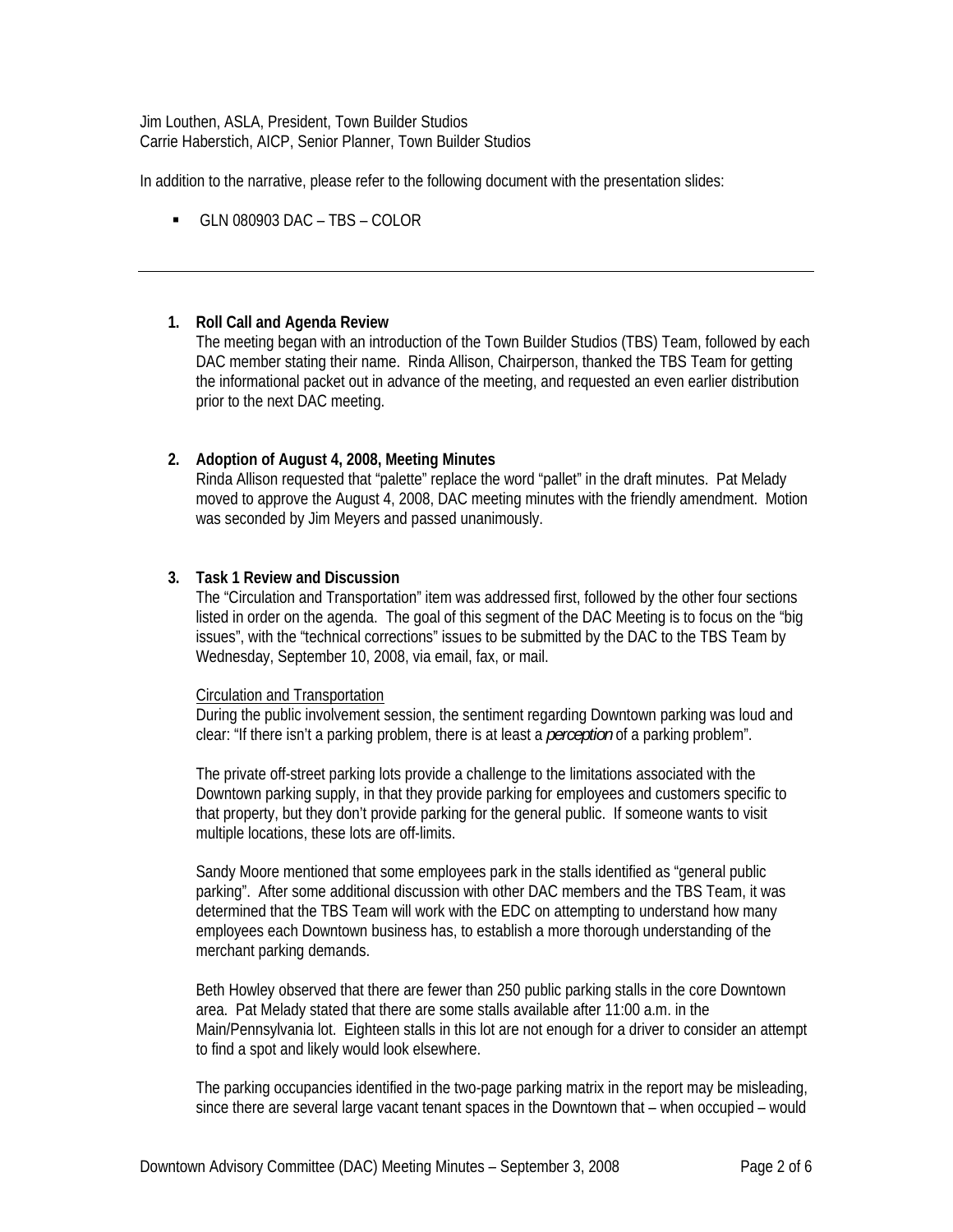increase the demand for parking. Jim Louthen asked the DAC to look at the "Parking Inventory Matrix" more closely, and provide any additional thoughts to the TBS Team in the coming week.

Dan Anderson mentioned that an issue associated with Downtown parking is that people want to park on the side of the railroad tracks where they intend to eat or shop. Beth Howley added that the parking analysis should be further broken down into a comparison of how each general public parking lot would be realistically used by shoppers. In addition, another DAC member stated that everyone needs to keep in mind that the counts were completed during ideal weather conditions, and inclement weather impacts the parking trends in the Downtown.

The number of trains passing through the Downtown is estimated by the Fire Chief at 180 per day, not the 200-plus trains mentioned in the section of the report reviewed at the August 4, 2008, DAC meeting (the Metra trains were counted twice). Carrie Haberstich stated that the Fire Chief's estimate was utilized since the Union Pacific Railroad (UPRR) representative was unwilling to share an average freight train count, citing national security concerns. The frequency and length of trains are expected to increase over the next 20 years. Pat Melady mentioned that, at the time railroad right-of-way was purchased by UPRR, the tonnage passing through the Downtown increased by 600% and the number of trains passing through the Downtown increased to 66 trains per day.

Linda Dykstra wasn't sure a parking structure was going to solve the Downtown's parking problems if shoppers are unwilling to walk very far between their cars and their destinations.

Tim Loftus mentioned that additional parking demand needs to be considered with the outcome of the preferred Downtown Strategic Plan.

Jim Louthen provided a primer on parking structures. Lot characteristics (size, topography, etc.), economics, and management issues are all factors in making a parking structure a reality and ensuring it's properly maintained. Walker Parking Consultants will be an asset in understanding these factors as the concept plans and preferred plan are considered for refinement and adoption. Below-grade parking is generally \$30-32,000/stall and above-grade parking is generally \$21- 28,000/stall, not including the cost of land. A current trend is constructing a pre-cast concrete, above-grade structure, and wrapping it with retail and residential uses, limiting the potential negative impacts of the structure's features on the streetscape.

Looking to how other communities planned for and financed their parking structures will be addressed during the implementation phase of the Downtown Strategic Plan process. The number of parking structures, if deemed necessary for the success of the Downtown, will be determined during the concept and preferred plan phases.

When discussing one- and two-way traffic patterns, it was pointed out that the one-way loop around a core Downtown block only passes by one, 12-stall public parking lot. Dan Anderson added that the horse trough at the intersection of Crescent Boulevard and Main Street is not in its original location, and he has a historic photo that shows two-way traffic on Main Street with angled parking on both sides of the street. It was mentioned that the DAC needs to consider how much the community values sidewalks to understand how wide they need to be.

Tim Loftus asked if Main Street could handle 20,000 vehicles per day. Jim Louthen replied that the 20,000 vehicles per day is a factor in the chain store site-selection process, and the Market Analysis did not recommend recruiting chain stores for the Downtown; therefore, it would not be a goal to achieve such a traffic volume.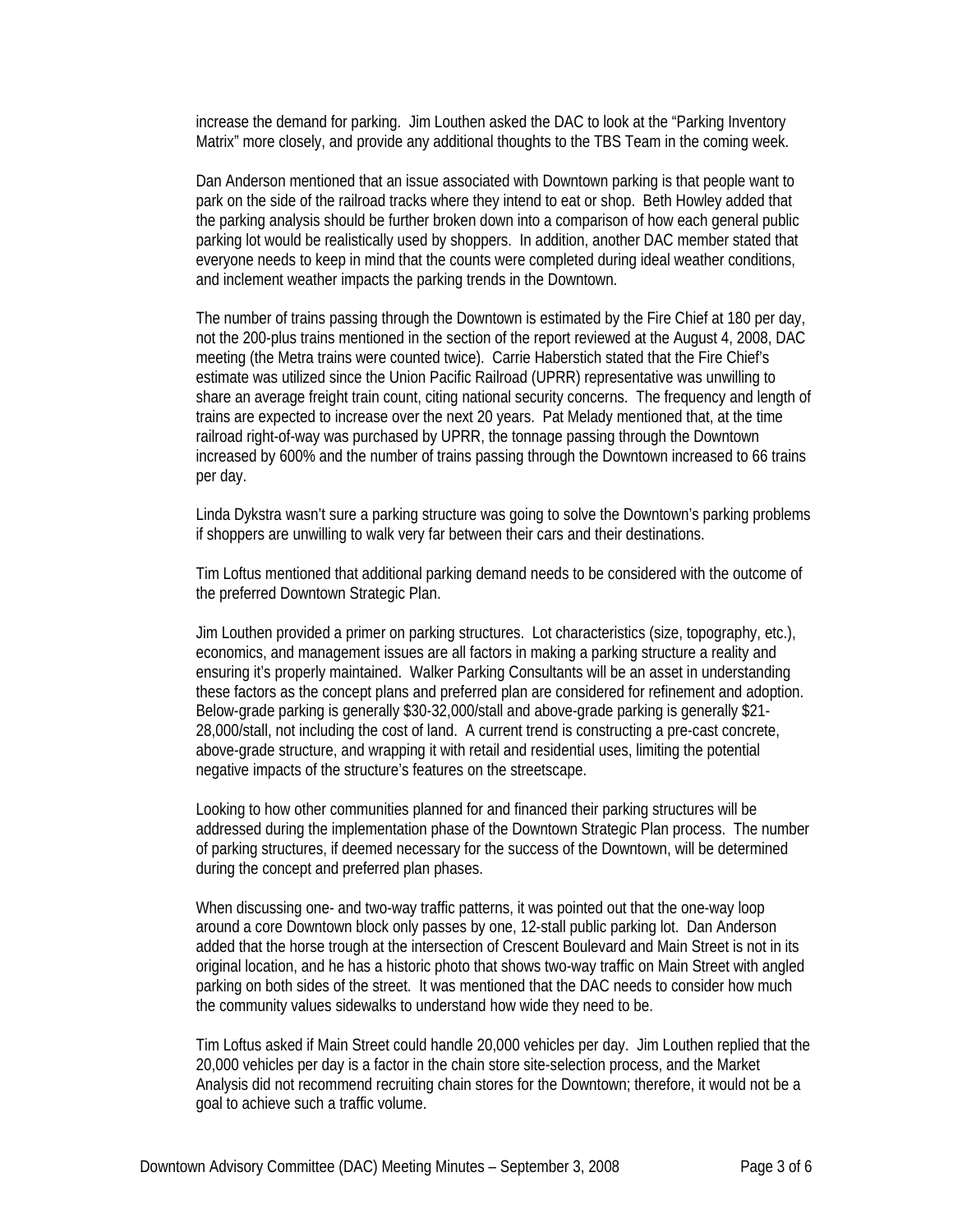Beth Howley has been envisioning what she would like to see in the community and is very excited about the idea of having Downtown gateways at Stacy's Corners and Roosevelt Road, and having special markers and other features along Main Street from these streets leading up and through the Downtown. Jim Louthen added that her idea could be taken one step further, and the land uses and building configurations at these gateway intersections could play a role in making the gateway a noticeable feature along Roosevelt and St. Charles/Geneva Roads. It was mentioned that, although the existing gateway markers are attractive, they are not very visible to the traveling public.

Carrie Haberstich summarized the 1971 Transportation and Circulation Plan for Glen Ellyn, Illinois. The recommendations included a pedestrian-only zone on Main Street between Hillside and Pennsylvania Avenues, at-grade railroad crossings at Glenwood and Forest Avenues, a railroad overpass at Lorraine Road/Western Avenue, and a railroad underpass at Park Boulevard. The atgrade crossings would not be approved in this day and age.

Depot improvements and/or relocations would require a partnership with Metra, and include discussions regarding platforms, gate cycles, and Main Street and Park Boulevard crossing issues. An example of a train station incorporated with a parking structure and mixed-use development is located in Woodstock, Illinois.

#### Land Use

The recommended land uses will be strongly tied to the Market Analysis recommendations prepared by Gruen Gruen + Associates.

A discussion of density included a maximum of 17 dwelling units per acre in the "R-4" Residential District (found on the periphery of the Downtown study area and in other locations throughout the Village); a minimum of 20 dwelling units per acre to support more transit use and reduce automobile use; and the DAC and Village needing to identify what building size, bulk, and mass they are comfortable with, then determining what development intensity can be accommodated in the Downtown buildings.

Several DAC members are uncomfortable with the idea of the "iconic greenspace". Rinda Allison saw nice small squares in the downtowns of various communities along the way to New Hampshire, but not "mini-Millennium Parks". The other uses mentioned in the summary are OK, including the accessory dwelling unit concept. Sandy Moore mentioned that she could envision something the scale of Downtown Elmhurst's plaza (at the northeast corner of North York Street and East Schiller Street) in Glen Ellyn's Downtown, but not a large space. Pat Melady added that he felt the buildings along the north side of Duane Street should have a second storefront facing the Illinois Prairie Path too.

In regards to the "iconic greenspace", Jim Louthen stated that he disagrees with these DAC members. One of the charges for this plan is to have Downtown Glen Ellyn "out-compete" surrounding communities for visitors and shoppers, and the western suburbs are beginning to look alike. People want more Jazz Fest-type events. Landscape can be a powerful tool, and maybe the greenspace could be a well-adorned boulevard system. He stated that the TBS Team will look nationally and possibly internationally for precedents to consider for the Downtown. Tinley Park is moving forward on its "mini-Millennium Park" above a public parking structure in its downtown, even in these economic times. The DAC needs to consider elements that will attract people from a large population base, and ensure that any greenspace is "stellar" and "well-done". The streetscape can accentuate the greenspace. He asked that the DAC be sympathetic to the idea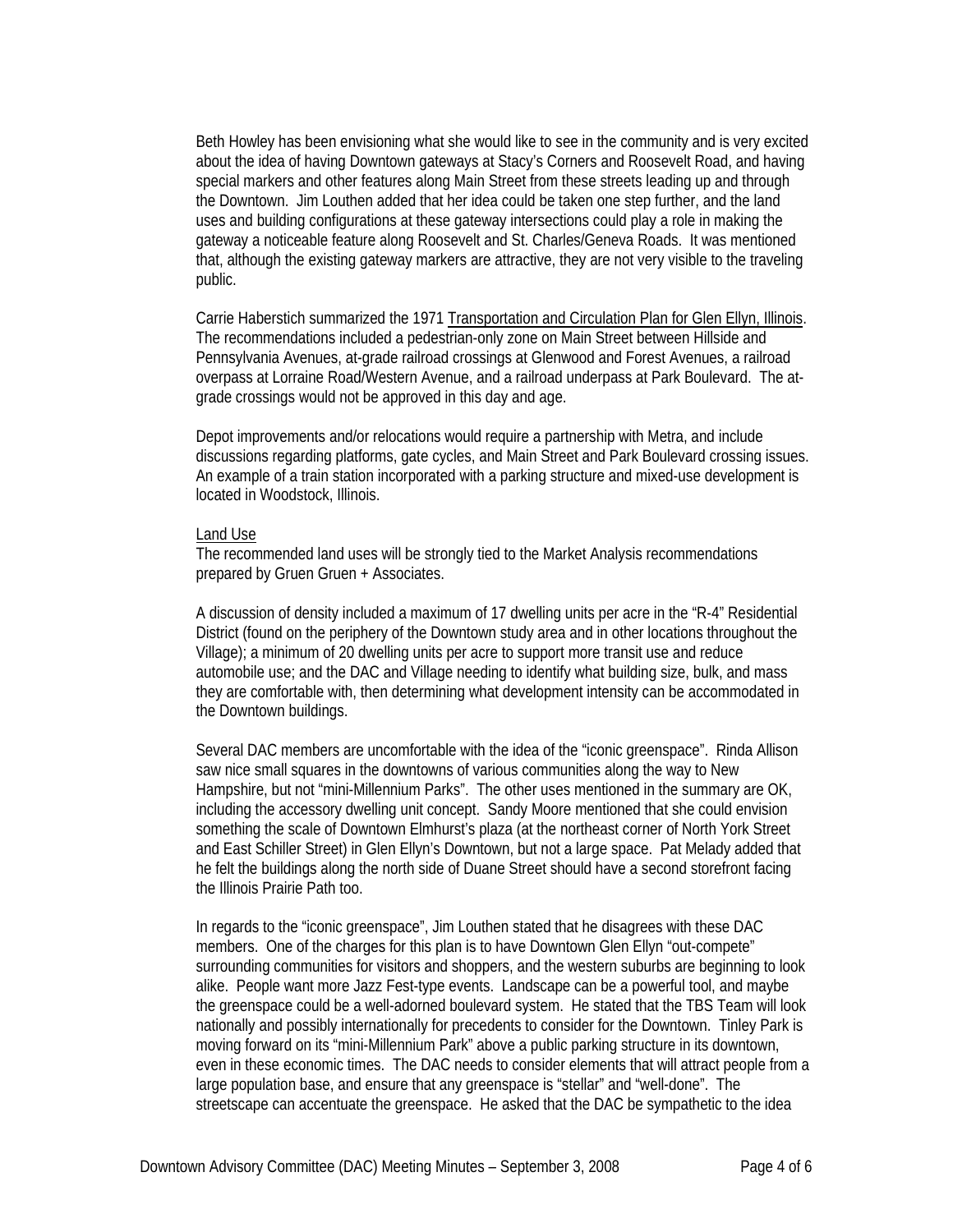and consider how it could make a difference to the community from an economic development perspective as the concept and preferred plans evolve.

Jim Meyers asked that year-round lighting be discussed at the next DAC meeting.

#### Public Policy

Dan Anderson recommended that the purpose statement of the Zoning Code should be expanded. Michele Stegall mentioned the purpose statement also includes the intent of each zoning district, which may address his request. Staci Hulseberg added it can be added to their ongoing list of future Zoning Code amendments, and a public hearing would be required to make any amendments to the purpose statement, and it was recommended that the DAC consider this issue later on during the plan implementation phase of the planning process.

#### Physical Conditions

It was requested that lighting be included in the background narrative.

The Fire Station property was donated to the Village for public purposes. According to Staci Hulseberg, the documentation recording this restriction was found approximately three years ago at DuPage County. This restriction could be removed from the property with permission from the descendents if the Downtown Strategic Plan would call for other uses at this location. If no descendents are found, a court document can be filed.

#### Civic Events and Spaces

According to Beth Howley, a renovated theater ("Raue Center for the Arts") in Crystal Lake, Illinois, could be a good precedent for the Glen Art Theatre. It shows movies, but it also accommodates the performing arts for theater performances and plays. It is used all week. Jim Louthen mentioned a relationship needs to be forged with the theater representatives. The DAC members stated that there may be as many as three representatives: the property owner, the theater owner, and the sublessee. Licensing issues, such as ensuring movies are shown on Fridays/Saturdays/Sundays, and ensuring the Theatre owners generate a profit, need to be taken into consideration when discussing the future of the Theatre.

Anderson's Bookshop is always looking for space for events, and maybe The Bookstore on Main Street could be interested in expanding their events too.

#### **4. Goals and Objectives**

The goals and objectives for the Downtown Strategic Plan will evolve as the planning process moves forward, and will build upon and/or refine the preliminary goals and objectives listed below. The TBS Team will prepare a more extensive list that will coordinate with the "bubble diagram" concept plans for the next DAC meeting.

Short-term successes and long-term strategies will be identified during the implementation phase of the planning process.

#### Define

- Define what constitutes "success".
- Define what a good retail mix is.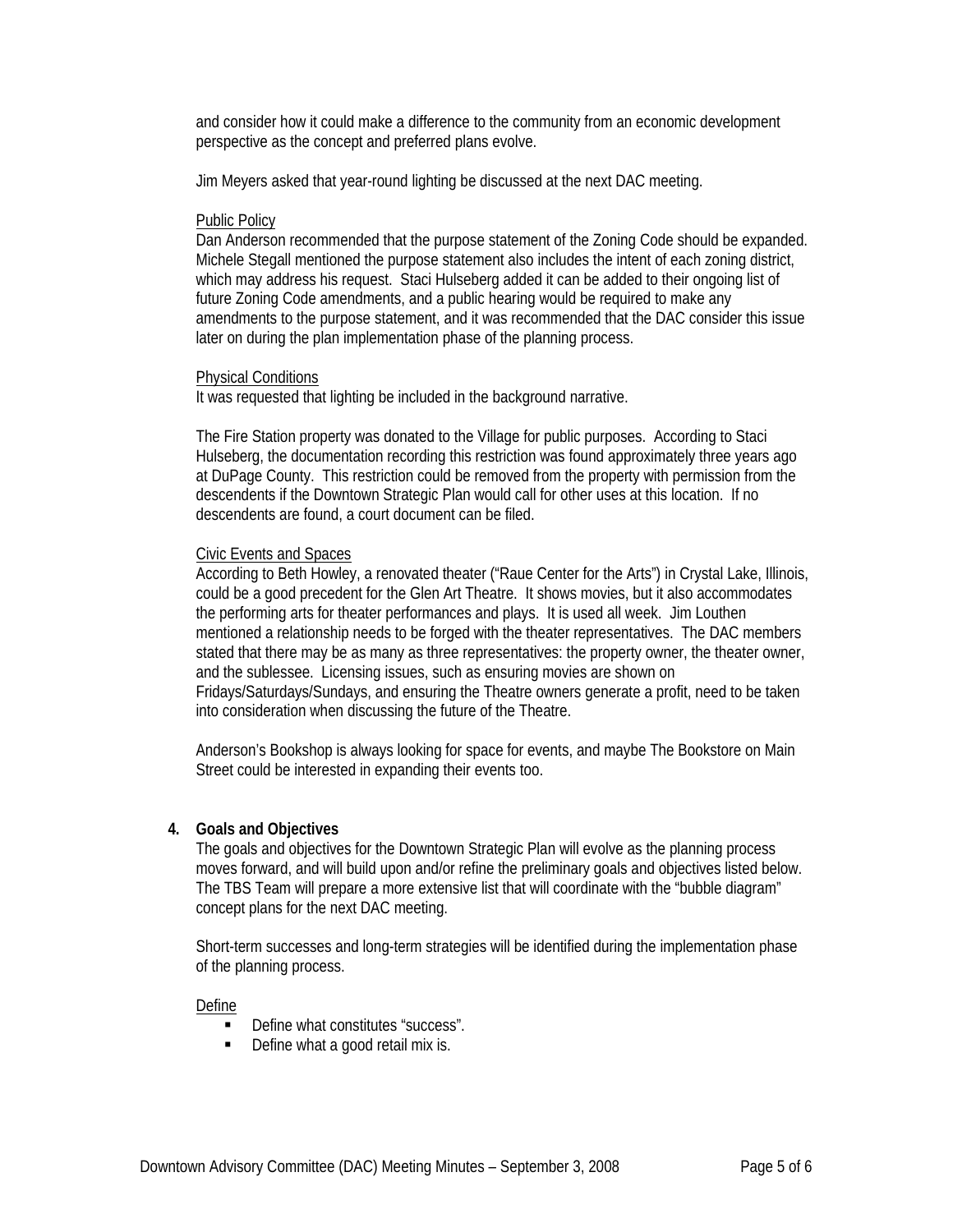#### Attract

- **Draw residents Downtown and make it "cool" enough to draw people from elsewhere;** make the Downtown a destination.
- **Make the Downtown a place where restaurants and stores want to be; where Glen Ellyn is** being sought out.
- **-** Don't lease tenant spaces to "just anyone".

#### Retain

- Keep the businesses we have, reduce turnover.
- **Ensure a friendly retailer environment.**

#### Share

Make people want to share with one another.

#### Coordinate

- Coordinate with all groups/organizations/Village/Chamber/EDC and create a plan that everyone supports.
- Make it easier for businesses to open; eliminate roadblocks.

#### Create

- Create incentives for businesses.
- Make a parking system that works.
- Create a "buzz" and a "bustling" Downtown.
- **Establish better standards for property improvement and maintenance.**
- **•** Provide signage and wayfinding.

#### Maximize

**Maximize current assets such as the theater.** 

#### **5. Overview of Next DAC Meeting**

Subject to discussion with Village staff, the next meeting will occur on a Wednesday in mid- or late-October. Preliminary "Bubble Diagram" Concept Plans will be presented to the DAC in a charettelike atmosphere. Also, a review of updated goals and objectives will occur.

The DAC requested that the public Town Hall Meeting be scheduled prior to Thanksgiving and the busy holiday season.

## **6. Adjourn**

Jim Meyers moved to adjourn the DAC meeting at 9:40 p.m. Motion was seconded by Sandy Moore and passed unanimously.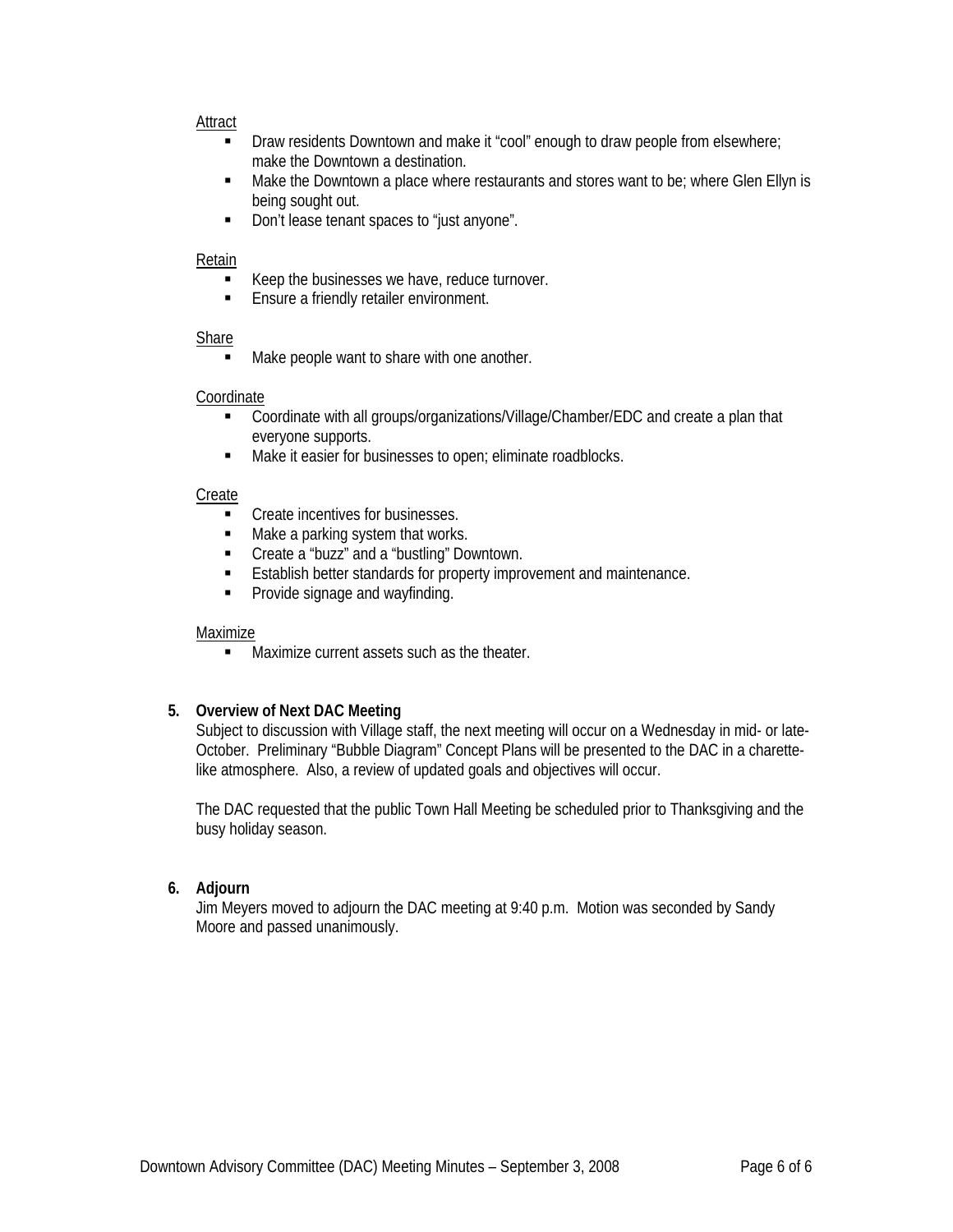# Downtown Strategic Plan **Downtown Advisory Committee – Meeting Minutes**

Village of Glen Ellyn, Illinois October 15, 2008

## **Agenda**

- 1. Roll call and agenda review.
- 2. Adoption of September 3, 2008, meeting minutes.
- 3. Review and Discussion of the Bubble Diagram Concept Plans
- 4. Overview of Next DAC Meeting
- 5. Adjourn

#### **Overview**

The Downtown Advisory Committee (DAC) held its fourth meeting on October 15, 2008, at 7:00 p.m. in the Galligan Board Room on the 3rd Floor of the Glen Ellyn Civic Center.

#### **DAC Members in Attendance**

Rinda Allison, Chairperson Dan Anderson, Historical Society Iain Dickie, Architectural Review Commission Linda Dykstra, Plan Commission Scott Hamer, Chamber of Commerce Beth Howley, Go Downtown! Jean Kaczmarek, Resident at Large Rob Kelley, Downtown Business Owner Tim Loftus, Historic Preservation Commission, Historical Society, Citizens for Glen Ellyn Preservation Pat Melady, Downtown Property Owner Jim Meyers, Economic Development Corporation (EDC) Sandy Moore, Retail Business Owner E. Jessica Pekny, Downtown Glen Ellyn Alliance, Downtown Business Owner Ann Riebock, School District 41 Jennifer Shannon, Downtown Restaurant and Property Owner

#### **DAC Members Unable to Attend**  None

#### **Others in Attendance**

Steve Jones, Village Manager Staci Hulseberg, AICP, Planning and Development Director Michele Stegall, AICP, Village Planner Joe Caracci, Director of Public Works Phil Norton, Police Chief

Pete Ladesic, Trustee Jim Louthen, ASLA, President, Town Builder Studios Carrie Haberstich, AICP, Senior Planner, Town Builder Studios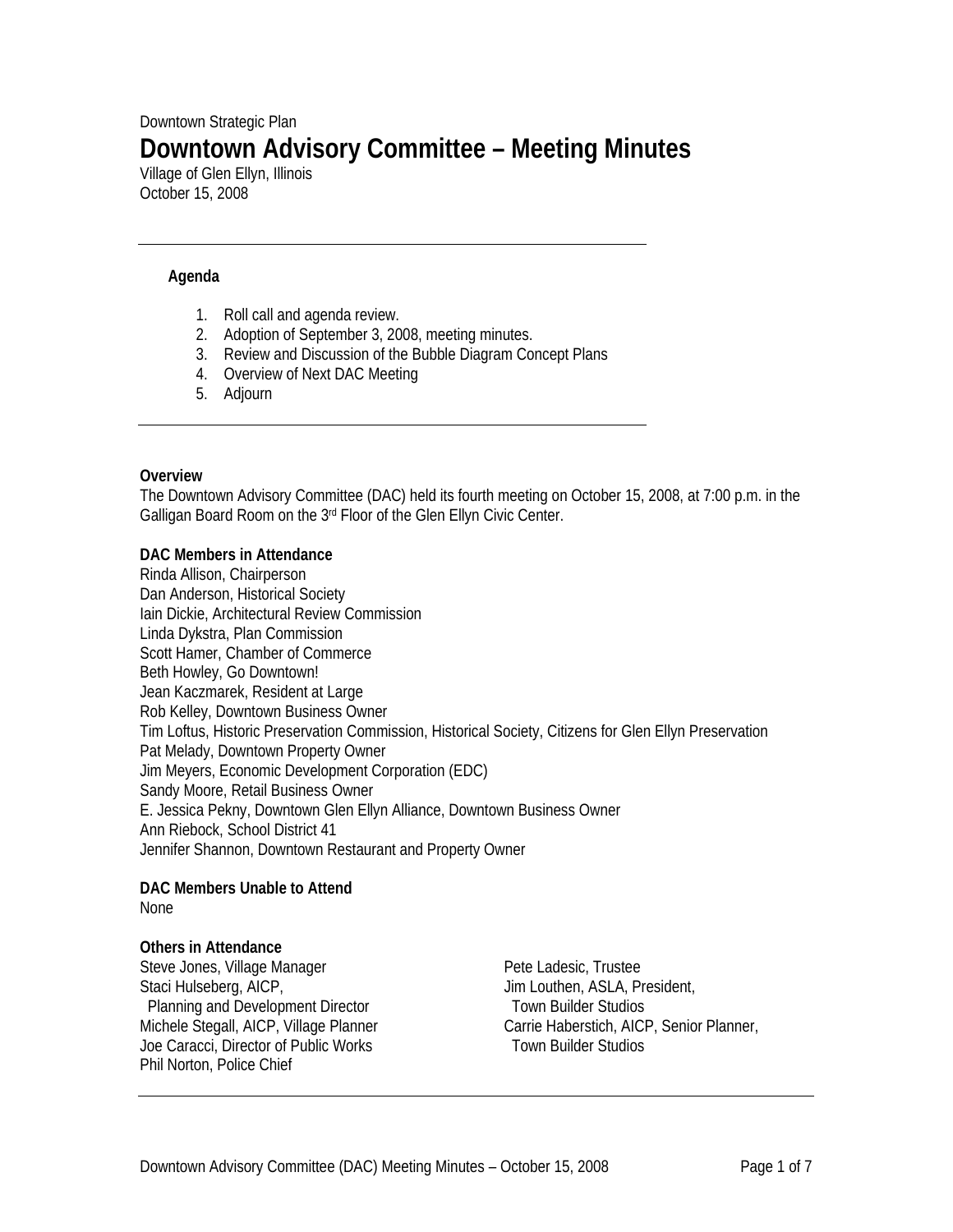## **1. Roll Call and Agenda Review**

The meeting began with an introduction of the Town Builder Studios (TBS) Team, followed by each DAC member stating their name. Pat Melady, Acting Chairperson, thanked the Village staff and the TBS Team for distributing the informational packet in advance of the meeting.

## **2. Adoption of September 3, 2008, Meeting Minutes**

Dan Anderson moved to approve the September 3, 2008, DAC meeting minutes. Motion was seconded by Jim Meyers and passed unanimously.

# **3. Review and Discussion of the Bubble Diagram Concept Plans**

Mr. Melady began the meeting by quoting Daniel Burnham. "'Make no little plans, they have no magic to stir men's blood. ... Make big plans, aim high in hope and work." Melady continued by stating that he felt that both concept plans prepared by the TBS Team met Burnham's objective, and represents a renaissance for Glen Ellyn's Downtown.

Jim Louthen gave a preview of the meeting outline. The Downtown Advisory Committee's (DAC's) role for the evening was to listen to the presentation, discuss the plans, and then identify any "fatal flaws" in the planning concepts that need to be changed prior to public review. Mr. Louthen continued by presenting the two bubble diagram concept plans prepared by the Town Builder Studios (TBS) Team.

Both plans are intentionally bold. Keep in mind that Downtown Glen Ellyn experienced a huge transformation and building boom in the 1920s. At this point in the planning process, it is important to dream big, think about what is best for the Downtown and the community, and not worry about how it will become a reality. Plan implementation is considered later in the planning process.

"The Glen" concept exemplifies the Village's namesake by creating a greenway through the valley of the Downtown, along the railroad tracks. The Glen Ellyn Train Station is located at the intersection of Crescent Boulevard and Forest Avenue, and is at the center of activity for the Downtown. Parking structures are located nearby, north and south of the tracks, on the east side of Main Street. A plaza for Downtown visitors to gather is located to the south of the northern parking structure. Other features include a looped path that connects the train station to Lake Ellyn and the Glen Ellyn Public Library, a pedestrian underpass near the train station and a College of DuPage satellite campus near the Civic Center.

The "Main Street" concept reinforces the existing development orientation along Main Street between Anthony Street and Hillside Avenue. The Glen Ellyn Train Station is relocated to the southwest corner of Main Street and Crescent Boulevard. The center of activity is along Main Street. Parking structures are located near the new train station and near the existing concentration of Downtown restaurants in the South Main and St. Petronille parking lots. An outdoor marketplace is located on the existing South Main parking lot also. Other features include an urban plaza near the intersection of Main Street and the railroad tracks, a six-acre residential redevelopment near the intersection of Crescent Boulevard and Glenwood Avenue, a new mixeduse development replaces a relocated Fire Station, and a Civic, Leadership, and Learning Center transforms the current Civic Center.

Both schemes convert all one-way streets to two-way traffic patterns.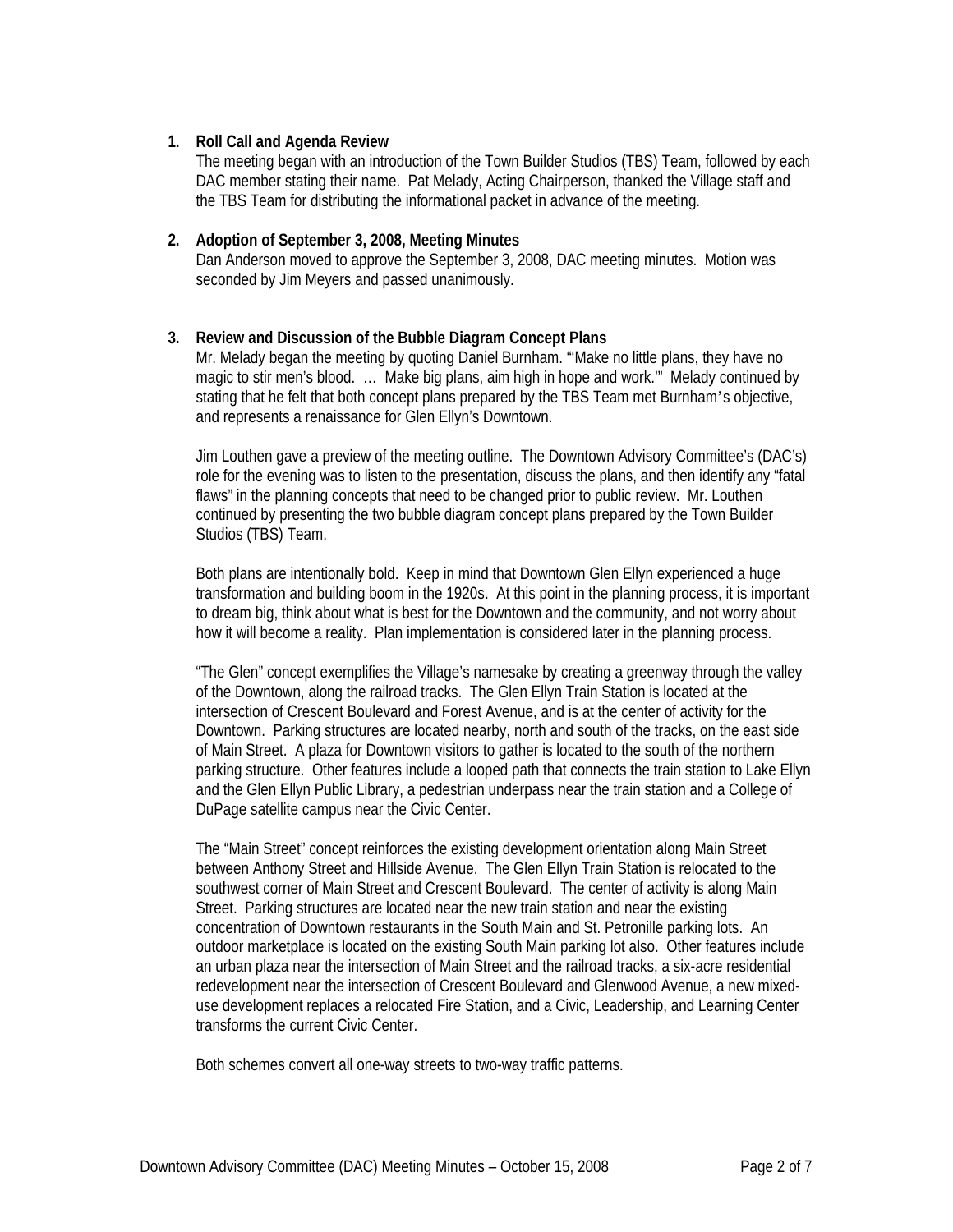Dan Anderson began the question and answer session by stating that he thought both plans were exciting. He felt that the implementation of the plans had different implications. Components of each plan need to be scrutinized for implementation issues such as cost and private versus public ownership.

Mr. Louthen stated that those are valid issues that will be considered later on in the planning process, and asked the DAC members to use their intuition regarding these aforementioned issues tonight.

Scott Hamer stated that it seemed like one option implied "knock it down and start over" and the other one keeps more existing elements in place. In response to Mr. Hamer's statement, Mr. Louthen stated that the colors on the map don't represent the "knock down and start over" concept and the gray colors on the map don't mean "ignore".

Mr. Melady stated the six-acre redevelopment concept may or may not receive support from him. If the Crescent Boulevard and Glenwood Avenue area is closed off, he could not support the Glen Ellyn Train Station relocation, primarily for congestion reasons.

Tim Loftus asked what "Glen-Oriented Development" meant. Mr. Louthen stated that it meant that the primary façade of a building should face the greenway, and not that the properties should be redeveloped.

Ann Riebock asked if different aspects of each plan could be combined into the preferred plan. Mr. Louthen replied that in all likelihood, the more popular concept would be used as the base for the preferred plan and elements from the other concepts would be incorporated into the plan.

Sandy Moore stated that, if both of the parking structures are on the west side of Main Street, it's not a perfect solution.

Several DAC members expressed the desire to have a pedestrian underpass regardless of which concept plan is chosen.

After this initial discussion, Mr. Louthen requested that each DAC member identify their three favorite and three least favorite ideas contained within "The Glen" and "Main Street" concepts, then pick up three blue map pins and three red map pins and stick them into the map in the locations of their most-liked and most-disliked ideas. Blue represents "like" and red represents "dislike". The following is the general outcome of this exercise:

#### **"The Glen"**

- The liked elements were: the greenway, the Forest Avenue North parking structure and associated pedestrian plaza, the Glen Ellyn Train Station location, the Glen Ellyn Public Library greenspace, the Illinois Prairie Path, the pedestrian underpass at the train station, the Crescent/Glenwood parking lot redevelopment, the South Main and St. Petronille parking lot redevelopment, the Civic Center, the College of DuPage satellite campus, and the connection to Lake Ellyn.
- The disliked elements were: the current Fire Station location at the northwest corner of Main Street and Pennsylvania Avenue, the Forest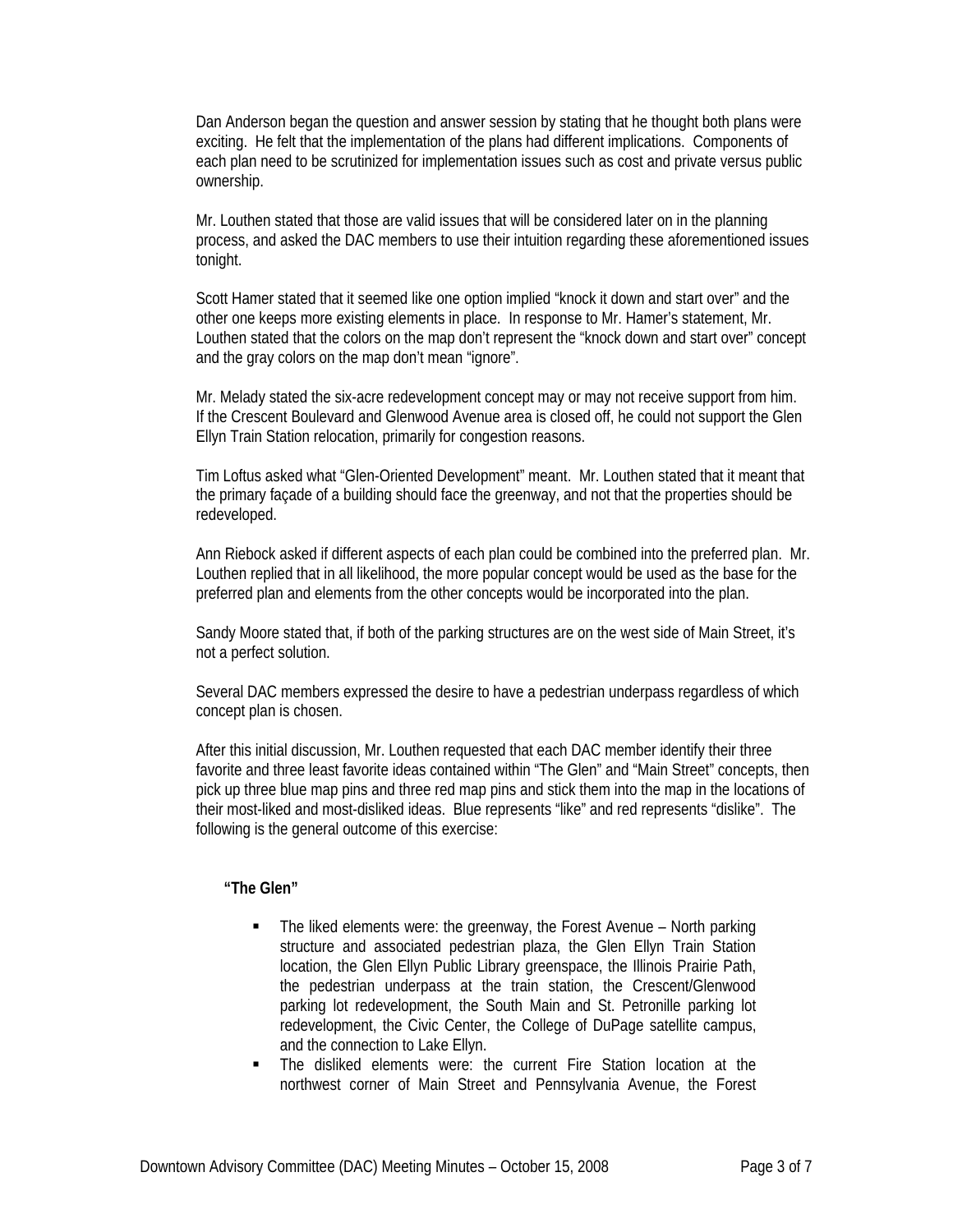Avenue – South parking structure, and the Glen-Oriented Retail<sup>1</sup> concept at the northeast corner of Duane Street and Forest Avenue.

 There were no mixed opinions on any of the elements contained within this concept.

## **"Main Street"**

- The liked elements were: the Main Street gateways at Anthony Street and Hillside Avenue, and the Civic, Leadership, and Learning Center in the Civic Center.
- The disliked elements were: the relocated Glen Ellyn Train Station at the southwest corner of Main Street and Crescent Boulevard, the parking structure on the north side of Crescent Boulevard between Main Street and Glenwood Avenue, the six-acre redevelopment site that closes public access to Crescent Boulevard and Glenwood Avenue, the lack of greenspace at the Glen Ellyn Public Library, and the outbound Forest Avenue driveway access between the Train B and Train D parking lots.
- The DAC members were divided on the relocation of the McChesney and Miller Grocery and Market to the existing Fire Station property at the northwest corner of Main Street and Pennsylvania Avenue.

Beth Howley stated that she likes the greenway because the train tracks are not surrounded by asphalt and it should make the Downtown look bigger. She is not sure if Main Street can handle outdoor cafes, but she does want to see outdoor dining. Elements of "The Glen" she likes is the potential of branding/marketing of the greenway concept, the cross-axis of Main Street and the railroad tracks, and the train station in its current location. The primary element of the "Main Street" concept she likes is the parking structure in the South Main/St. Petronille lot. All aspects of parking structures need to be carefully thought out.

Mr. Anderson stated that his first reaction to the plan concepts is that "Main Street" is more for retail and "The Glen" is more for making the Downtown a destination. Success needs to be defined to make the plan successful. Does "success" equate to more retail? Does "success" equate to being able to walk around and experience the Downtown?

Ms. Moore agreed with Mr. Anderson, but she does like the overall concept of "The Glen" best since it portrays a sense of community.

Jessica Pekny stated that both plans improve the Downtown area; however, the "Main Street" concept may make the business owners without storefronts facing Main Street feel like they are second class.

Ms. Riebock likes the partnership with the College of DuPage and the McChesney and Miller relocation.

Ms. Howley stated that McChesney and Miller might need to be "rebranded" to become more of a gourmet grocery store or focus more on the quality meat component of their business.

 $\overline{a}$ 

<sup>1</sup> Glen-Oriented Retail (GOR) is retail that has multiple storefronts – on facing the greenway along the railroad tracks and the others facing public streets such as Duane Street and Main Street.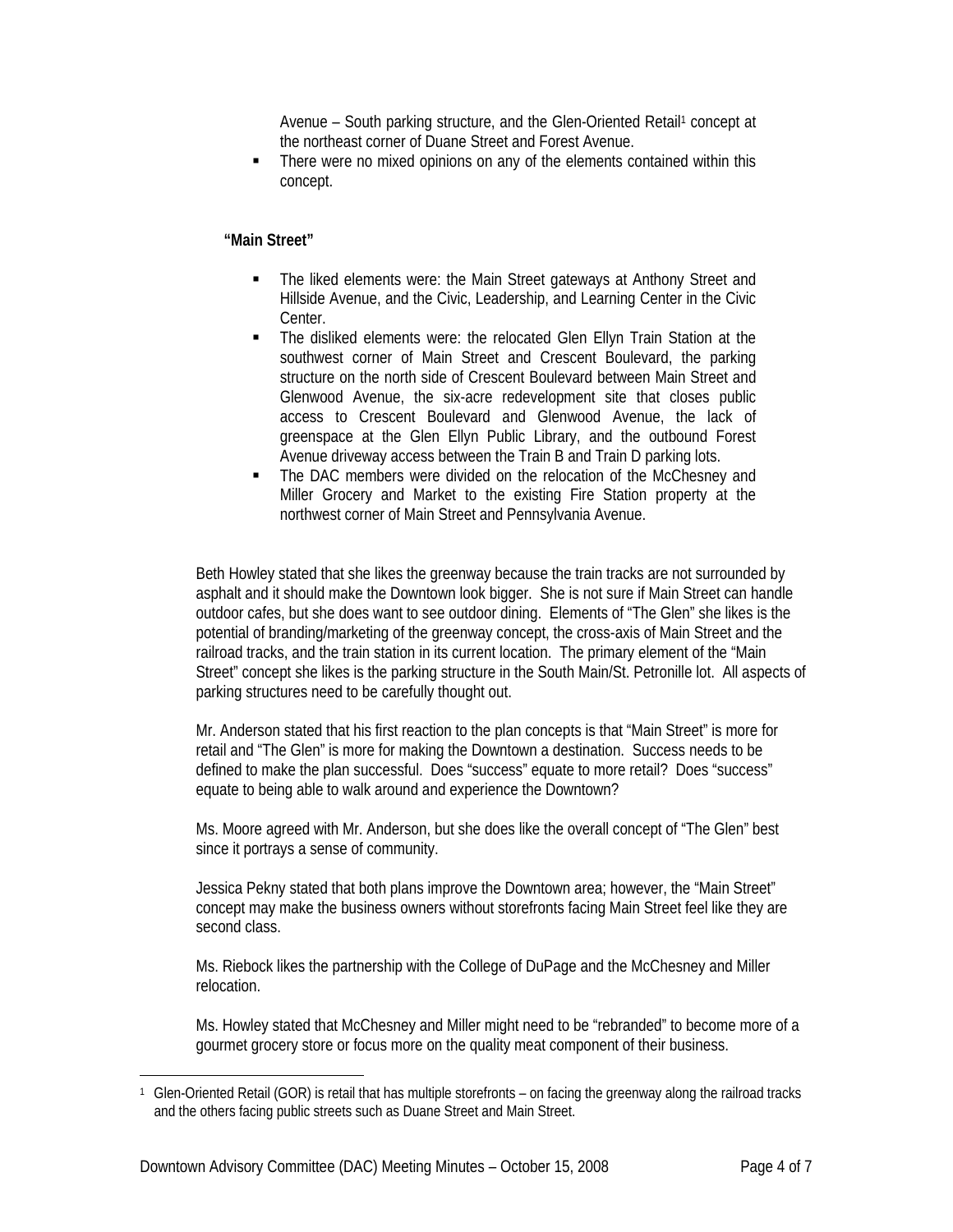Mr. Meyers stated that the concern with relocating McChesney and Miller is that they would likely go from a land ownership to a lease arrangement, which may not be profitable for the business.

Police Chief Phil Norton stated that he is not pushing to have the Police Station relocated out of the Civic Center. The Police Department does need more space, and if – for the greater good of the Downtown and Glen Ellyn – he is willing to be relocated to a location near Roosevelt Road. He does like the existing arrangement of people being able to visit Downtown for other reasons and stop by the Civic Center to pay off their tickets, and for not needing a car for all police patrols.

In regards to the Fire Station relocation, Chief Norton stated that the Fire Department is a phenomenal organization, and visibility is key to their success as a volunteer department. Any new Fire Station location needs to be centrally-located to the Downtown.

Mr. Louthen mentioned that an alternative idea to what was represented in the two concepts, would be to keep the Fire Station in its current location and allow for new development immediately surrounding the station.

Rinda Allison asked if the Downtown fire ratings change if the station is relocated. Mr. Anderson stated that relocation doesn't need to mean "far", and it is likely that the station would be relocated near to where it is now. Ms. Pekny stated that maybe there could be a land swap between the Village and another Downtown property owner.

Mr. Hamer stated he felt the "Main Street" was more of the same, and "The Glen" is as close to a riverwalk as Glen Ellyn is going to get.

Linda Dykstra stated she likes "The Glen" because it's unique, different, and attractive, and it shows off nicely from the train. She also likes the Forest Avenue closure, the 1.5-mile looped path, and that it appears that it would be easy to implement.

Rob Kelley stated that implementation is a huge factor, and "The Glen" appears to be easier to implement. Keep in mind that there is an urgency to begin implementation after the Downtown Strategic Plan is adopted.

Ms. Allison stated that she likes the Downtown connection to Lake Ellyn; however, she is concerned that the retail component seems more divided and spread out. There used to be nice trees along the Illinois Prairie Path; however, some were removed due to the curvature of the rightof-way.

Mr. Louthen stated that one or more cross-sections will need to be cut through the railroad right-ofway to illustrate appropriate planting locations. The TBS Team has been in contact with Metra and Union Pacific Railroad regarding railroad right-of-way issues, and will contact them again if necessary.

Ms. Howley stated that the Downtown is already locked-in on Main Street retail; therefore, changes such as pavement materials need to be made to really get people walking around. She inquired about a pedestrian overpass in lieu of a pedestrian underpass.

Joe Caracci, Director of Public Works, stated that ADA requirements need to be met, and that an overpass in this location would require elevators because of the train clearances. He added that grant money is available, but the grade separation project will still be expensive.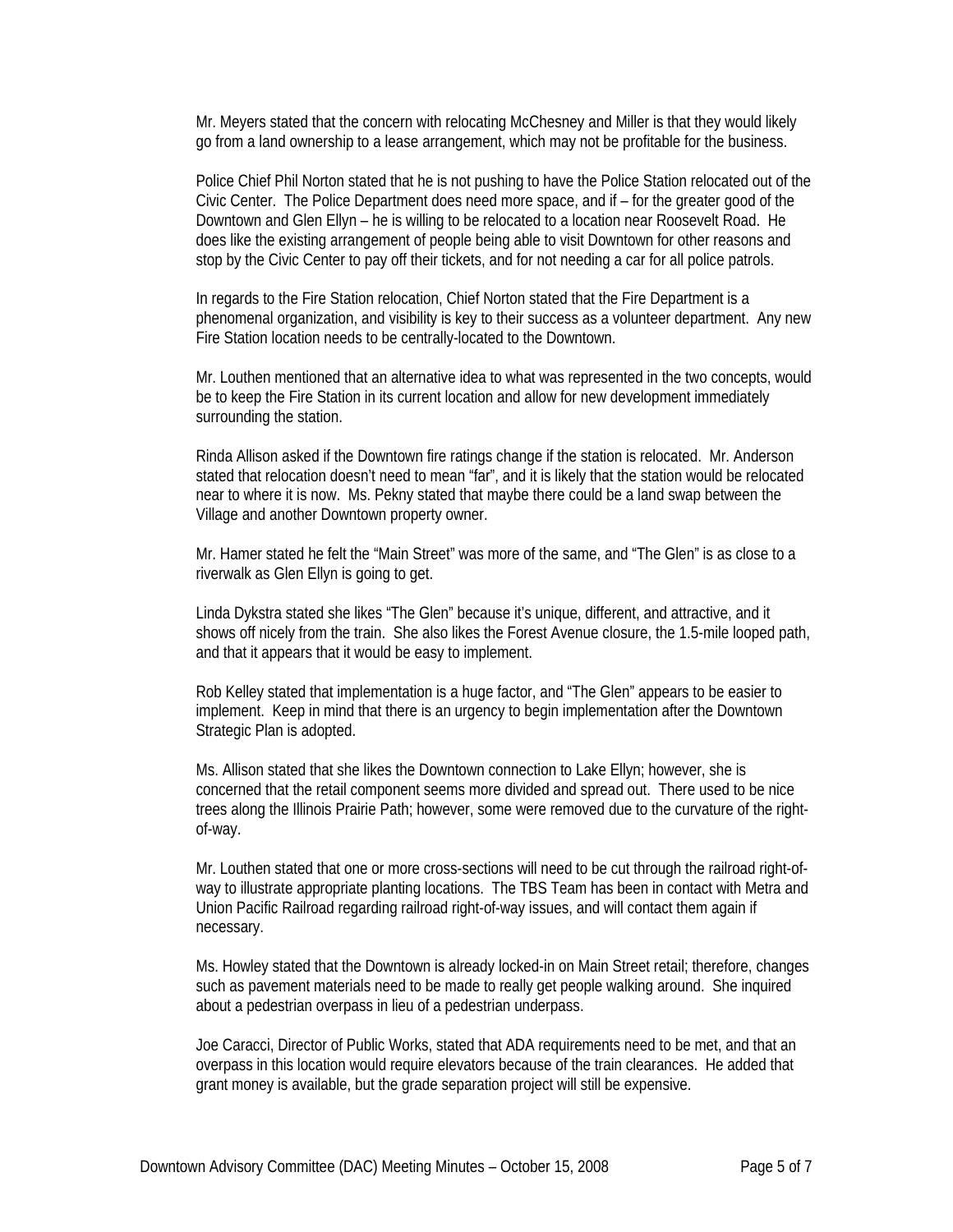Mr. Louthen stated that the underpass needs to be as bright and open as possible.

Iain Dickie felt that the underpass ramping design can work in the area of the train station.

Ms. Pekny brought up the concept of double-sided retail buildings along the railroad right-of-way.

Mr. Melady stated that he likes "The Glen" and the double-sided retail concept. In addition, he felt that the Fire Station could be moved west of its current location to open up the corner for new development. He pointed out that there is a chance that the parking structure on Forest Avenue may impact the access of the new mixed-use buildings on Crescent Boulevard near Park Boulevard.

Ms. Howley stated that Pennsylvania Avenue should be made as pedestrian-friendly as possible. The Mews and DuPage Medical Clinic are right up to the sidewalk, and new development should be set back to make the street feel more residential. Ms. Dykstra stated that the design intent for both of these developments was to have an urban feel, and that the DuPage Medical property has first floor storefronts; therefore, both buildings were pulled-up to the street.

Mr. Melady requested the burial of overhead wires.

Ms. Allison stated that she felt that "The Glen" was getting rid of Main Street; however, others may feel that the greenway is an additional Downtown feature. The two concepts to her seem that the choice comes down to more trees or Main Street retail.

Mr. Louthen began to summarize the DAC's topics of discussion. In "The Glen" concept the members have expressed a concern over the potential deficiency of parking in the southwest quadrant of the Downtown. In the "Main Street" concept, the members have expressed that they like the Civic, Leadership, and Learning Center, the Main Street aesthetics, and the Main Street and Hillside Avenue gateway.

Mr. Anderson stated that a definition of "refurbish" needs to be provided.

Mr. Loftus stated that the preferred plan should keep the Main Street retail features and redevelop around these buildings.

Ms. Moore confirmed that the one-way streets and parking details will be worked out later in the planning process.

Mr. Louthen mentioned that the Crescent Boulevard alignment could be adjusted to gain more sidewalk width to accommodate outdoor dining.

The next step in the planning process is to include the public in obtaining their preferences for different aspects between the two plan concepts, and ensuring clarity on these issues before they cast their votes. The survey will be available online 24 hours a day, and in the Civic Center during regular business hours for those who don't have internet access.

Mr. Louthen verified that a "fatal flaw" of the "Main Street" concept is the lack of vehicular connections in the six-acre residential redevelopment idea to gain access to the new train station location. Mr. Meyers stated that the Main Street Train Station is a "negative, negative, negative" issue to him.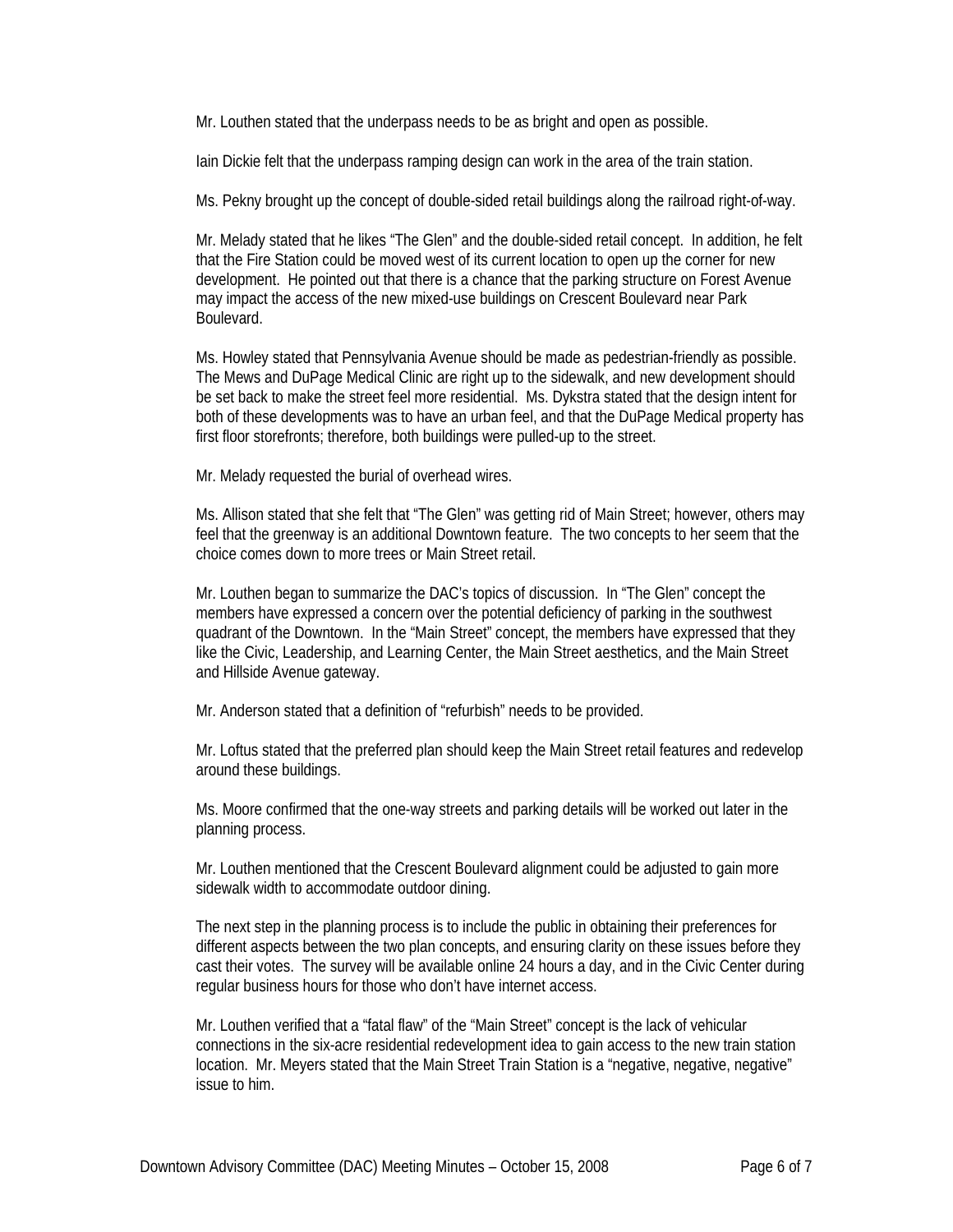Mr. Anderson stated that maybe there could be an overpass between the Crescent Boulevard parking structure and a new train station due south of it, west of where it is currently located in the "Main Street" concept.

All DAC members are invited and encouraged to attend the Monday, November 3, 2008, Public Open House, to discuss the two concept plans with the general public.

Staci Hulseberg, Director of Planning and Development, stated that announcements for the upcoming public involvement activities will be posted as an announcement slide on the Village's cable channel; as an article in eNews; on the Village's official website; via direct email to the Chamber of Commerce, Downtown Glen Ellyn Alliance, Economic Development Corporation, and Go Downtown! organizations; on the community announcement sign on Main Street; and the Glen Ellyn Public Library.

Ms. Hulseberg continued by saying that the requested feedback will be for the "big picture" and not the implementation details.

Mr. Anderson stated that they need to be prepared to accept the potential negative reaction by the community.

It was mentioned that it was important to consider snow removal and senior citizen issues in the Downtown as part of the implementation process.

#### **4. Overview of Next DAC Meeting**

The schedule for the next few phases of the planning process are as follows:

- 
- Thursday, November 20, 2008 DAC Meeting #5
- **Tuesday, December 9, 2008** Preferred Plan Open House

■ Monday, November 3, 2008 Public Open House and Presentation

#### **5. Adjourn**

Jennifer Shannon moved to adjourn the DAC meeting at 9:15 p.m. Motion was seconded by Rob Kelley and passed unanimously.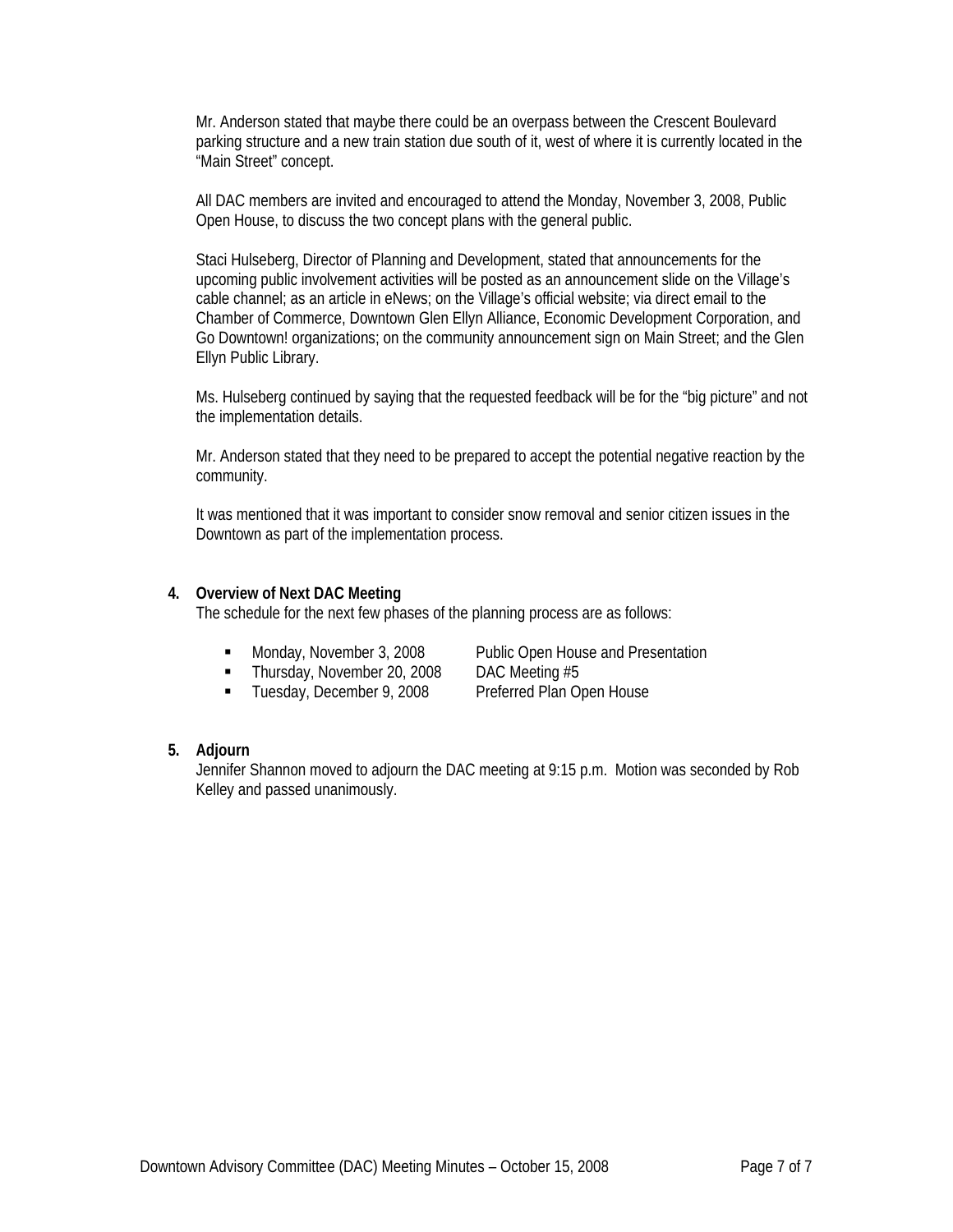# Downtown Strategic Plan **Downtown Advisory Committee – Meeting Minutes**

Village of Glen Ellyn, Illinois November 20, 2008

#### **Agenda**

- 1. Roll call and agenda review.
- 2. Adoption of October 15, 2008, meeting minutes.
- 3. Review and Discussion of the Preferred Plan
	- a. Public Feedback
		- b. Preliminary Vision Statement
		- c. Preliminary Goals and Objectives
		- d. Preferred Plan Elements
		- e. Downtown Organization Options
- 4. Preparation for the Tuesday, December 9, 2008, Public Open House.
- 5. Overview of the Final DAC Meeting
- 6. Adjourn

#### **Overview**

The Downtown Advisory Committee (DAC) held its fifth meeting on November 20, 2008, at 7:00 p.m. in the Galligan Board Room on the 3rd Floor of the Glen Ellyn Civic Center.

#### **DAC Members in Attendance**

Rinda Allison, Chairperson Iain Dickie, Architectural Review Commission Linda Dykstra, Plan Commission Scott Hamer, Chamber of Commerce Beth Howley, Go Downtown! Jean Kaczmarek, Resident at Large Rob Kelley, Downtown Business Owner Tim Loftus, Historic Preservation Commission, Historical Society, Citizens for Glen Ellyn Preservation Pat Melady, Downtown Property Owner Jim Meyers, Economic Development Corporation (EDC) E. Jessica Pekny, Downtown Glen Ellyn Alliance, Downtown Business Owner Jennifer Shannon, Downtown Restaurant and Property Owner

#### **DAC Members Unable to Attend**

Dan Anderson, Historical Society Sandy Moore, Retail Business Owner Ann Riebock, School District 41

#### **Others in Attendance**

Steve Jones, Village Manager Staci Hulseberg, AICP, Planning and Development Director Michele Stegall, AICP, Village Planner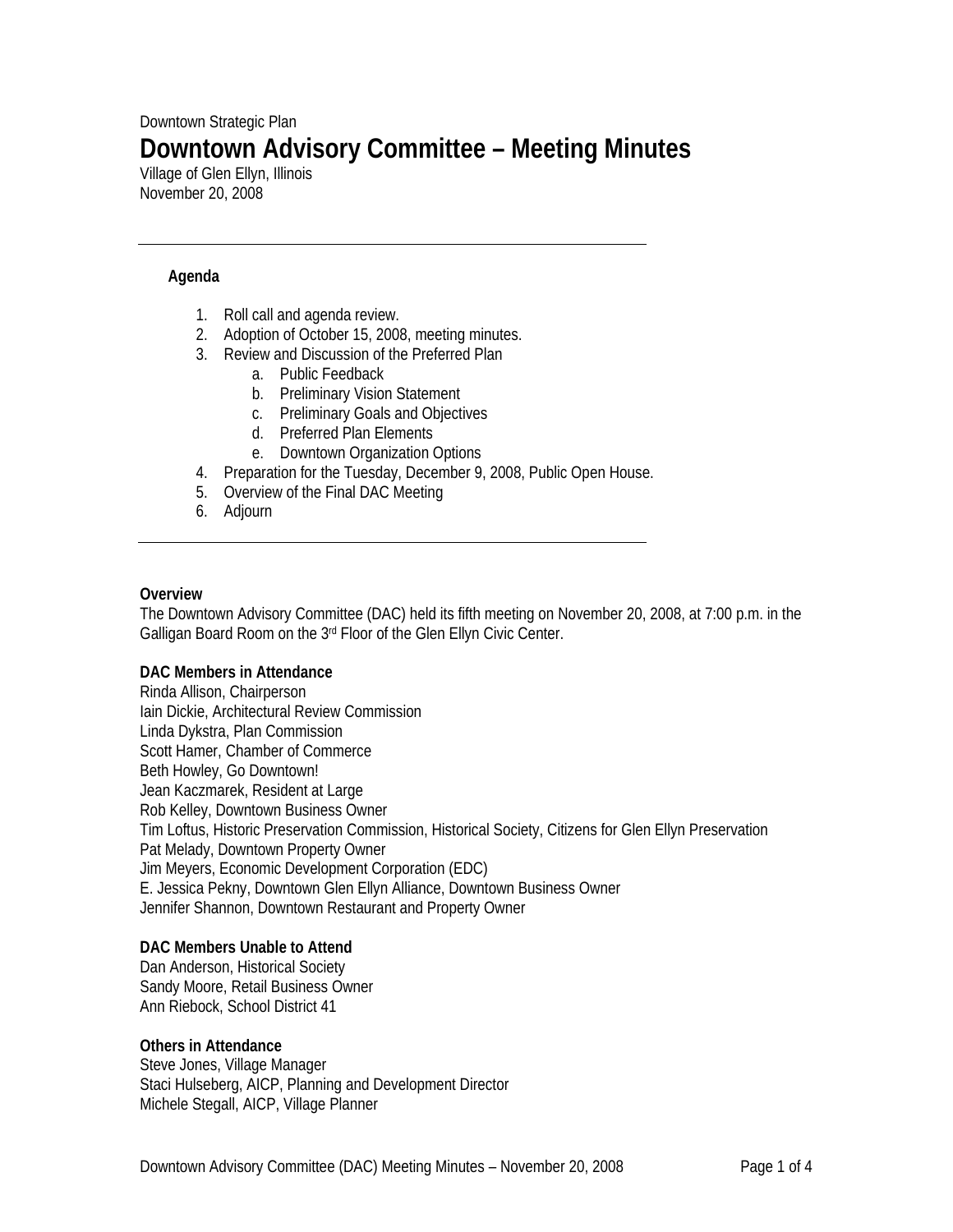Timothy Armstrong, Trustee Pete Ladesic, Trustee Jim Louthen, ASLA, President, Town Builder Studios Carrie Haberstich, AICP, Senior Planner, Town Builder Studios

#### **1. Roll Call and Agenda Review**

The meeting began with an introduction of the Town Builder Studios (TBS) Team, followed by each Downtown Advisory Committee (DAC) member stating his/her name.

#### **2. Adoption of October 15, 2008, Meeting Minutes**

Jessica Pekny stated that her "second class" comment on Page 4 was reversed from her intention, and it should read: "Jessica Pekny stated that both plans improve the Downtown area; however, the "Main Street" concept may make the business owners without storefronts facing Main Street feel like they are second class." Pat Melady moved to approve the October 15, 2008, DAC meeting minutes with Ms. Pekny's friendly amendment. Motion was seconded by Jim Meyers and passed unanimously.

#### **3. Review and Discussion of the Preferred Plan**

The DAC question and answer session began after Jim Louthen presented an overview of the preferred plan.

Rinda Allison requested that "synergy", "synergistic", and other planning jargon be removed from the plan materials. She continued by asking how many dwelling units exist in the Downtown today. Carrie Haberstich replied that, based on Milton Township Assessor condominium information and consulting team estimates of the apartment buildings, there are 427 existing dwelling units in the Downtown.

Jim Meyers requested that the following items be mentioned in the *Downtown Strategic Plan:*

- The 2008 economic downturn.
- A sense of urgency to take action on the plan.
- When construction improvements do occur, sensitivity and flexibility is necessary to minimize disruptions to the other Downtown businesses.

A request was made of the consulting team to calculate the amount of actual open space in the Downtown. Mr. Louthen mentioned that programming of the greenway ("Downtown Glen") will be considered as part of the final report.

Tim Loftus mentioned that the plan illustration doesn't appear to have enough retail space for the relocated businesses displaced by retail. Mr. Louthen replied that it shouldn't be a concern, since there are existing vacancies today. In addition, there is some flexibility inherent in a "mixed-use" designation.

Mr. Hamer stated that if Downtown living becomes popular, more retail space may be needed. Mr. Louthen responded that the market analysis stated that there is an oversaturation of retail space in the primary market area of the Downtown. If necessary, some the areas illustrated as multiple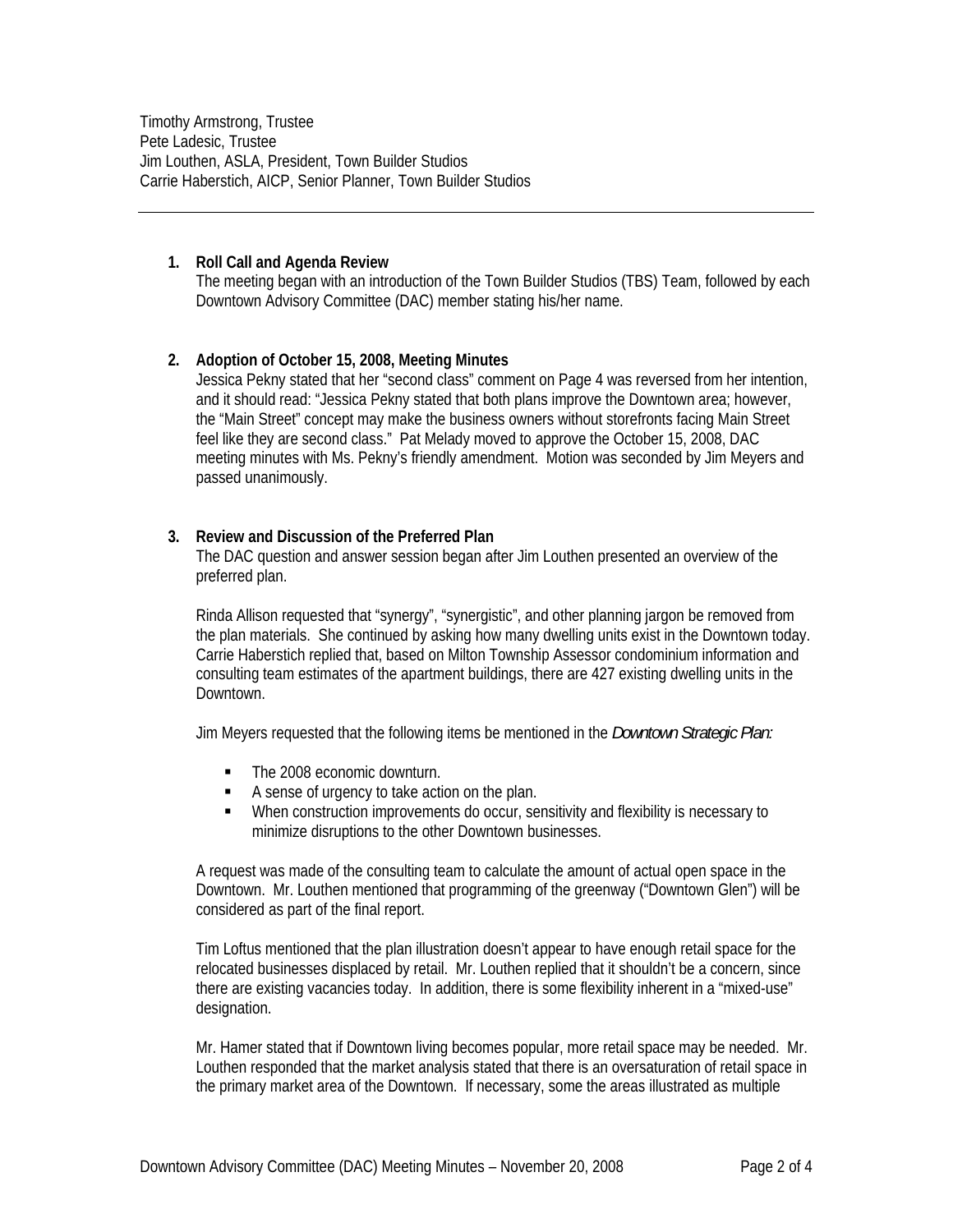family residential could have first floor retail along the street with residential units on the floors above.

Mr. Meyers mentioned that a potential solution to the business relocation issue would be to make a list of businesses to be relocated and make sure there is room for them elsewhere in the Downtown.

Mr. Loftus requested exploring the possibility of designing the Forest Avenue parking structure with one floor of underground parking and three floors above grade, instead of four floors above grade.

Mr. Louthen mentioned that Berwyn will be breaking ground on the construction of a new \$8.5 million parking structure. The funding sources include Illinois Department of Transportation (IDOT), Metra, and bonds.

A detailed analysis of the existing usage of the Civic Center would be necessary before converting the Civic Center to a Civic, Leadership, and Learning Center. Mr. Loftus stated that he was OK with relocating the Police Department. Mr. Louthen added that the plan needs to be flexible on this issue (i.e. relocate the Police Department to the Roosevelt Road area or keep it in the Downtown/Civic Center).

Staci Hulseberg stated that St. Petronille is open to the idea of structured parking on its property on the west side of Glenwood Avenue.

Ms. Pekny suggested combining the Police and Fire Departments in the same Downtown location.

Ms. Allison asked about locating a parking structure on the south side of Crescent Boulevard between Main Street and Prospect Avenue. Mr. Louthen stated that the depth of the property is too narrow to accommodate ramps and parking. Ms. Allison added that she wasn't so sure about locating residential at the Glenwood/Crescent lot with all the freight trains that pass by. Mr. Louthen stated the residential density could be tiered, with the lower density along the streets and railroad tracks and the higher densities mid-block and away from the railroad tracks.

It was mentioned that McChesney and Miller Grocery and Market would not survive at the potential new location north of Giesche Shoes, next to the outdoor marketplace, due to the structured parking arrangement for their customers. Mr. Hamer mentioned that McChesney and Miller would not just be moving, but changing the business plan. Mr. Louthen added that the *Downtown Strategic Plan* cannot dictate where McChesney and Miller should be relocated to if they choose to move from their current location.

Mr. Kelly asked if three public parking structures were necessary. Mr. Louthen replied that three alternative locations were illustrated; however, it was anticipated that only one or two would be constructed.

A request was made to ensure that the Village does not allow subsidized live/work units.

The alternative Downtown organizational strategy will be discussed at the next DAC meeting when the members consider implementation strategies.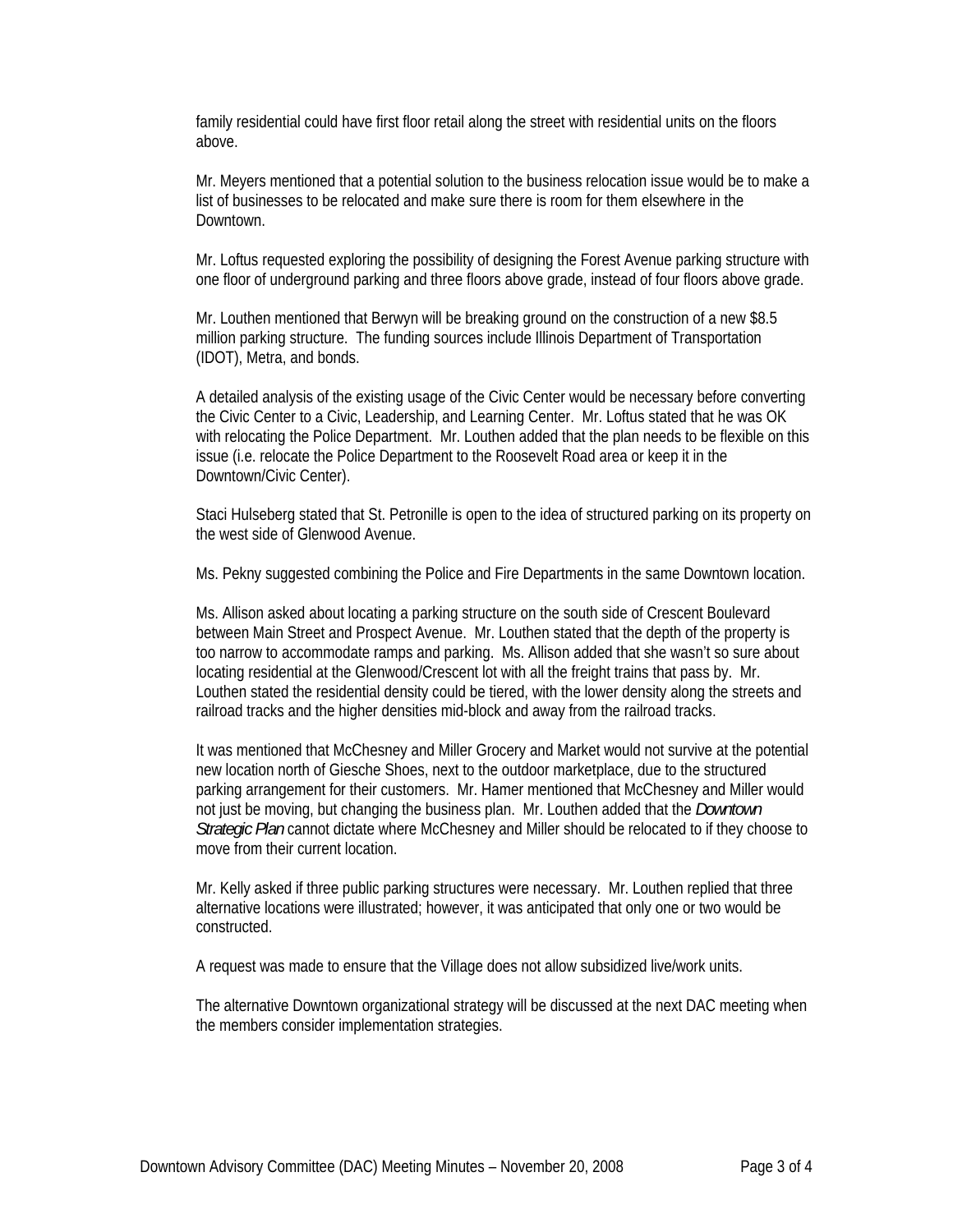# **4. Preparation for the Tuesday, December 9, 2008, Public Open House**

Jim Louthen stated that since the November 3, 2008, Public Open House and Presentation was so successful, the Tuesday, December 9, 2008, event will be held in the 2<sup>nd</sup> floor gymnasium. Rinda Allison requested that two sets of the preferred plan display boards be prepared so participants don't need to crowd around one set of boards, and that the message of "businesses would be *relocated*, not removed" should be repeated early and often. Mr. Louthen requested the DAC members to attend this event if they are able, and he would like some DAC volunteers to be a part of the presentation.

# **5. Overview of the Final DAC Meeting**

Review and discussion of the implementation strategy and draft report will occur, followed by the DAC making a *Downtown Strategic Plan* recommendation to the Village Board.

# **6. Adjourn**

Rob Kelley moved to adjourn the DAC meeting at 9:30 p.m. Motion was seconded by Tim Loftus and passed unanimously.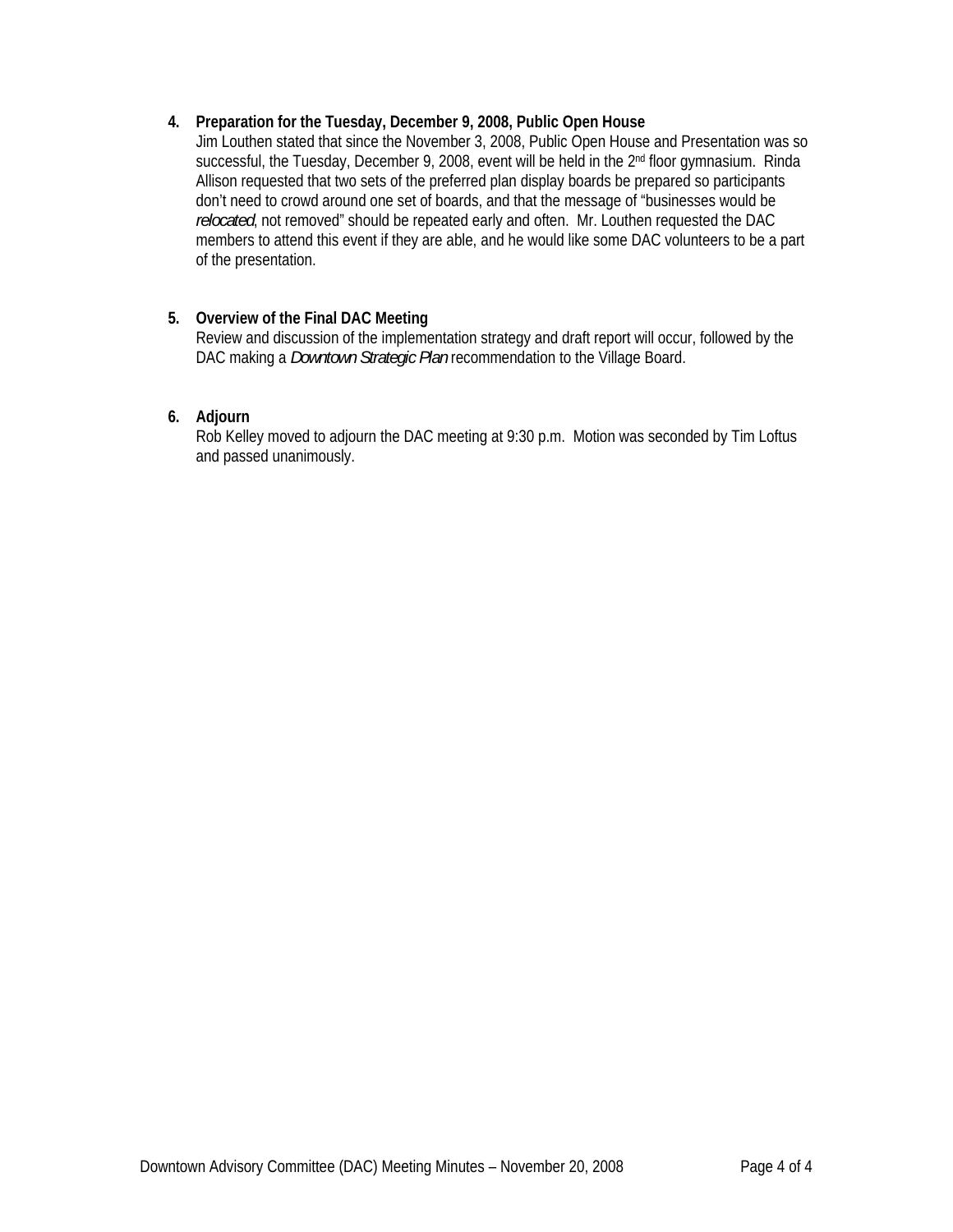# Downtown Strategic Plan **Downtown Advisory Committee – Meeting Minutes**

Village of Glen Ellyn, Illinois February 3, 2009

#### **Agenda**

- 1. Roll call and agenda review.
- 2. Adoption of November 20, 2008, meeting minutes.
- 3. Overview of events and activities since last DAC meeting.
	- a. December 16, 2008, Village Board Meeting
		- b. December 17, 2008, Metra Meeting
		- c. January 15, 2009, Public Open House and Presentation
		- d. January 16-23, 2009, Public Survey
- 4. Review and discussion of the Implementation Strategy.
- 5. Overview of the Final DAC Meeting on February 10, 2009.
- 6. Update on the distribution of the "DAC Draft" of the *Village of Glen Ellyn Downtown Strategic Plan*.
- 7. Adjourn

#### **Overview**

The Downtown Advisory Committee (DAC) held its sixth meeting on February 3, 2009, at 7:00 p.m. in the Galligan Board Room on the 3rd Floor of the Glen Ellyn Civic Center.

#### **DAC Members in Attendance**

Rinda Allison, Chairperson Dan Anderson, Historical Society Iain Dickie, Architectural Review Commission Linda Dykstra, Plan Commission Beth Howley, Go Downtown! Rob Kelley, Downtown Business Owner Tim Loftus, Historic Preservation Commission, Historical Society, Citizens for Glen Ellyn Preservation Pat Melady, Downtown Property Owner Jim Meyers, Economic Development Corporation (EDC) Sandy Moore, Retail Business Owner E. Jessica Pekny, Downtown Glen Ellyn Alliance, Downtown Business Owner Ann Riebock, School District 41

#### **DAC Members Unable to Attend**

Jennifer Shannon, Downtown Restaurant and Property Owner Jean Kaczmarek, Resident at Large Scott Hamer, Chamber of Commerce

#### **Others in Attendance**

Steve Jones, Village Manager Staci Hulseberg, AICP, Planning and Development Director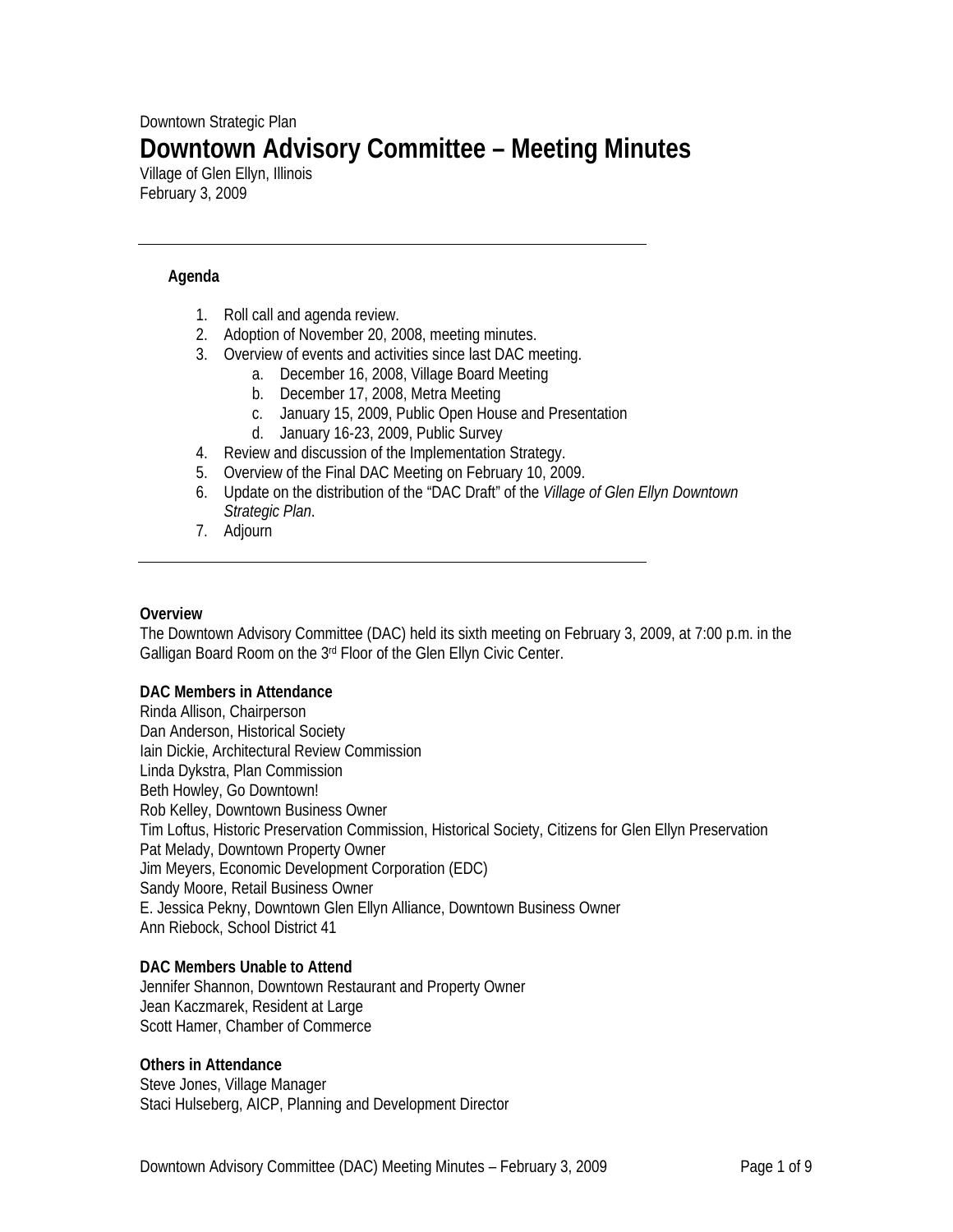Michele Stegall, AICP, Village Planner Jim Louthen, ASLA, President, Town Builder Studios Jan Morel, PE, Engineering and Development Manager, Town Builder Studios Carrie Haberstich, AICP, Senior Planner, Town Builder Studios

#### **1. Roll Call and Agenda Review**

The meeting began with an introduction of the Town Builder Studios (TBS) Team, followed by each the identification of the Downtown Advisory Committee (DAC) members in attendance.

#### **2. Adoption of November 20, 2008, Meeting Minutes**

Mr. Loftus stated that his comments in the second full paragraph on Page 3 were in reference to a house outside of the Downtown study area. Mr. Melady moved to approve the November 20, 2008, DAC meeting minutes with the aforementioned friendly amendment. Motion was seconded by Mr. Meyers and passed unanimously.

#### **3. Overview of events and activities since the last DAC meeting.**

Mr. Anderson wanted to clarify that he was not in attendance at the December 16, 2008, Village Board Meeting as noted in the January 30, 2009, memo to the DAC.

Mr. Louthen began the overview by asking how many DAC members were in attendance at the January 15, 2009, Public Open House and Presentation. Eight members indicated they were in attendance at the event.

a. December 16, 2008, Village Board Meeting. Mr. Louthen stated that this meeting went well and thought it was successful. The TBS Team prepared preliminary site plans, cost and revenue calculations, and phasing strategies prior to the meeting.

The "Downtown Vision" (preferred plan) was presented to the Village Board during a special workshop meeting. DAC representatives included Rinda Allison, Jim Meyers, and Dan Anderson. The presentation included an overview of the tasks and activities to-date, the Downtown Vision, and potential implementation scenarios with estimated costs and revenues. Highlights of the Village Board's comments and/or concerns are as follows:

President Hase is concerned with the cost of a potential new Fire Station. She doesn't want the cost to be so expensive that it takes a long time to pay it off.

Trustee Armstrong stated that there is \$1 billion of equalized value in Glen Ellyn. A Fire Station relocation feasibility, logistics, and financing study is necessary in order to consider the idea of relocating the Fire Station to accommodate redevelopment at Main Street and Pennsylvania Avenue. More public input was requested. In response to an on-street commuter parking inquiry, Jim Louthen stated that other communities have onstreet commuter parking, so it is a feasible alternative.

Trustee Comerford is concerned with 180 trains passing through the Downtown each day. The Downtown is approximately 25% of the total retail square footage in Glen Ellyn. "Fresh brand" and "government obstacles" are the two observations that stand out the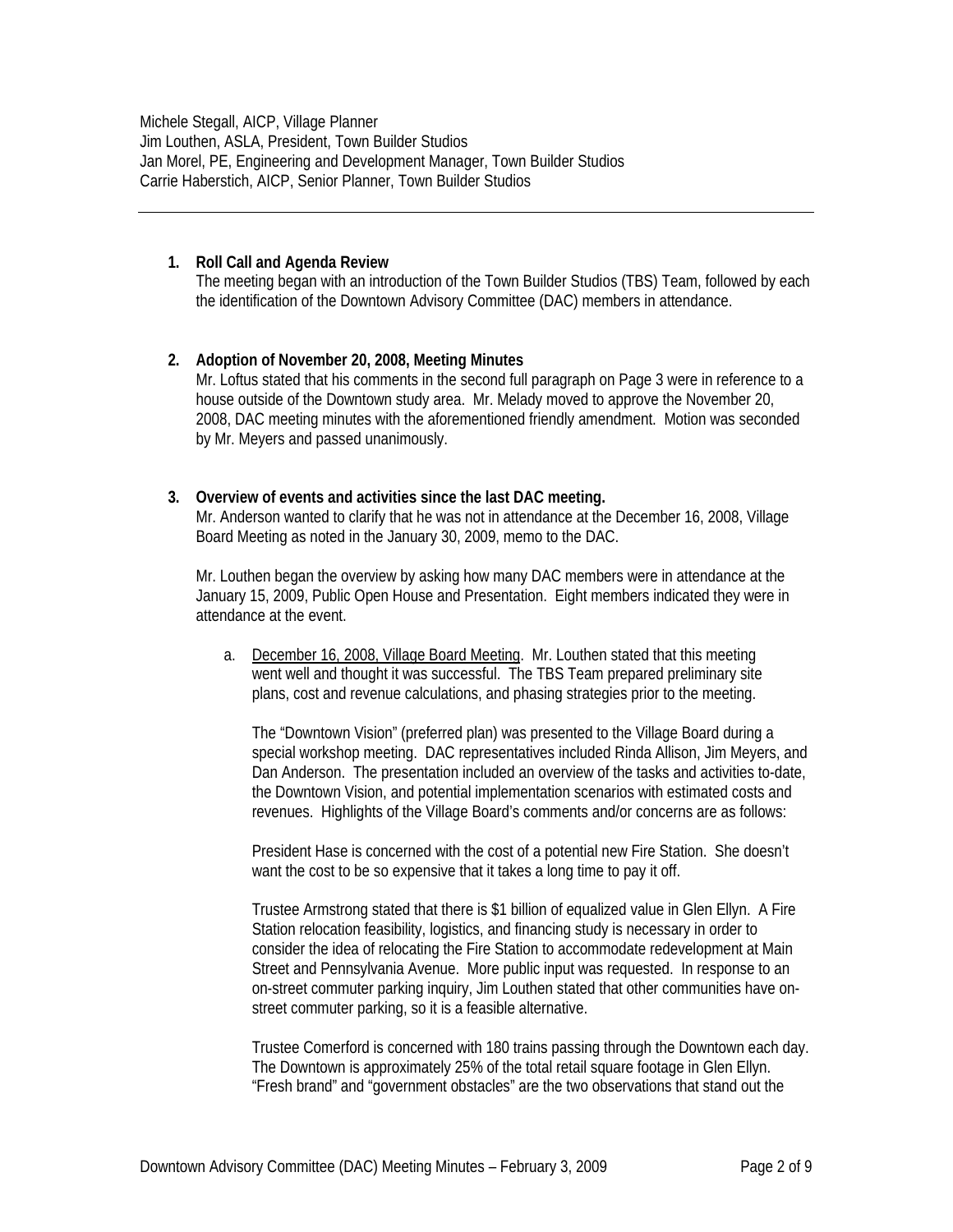most. In response to "The Downtown Glen" programming inquiry, Jim Louthen stated that it would be more passive recreation and landscaping, and not playfields.

Trustee Ladesic disagrees with the market analysis. He feels it recommends too much residential and not enough retail. A 2005 Brookings Institute article states that for every \$1 spent by the public sector, \$10-15 is spent by the private sector when the development is complete and occupied. A review of the 2007 EDC Survey was recommended. [Note: Aaron Gruen of Gruen Gruen + Associates reviewed the EDC Survey as part of the background research for the market analysis.] More public input was requested.

Trustee Norton stated the Village should look at Downtown Wheaton's success.

Trustee Thorsell likes the parking structure on Forest Avenue north of the railroad tracks, not south.

The Village Board asked that the DAC focus on the timing of residential developments at its next meeting, and that a Village intern look into the history of how the one-way street system came into existence. (Trustee Thorsell believes she works for the firm that may have recommended and/or implemented the existing street pattern.)

b. December 17, 2008, Metra Meeting. A meeting was held with Metra, TBS and Village Staff to discuss Metra's thoughts regarding the concept plan, commuter parking, and Metra station improvements. Metra acknowledged that they just completed an Environmental Assessment that suggested that the majority of additional future commuter parking needs could be accommodated in parking decks at the Duane Lorraine parking lot. The team explained the concept plan and suggested parking decks in the Downtown area being more desired than a structure at the Duane-Lorraine Lot. Metra was interested in this proposal and generally liked the concept plan. Metra would need to be involved with any new Metra commuter parking spaces or changes to current spaces.

The team discussed Glen Ellyn's desire to have an iconic new train station. Additionally, new platforms would be necessary and possibly a pedestrian underpass by the station. Metra explained the requirements regarding station size and platform size and length. Metra also stated that the location really needs to be in the same place as the existing station as the area west of Main is on a curve and this is not suitable for a station and platforms. A further explanation of the costs associated with these improvements is located in the implementation section of the report.

Mr. Louthen stated that this was a "phenomenal" meeting. Metra distributed its preliminary draft of the *Environmental Assessment* for the Union Pacific – West Line after the last DAC meeting. Although the report looks at the entire line, the Village received information pertinent to Glen Ellyn. The "Zone E" ticket zone calls for more parking due to the great ridership numbers. The success of the Glen Ellyn Train Station is considered a "critical priority stop". The additional parking anticipated in this zone is 1,500-1,800 stalls.

The consulting firm that studied the corridor only looked at publicly-owned land, such as the Duane-Lorraine Lot. Metra was very encouraged about the Forest Avenue North parking structure at the intersection of Pennsylvania and Forest Avenue.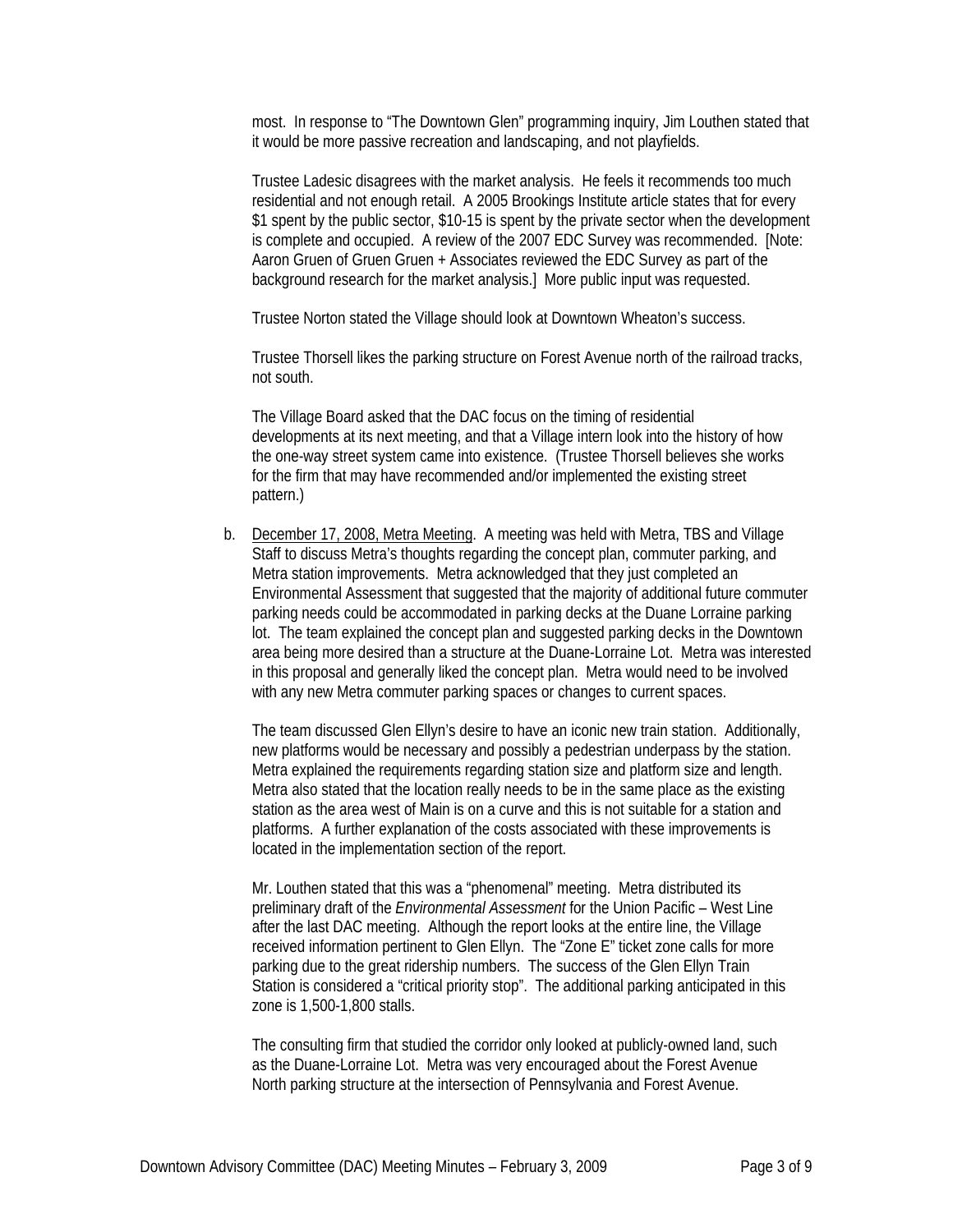The facilities are outdated by current Metra standards; therefore, the need for a new station, platforms, and warming shelters has been identified.

The *Village of Glen Ellyn Downtown Strategic Plan* will be referenced in Metra's final *Environmental Assessment* report.

In response to a question by Ms. Allison regarding Metra's "willingness" to fund the aforementioned improvements, Mr. Louthen stated that there is a backlog of projects due to the State's lack of a Capital Improvement Program, it would not be funded right away; however, now is the time to prepare, so when funding is available, any Metrarelated improvements will be "shovel-ready". Mr. Melady echoed the sentiment, and stated that the Village should get the projects in the queue because all projects will take time.

c. January 15, 2009, Public Open House and Presentation. An estimated 120 individuals attended the Public Open House and Presentation on an extremely cold evening on January 15, 2009. After introductory remarks by Rinda Allison, Dan Anderson, and Pat Melady, Jim Louthen presented the "Downtown Vision" to the general public. This presentation was videotaped and broadcast on GETV on January 21 and 23, 2009.

The presentation included an overview of the tasks and activities to-date, the Downtown Vision (preferred plan), and a potential implementation scenario. It was followed by a question and answer session. Participants were asked to complete the paper survey and return it to Village staff, or complete the survey online over the course of the coming week.

Ms. Howley felt that this meeting was well-run.

- d. January 16-23, 2009, Public Survey. The public survey was completed by 146 participants – six more than the November 2008 survey. By the numbers, the survey can be summarized as follows:
	- 95% Support the goal: "*To create an economically-viable Downtown that is attractive to citizens and businesses."*
	- Six (6) participants would consider opening/relocating a retail or office business in/to the Downtown, and 30 participants are unable to do so at this time, but may want to in the future.
	- The following corridors are listed in order of their importance to the success of the Downtown:
		- 1. Main Street most important
		- 2. Crescent Boulevard
		- 3. Pennsylvania Avenue
		- 4. "The Downtown Glen"
		- 5. Duane Street
		- 6. Park Boulevard
		-

7. Other least important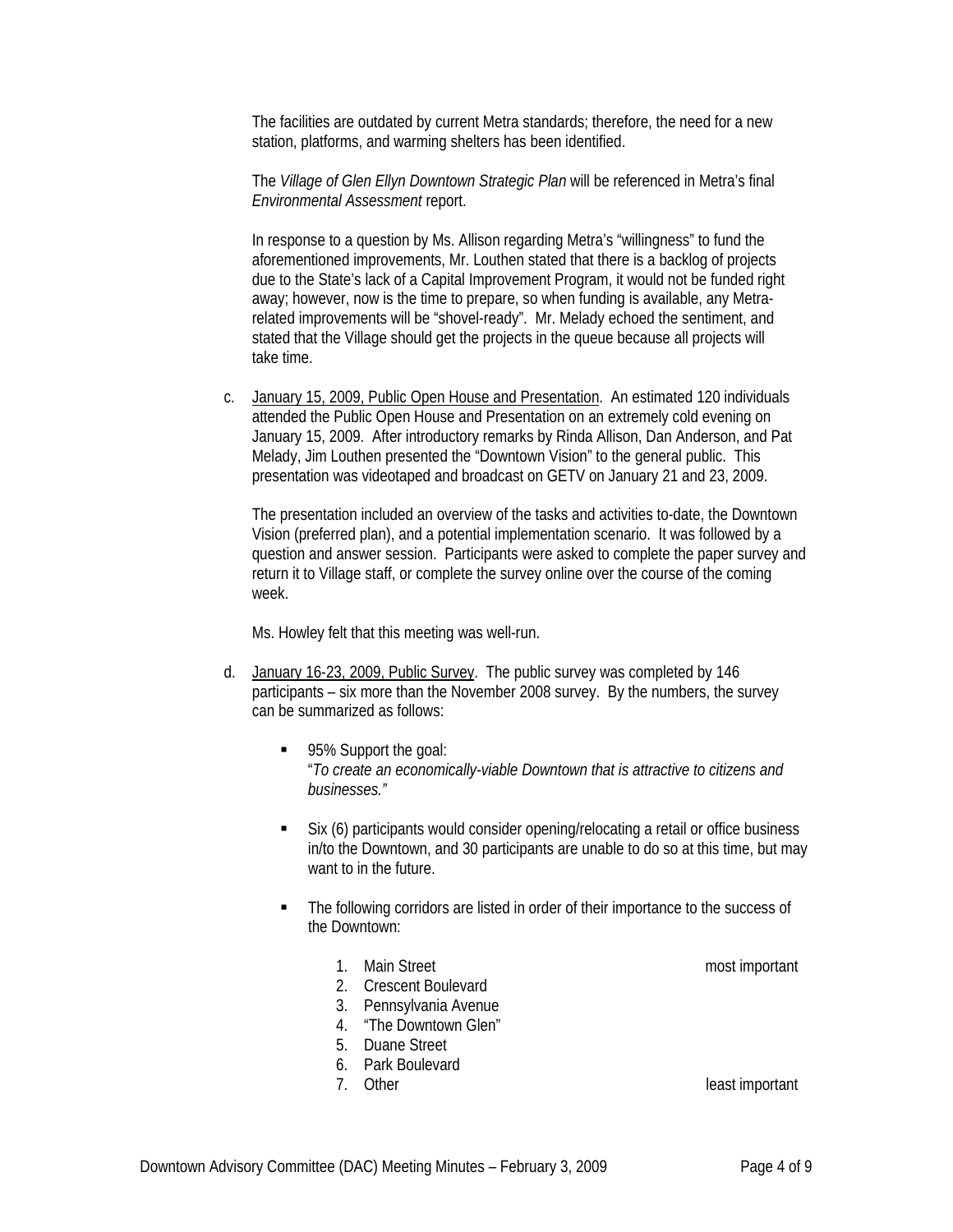- 58% agree that the greatest concentration of new Downtown residential units should be within a five-minute walk of the Glen Ellyn Train Station.
- 55% believe that the Village should reevaluate its height regulations.
- The following corridors are listed in order of their importance to the success of the Downtown:
	- 1. Main Street (closed-off during special events) most important
	- 2. Lake Ellyn
	- 3. "The Downtown Glen" A New Downtown Park
	- 4. Illinois Prairie Path
	- 5. Civic Center Grounds<br>6. Other
	-

least important

- The following locations are listed in order of their importance to the success of the Downtown:
	- 1. Area Restaurants and Bistros most important
	- 2. Glen Art Theatre
	- 3. Glen Ellyn Public Library
	- 4. Live Performing Arts Venue
	- 5. Civic Center Gymnasium
	-

6. Other least important

- 80% agree that a parking structure at Forest Avenue and Pennsylvania Avenue should also accommodate retail and public plaza space, as long as existing business investments are protected.
- 45% believe that the construction of a pedestrian underpass at the railroad tracks is worthwhile, even if done so at a substantial cost, while 39% disagreed and 16% had other comments.
- 66% believe music, theater, arts, and film are the College of DuPage's strongest potential contribution to the Downtown.
- **The following Downtown projects are listed in order of most to least exciting:** 
	- 1. "The Downtown Glen" A New Downtown Park most exciting
	- 2. Downtown Residential Living
	- 3. Forest Avenue Parking Structure(s)
	- 4. Two-Way Traffic on Main, Crescent, and Pennsylvania
	- 5. None of the Above least exciting
- The participants would like to be involved in implementing the *Downtown Strategic Plan* by (multiple answers were allowed):

| 1. Dining in the Downtown                 | 88% |
|-------------------------------------------|-----|
| 2. Shopping in the Downtown               | 84% |
| 3. Recreating/Socializing in the Downtown | 70% |
| 4. Serving on a Downtown Committee        | 24% |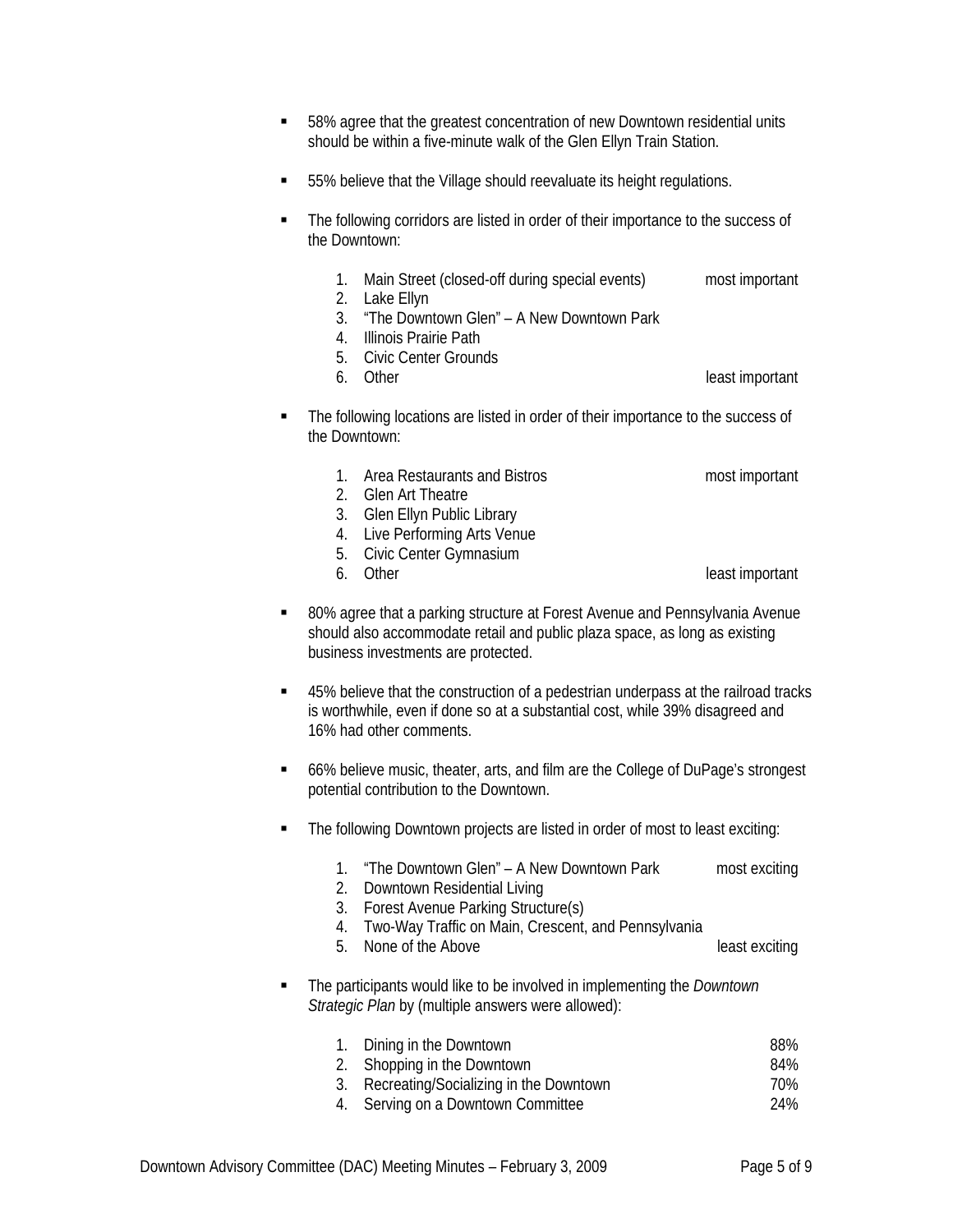|                                                                                                 |    | 5. Living in the Downtown                                | 17%   |  |
|-------------------------------------------------------------------------------------------------|----|----------------------------------------------------------|-------|--|
|                                                                                                 | 6. | Working in the Downtown                                  | 16%   |  |
|                                                                                                 |    | Serving on a Downtown Sub-Committee                      | 12%   |  |
|                                                                                                 | 8. | Making a Financial Donation/Other                        | 8%    |  |
|                                                                                                 | 9. | Hiring a College of DuPage Student Intern                | $4\%$ |  |
|                                                                                                 |    | 10. Lead a Downtown Redevelopment or Reinvestment Effort | 3%    |  |
| The participants' affiliation with Downtown Glen Ellyn (multiple answers were<br>٠<br>allowed): |    |                                                          |       |  |

| $1_{-}$ | Resident          | 91% |
|---------|-------------------|-----|
|         | 2. Shopper        | 81% |
|         | 3. Commuter       | 34% |
|         | 4. Other          | 14% |
|         | 5. Business Owner | 7%  |
|         | 6. Property Owner | 6%  |

# **4. Review and discussion of the Implementation Strategy.**

The implementation strategy includes a list of projects that would implement the *Downtown Strategic Plan*. It is not an exhaustive list; however, many of the projects were analyzed in detail to ensure feasibility. Due to the other events and activities that have occurred since the last DAC meeting, some amendments have been made to the "Illustrated Downtown Vision":

- Due to the desire of having a continuous line of storefronts along the south side of Pennsylvania Avenue west of Main Street, a "Mixed-Use Reinvestment" designation replaces "Multiple Family Residential" designation for the properties at the southeast corner of Pennsylvania Avenue and Glenwood Avenue.
- Due to the long-term building expansion plans of the church next door to the Civic Center, the connected parking lots and the small amphitheater have been removed.
- Due to the desire of ensuring that a public plaza is the primary preference (versus a "nice streetscape") for the area located across the street from the Glen Ellyn Train Station, the "L"-shaped parking structure concept has returned to the plan. This "middle-of-the-road" scenario, could accommodate the more conservative approach with a rectangle-shaped parking structure viewed at the January 15, 2009, Public Open House and Presentation. In addition, it could accommodate a more visionary approach where the plaza is more in keeping with "The Glen" concept plan by creating a plaza that is wider than the existing Forest Avenue right-of-way.

The implementation will occur in short- ("urgent"), mid-, and long-term phases, and be the responsibility of the public sector, the private sector, or a public-private partnership.

The Fire and Police Department relocation issues will be complex, and are considered long-term issues; however, background administrative work can begin in the short- or mid-term timeline.

Since the color "Downtown Vision" looked to many like the plan was calling for redeveloping the entire Downtown, a series of project phasing plans were prepared to illustrate that only select areas of the Downtown would potentially be redeveloped.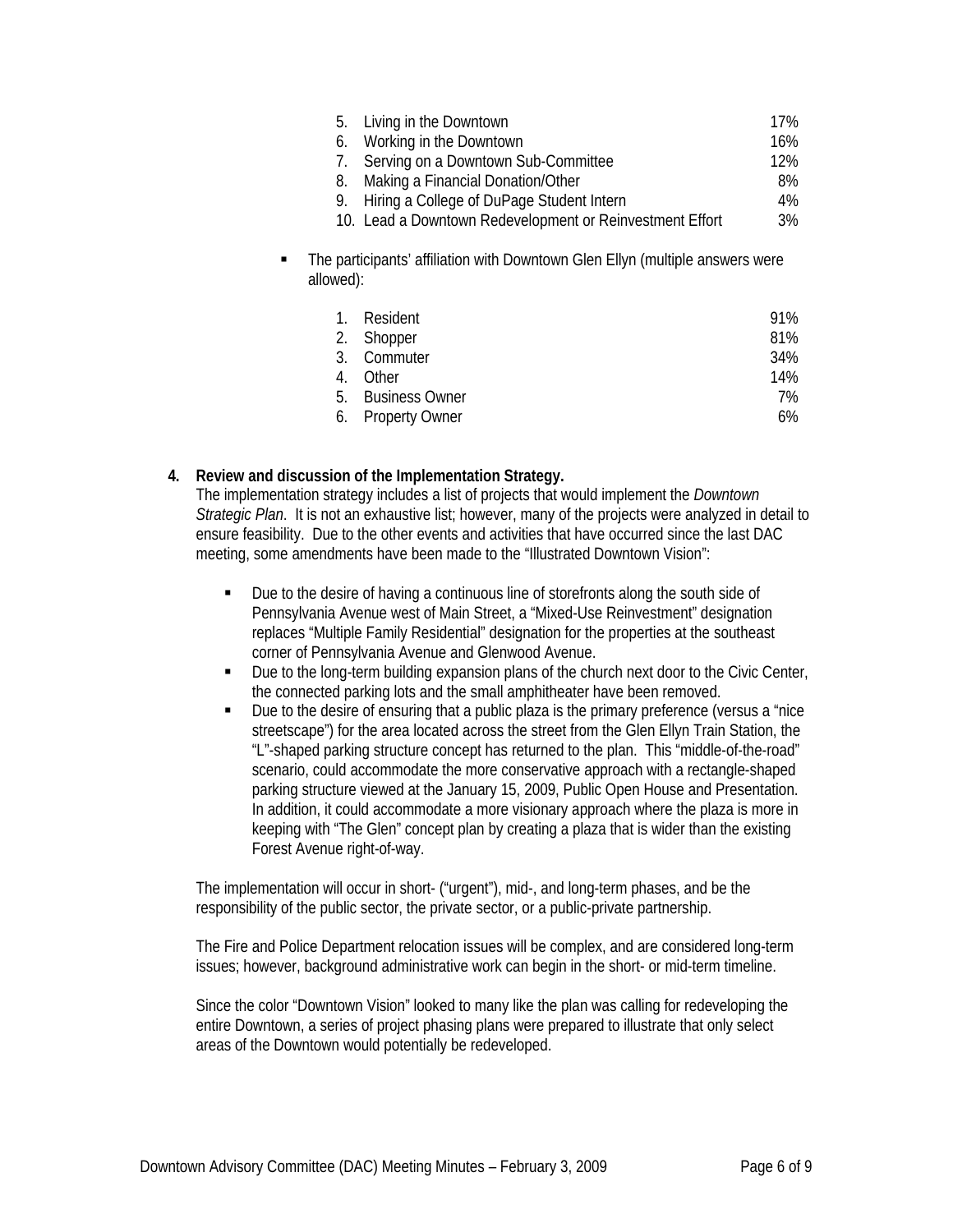A preliminary new Glen Ellyn Train Station design locates the new building in a garden-like setting. The kiss-n-ride is a pull-off area directly in front of the station on Crescent Boulevard. The bus drop-off should be in the kiss-n-ride area, and the bus pick-up should be south of the tracks.

The pedestrian underpass and the south side of the Downtown Glen could be separate projects, if necessary. The preliminary design requires bicyclists to walk their bikes through the underpass, due to the lack of land area. The DAC requested that the report mention a ride-through underpass for bicyclists if detailed construction designs can make the concept work without creating a trenchlike design.

The connection between the parking garage(s) and the Glen Ellyn Train Station is important.

Although the architectural motif will not be determined as part of this scope, the DAC members should consider Garfield Park as an image of the station in a park-like setting. The parking structure designs should be more conservative than the new Glen Ellyn Train Station design.

The parking structure footprints are approximately 45 stalls on the first floor (to accommodate first floor retail), and 90 stalls each on the floors above.

The DAC members like the project sheets of the implementation strategy, including the "TBD" items, knowing that the details have been thought out; however, there is something confusing about the project phasing to make it understandable for the general public. The short-, mid-, and long-term strategies should cross-reference the 18 major implementation projects. The TBS Team and the Village staff will work together after the meeting to find a solution.

The matrix in the report considers the big detailed projects only – there are other opportunities in the Downtown in addition to what is included in the report.

Mr. Meyers requested that the Downtown Strategic Plan should give guidance to the Village Board to purchase properties as they become available, and not waiting until a project is ready to be built.

Mr. Jones stated that rail has suffered due to the lack of a statewide capital funding program. The Village projects need to be on the "radar screen" of Metra and statewide decision-makers. Union Pacific takes years of administrative work before a project begins.

The DAC requested that #11 ("Mixed-Use Forest Avenue North Parking Structure") be moved ahead of "New Train Station Facilities and Pedestrian Underpass".

It is likely that all 1,100 parking spaces identified in Metra's draft *Environmental Assessment* would not be realized.

The DAC requested that the construction of the Forest Avenue North parking structure be listed prior to the construction of a new Glen Ellyn Train Station.

The short-term projects should not be construction projects, generate the most foot traffic in the Downtown, and be "public" in nature.

There should be a permanent Downtown organization. Its primary purpose should be to implement the vision of the *Downtown Strategic Plan*, and its secondary purpose should be to be a "clearinghouse" for the Downtown. The Village of Glen Ellyn cannot be taken out of the implementation process.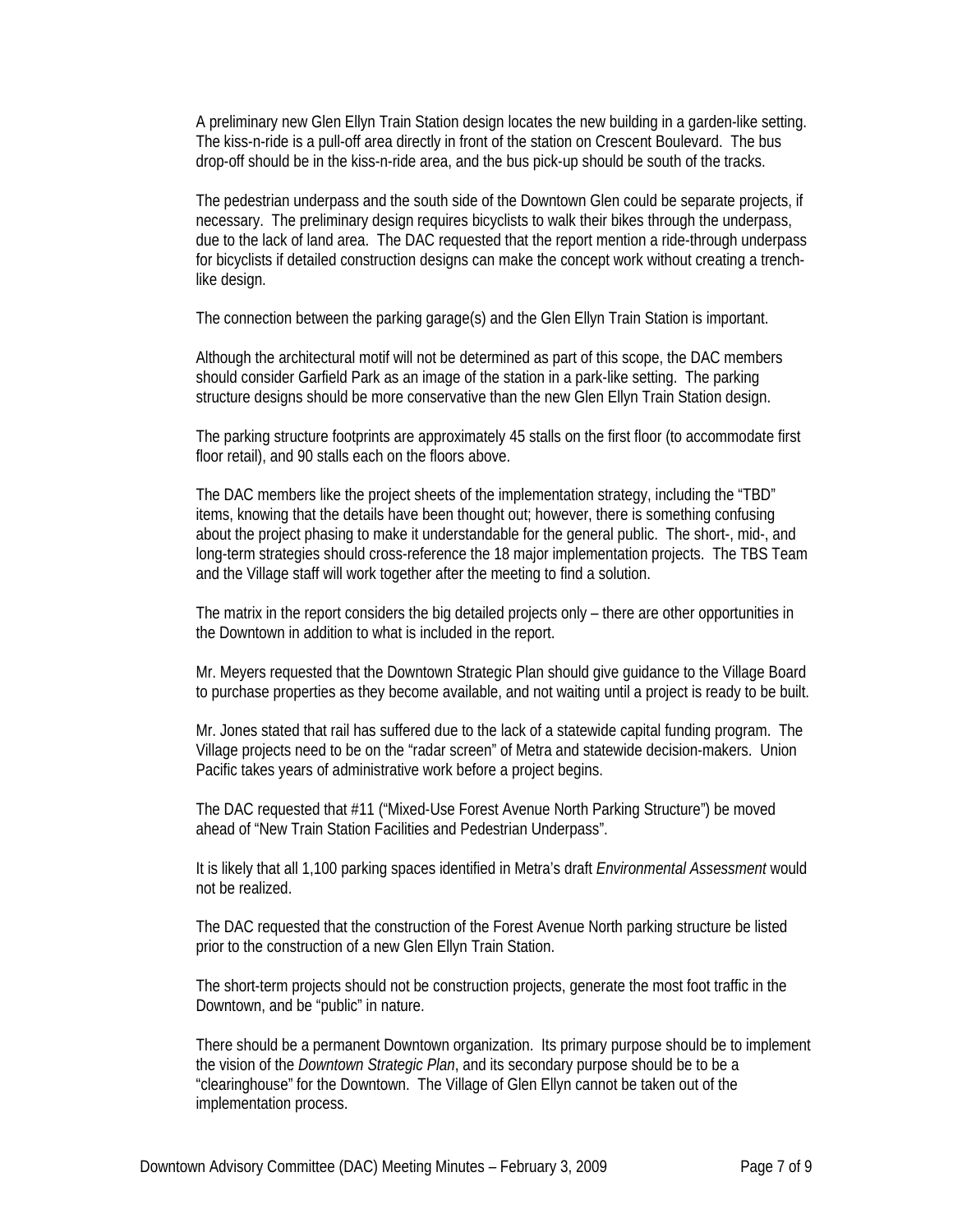Ms. Stegall stated that the permanent Downtown organization would plan Downtown events, market the Downtown, and recruit businesses to the Downtown. Ms. Hulseberg continued by stating that the Village would implement public projects, review private developments, and establish public-private partnerships – all initiatives that the Village currently performs in implementing the *Comprehensive Plan*.

Mr. Anderson sees the *Comprehensive Plan* as a "passive" document; whereas, the *Downtown Strategic Plan* should be an "active" document.

Other DAC members expressed concern over the competition that could arise between the Economic Development Corporation (EDC) and the permanent Downtown organization in recruiting businesses that are open to locating in the Downtown or elsewhere in the community.

The Downtown Glen Ellyn Alliance is appreciated for its efforts on a shoestring budget.

In response to the Home Rule Sales Tax questions, Mr. Jones stated that if a 0.5% sales tax resulted in \$750,000 in revenue, and the Downtown generates 15% of the total sales tax revenue, it would receive \$112,500 for funding initiatives such as the permanent Downtown organization.

Mr. Jones mentioned that Lemont is a part of the "Main Street" program, and the funding for this downtown organization comes from the Village. An independent organization would be good for Downtown Glen Ellyn because it could come up with fresh, proactive ideas, where the Village is more "reactive" to Downtown issues. In addition, the organization can help out restaurateurs, for instance, where the Village doesn't have the resources to spend a lot of in-depth time helping out the business community.

Ms. Allison mentioned that the report could outline two or three potential organizational structures that could be considered when the "business plan" for the permanent Downtown organization is written and finalized after the adoption of the *Downtown Strategic Plan*.

Mr. Anderson is concerned that the organization would not be legitimate if it is an all-volunteer group. An active group is needed, and it needs to meet more often than quarterly.

Ms. Howley stated that one Executive Director cannot do everything alone.

Don't underestimate the power of the volunteer.

After much deliberation regarding the permanent Downtown organization, it was determined that the duties of the organization should be determined after looking at a few other communities' organizations such as Downers Grove and Naperville.

Ms. Hulseberg stated that Village staff would look at the *Downtown Strategic Plan* every year during budget season, in addition to throughout the year on a regular basis.

Ms. Allison suggested that the wayfinding and signage design could be a design competition among the community, the schools, the College of DuPage, etc.

The one-way street system was established in the Downtown in 1955.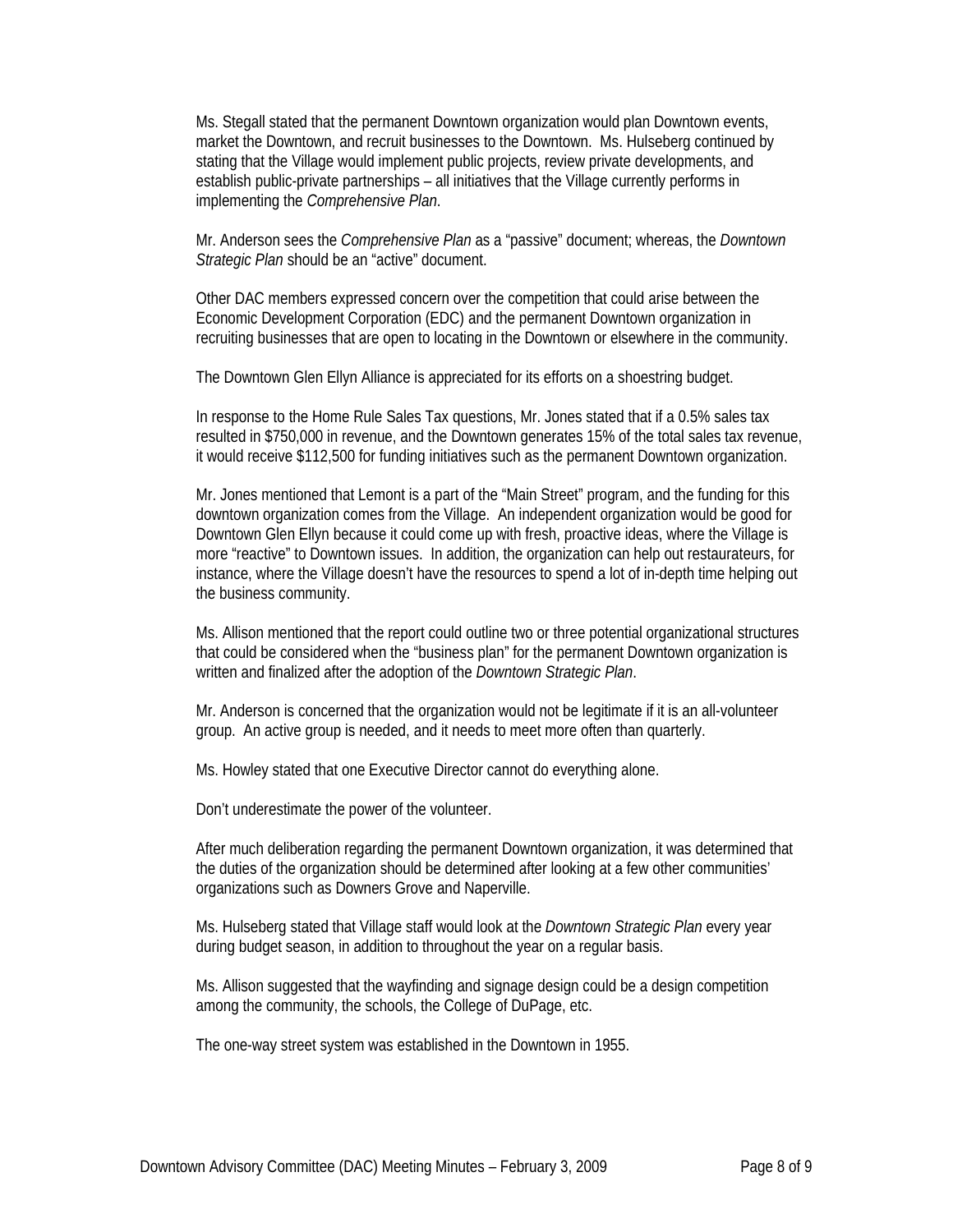# **5. Overview of the Final DAC Meeting on February 10, 2009.**

Since the Village Board review and approval will not likely occur until late March or later, the DAC members were asked if they were available Tuesday, February 17, 2009, or Tuesday, February 24, 2009, for the last DAC meeting. The members were supportive of the February 24<sup>th</sup> meeting date.

# **6. Update on the distribution of the "DAC Draft" of the** *Village of Glen Ellyn Downtown Strategic Plan***.**

The "DAC Draft" report will be distributed one week prior to the last DAC meeting. Town Builder Studios and the Village Staff will work through the reformatting of the Implementation Strategy at the request of the DAC to make the strategy easier to understand.

# **7. Adjourn**

Mr. Anderson moved to adjourn the DAC meeting at 9:25 p.m. Motion was seconded by Mr. Melady and passed unanimously.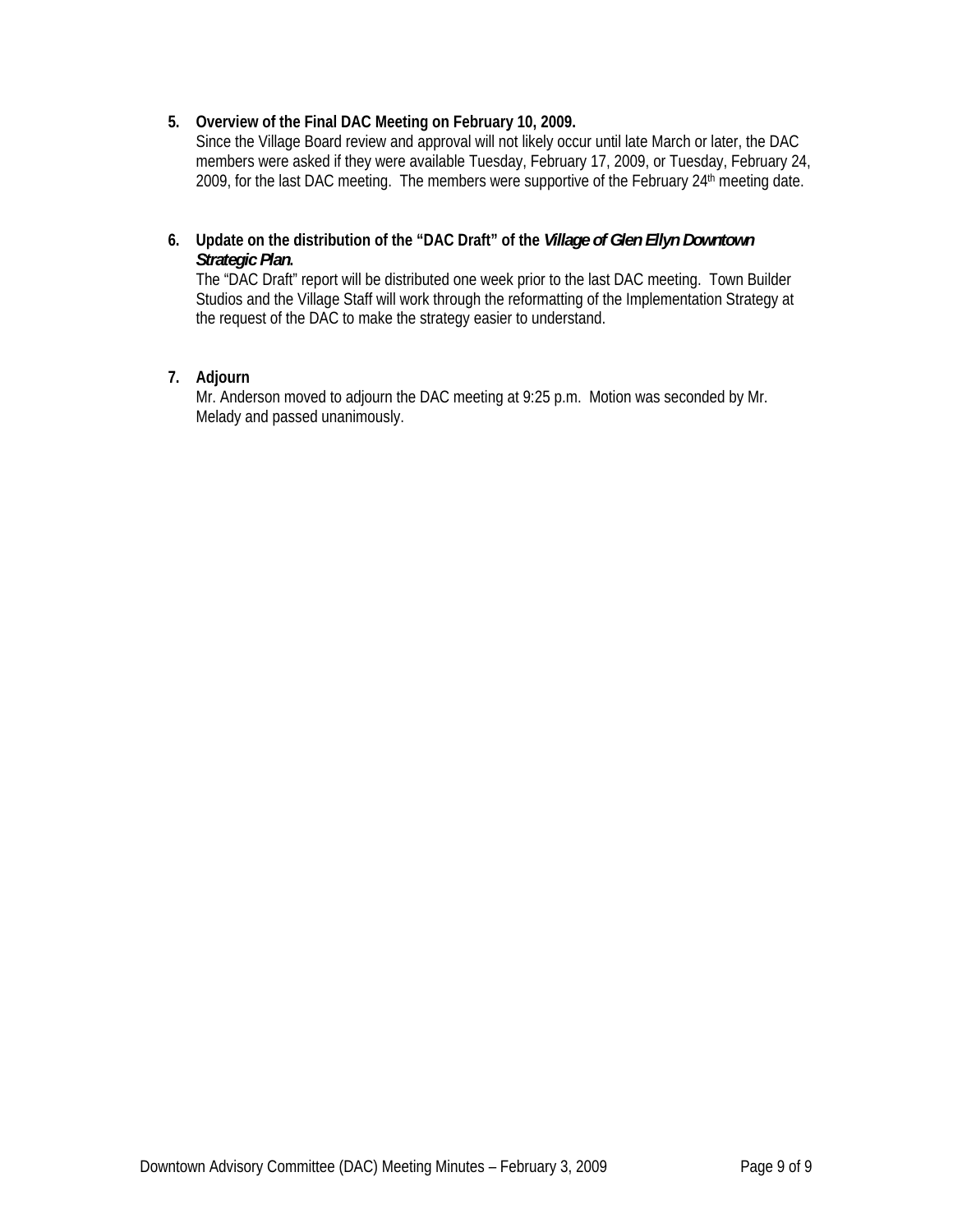# Downtown Strategic Plan **Downtown Advisory Committee – Meeting Minutes**

Village of Glen Ellyn, Illinois March 3, 2009

## **Agenda**

- 1. Roll call and agenda review.
- 2. Adoption of the February 3, 2009, meeting minutes.
- 3. Review and discussion of the "DAC Draft" of the *Village of Glen Ellyn Downtown Strategic Plan*.
- 4. Downtown Advisory Committee recommendation to the Village Board regarding the *Village of Glen Ellyn Downtown Strategic Plan*.
- 5. Preparation for the May 2009 Village Board Meeting.
- 6. Adjourn

#### **Overview**

The Downtown Advisory Committee (DAC) held its seventh and final meeting on March 3, 2009, at 7:00 p.m. at Thippi Thai restaurant on the 2nd floor at 530 Crescent Boulevard.

#### **DAC Members in Attendance**

Rinda Allison, Chairperson Dan Anderson, Historical Society Iain Dickie, Architectural Review Commission Linda Dykstra, Plan Commission Beth Howley, Go Downtown! Jean Kaczmarek, Resident at Large Rob Kelley, Downtown Business Owner Tim Loftus, Historic Preservation Commission, Historical Society, Citizens for Glen Ellyn Preservation Pat Melady, Downtown Property Owner Jim Meyers, Economic Development Corporation (EDC) Sandy Moore, Retail Business Owner Jennifer Shannon, Downtown Restaurant and Property Owner

#### **DAC Members Unable to Attend**

Scott Hamer, Chamber of Commerce E. Jessica Pekny, Downtown Glen Ellyn Alliance, Downtown Business Owner Ann Riebock, School District 41

#### **Others in Attendance**

Steve Jones, Village Manager Staci Hulseberg, AICP, Planning and Development Director Michele Stegall, AICP, Village Planner Richard Boehm, Vice President, McDonough Associates, Inc. Jim Louthen, ASLA, President, Town Builder Studios Jan Morel, PE, Engineering and Development Manager, Town Builder Studios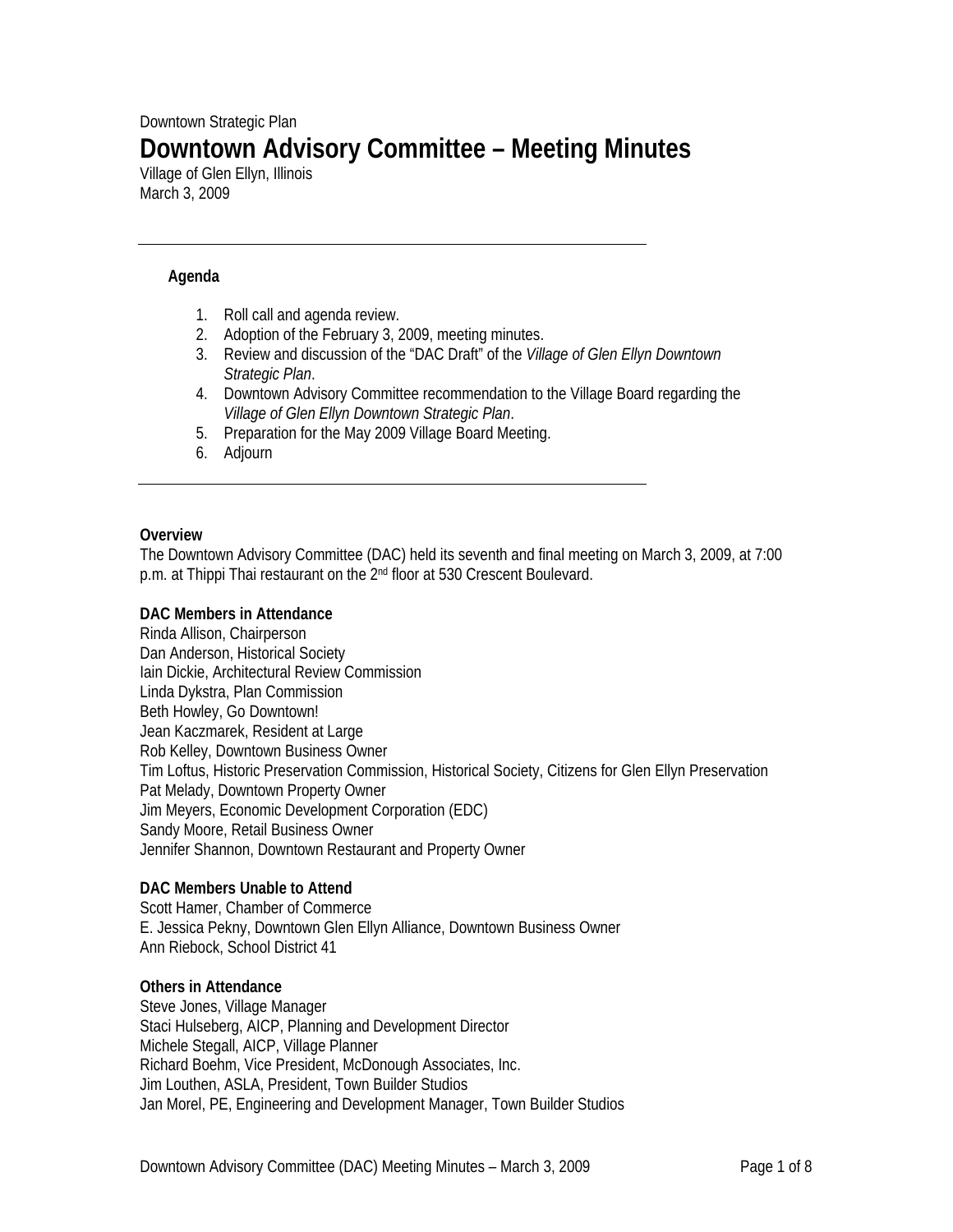#### **1. Roll Call and Agenda Review**

The meeting began with an introduction of the Town Builder Studios (TBS) Team, followed by each Downtown Advisory Committee (DAC) member in attendance stating their name.

# **2. Adoption of February 3, 2009, Meeting Minutes**

Mr. Melady moved to approve the February 3, 2009, DAC meeting minutes. Motion was seconded by Mr. Meyers and passed unanimously.

#### **3. Review and Discussion of the "DAC Draft" of the** *Village of Glen Ellyn Downtown Strategic Plan***.**

Mr. Louthen began the meeting by stating that the purpose of tonight's meeting is to discuss any "big picture" and "report structure" items in the draft plan, and any grammatical-types of comments in the draft report should be submitted by Tuesday, March 10, 2009. Please provide your comments to Town Builder Studios (TBS) by phone, fax, or email. Please note, however, that comments for the Downtown Organization element (starting on Page 10.12 of the draft report) are due at the end of the day tomorrow (Wednesday, March 4, 2009).

The edits will be provided to the Village staff for a final review, and the final report with any remaining staff edits will be distributed to the Village Board for its review and adoption. The upcoming April election and May swearing-in of new members will likely result in a June adoption schedule. The June presentation to the Village Board should include members of the DAC.

The DAC requested that the phasing should be brought back into the implementation chapter, and incorporate the "early start" projects and initiatives to the beginning of the chapter.

Mr. Louthen continued by stating that the DAC should continue on a temporary basis until the new Downtown Organization is established. The detailed analysis, programming, and implementation of the two-way street network is being considered for the Village's next fiscal year, and the Forest Avenue North Parking Structure has Metra's initial support and – since its implementation will be a multiple-year effort – steps should be taken immediately to make this project a reality.

Mr. Louthen introduced Mr. Boehm, Vice President, McDonough Associates, Inc. and asked him to say a few words about his company and Downtown Glen Ellyn. Mr. Boehm stated McDonough Associates is an engineering and architectural firm that is known for big civil projects. The firm has coordinated work with Metra and other transit agencies and has a good relationship with the Illinois Department of Transportation (IDOT). Mr. Boehm is a former Village Manager so he understands first-hand the issues and perspectives municipalities have regarding civil engineering projects.

Mr. Louthen stated that TBS strongly believes in implementation, and likes to be involved in the implementation phase of plans it has prepared by tracking the funding for projects and initiatives identified in the plans– including Glen Ellyn and the *Downtown Strategic Plan*.

Prior to the meeting, Mr. Boehm paged through the "DAC Draft" of the *Downtown Strategic Plan*, and commended the members for its hard work and solid report content.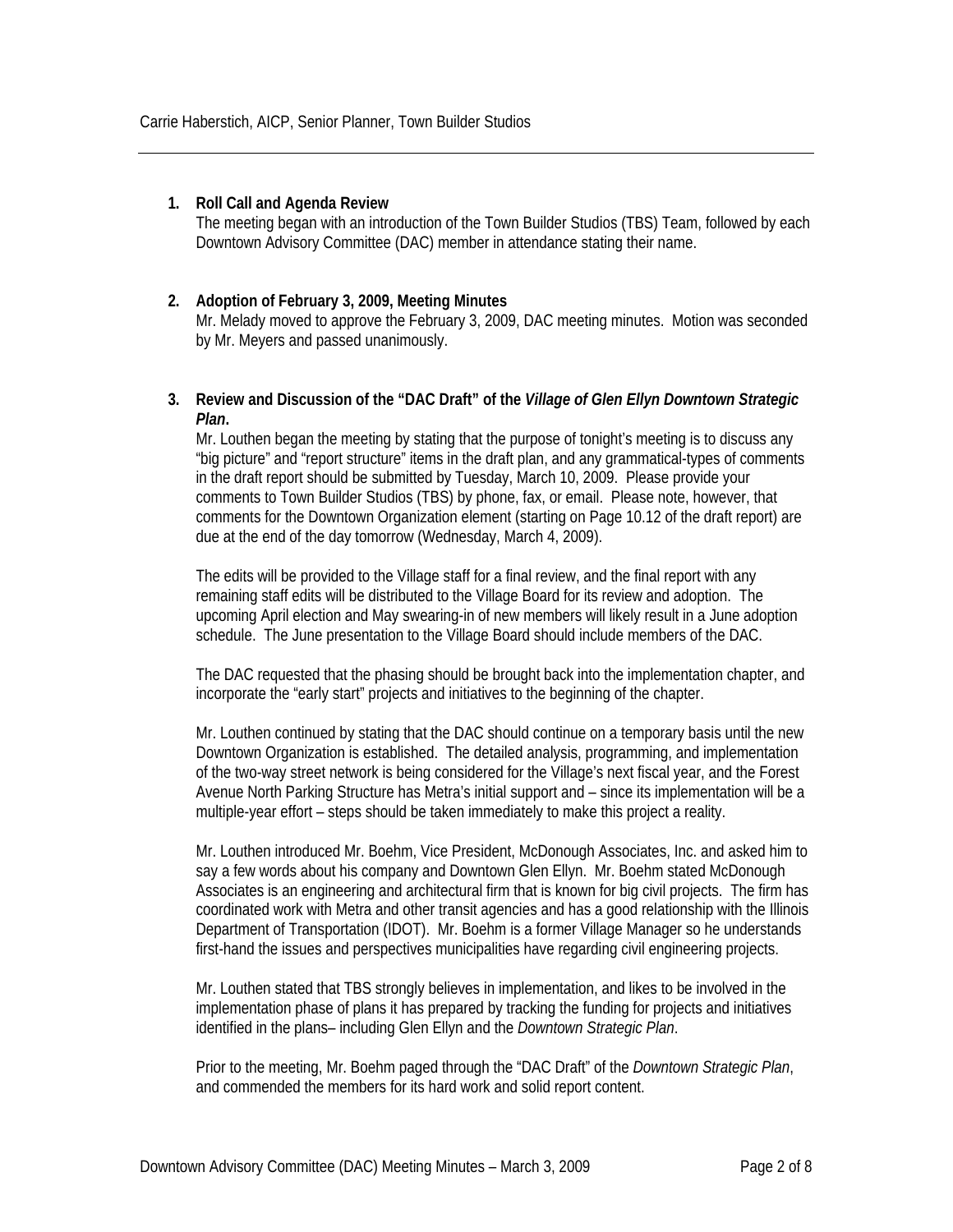Mr. Boehm wrapped-up his comments by stating that the current State Transportation Bill is set to expire in October 2009, and it could have an impact of the timing of future infrastructure projects.

Mr. Louthen stated that the Village Board appointed the DAC for the sole purpose of preparing the *Downtown Strategic Plan*. TBS recommends that the DAC should remain in place for an additional year to help with the transition in creating the new Downtown Organization. The DAC would be a resource to the Village Board in establishing the Downtown Organization, and provide recommendations for necessary organizational items such as bylaws and funding.

Ms. Allison stated that she would like to be involved after the adoption of the *Downtown Strategic Plan*, but play a smaller role than Chairperson.

**4. Downtown Advisory Committee recommendation to the Village Board regarding the** *Village of Glen Ellyn Downtown Strategic Plan***.** 

Ms. Allison drafted a letter of recommendation to the Village Board. The DAC members were invited to review the draft letter at their convenience and provide their comments on or before Tuesday, March 10, 2009. The draft letter was written as follows:

*\*\*\** 

#### *Exhibit 1*

# *DRAFT FOR COMMITTEE REVIEW*

#### *To the President and Board of Trustees of the Village of Glen Ellyn:*

*The members of the Downtown Advisory Committee (the "DAC") have been honored to have a part in creating the Downtown Strategic Plan. Over the past year we have reviewed information and recommendations generated by Town Builder Studios and its team of consultants. We have had ringside seats ad the information gathered has been shaped into broad concepts and then refined into strategies, finally becoming the plan you have before you.* 

*At every major step in the planning process, Town Builders also sought and responded to input from the public and on a regular basis they shared the public input and reviewed the resulting plans and recommendations with the DAC. DAC input was always accepted willingly and integrated into the plan.* 

#### *It is therefore with great pleasure that the DAC recommends to the Village Board the adoption of the Downtown Strategic Plan presented to you today.*

*It is only fair to say that not every committee member embraces every detail of the Plan. Doubtless the Village Board will respond in the same way. But taken as a whole, the Plan captures long term dreams for our hometown. It then pairs those dreams with short- and mid-term strategies to preserve and enhance a downtown that is comfortable to live in, exciting to visit and desirable to do business in.* 

*Further, the DAC respectfully requests that the Village Board extend its existence for another year.*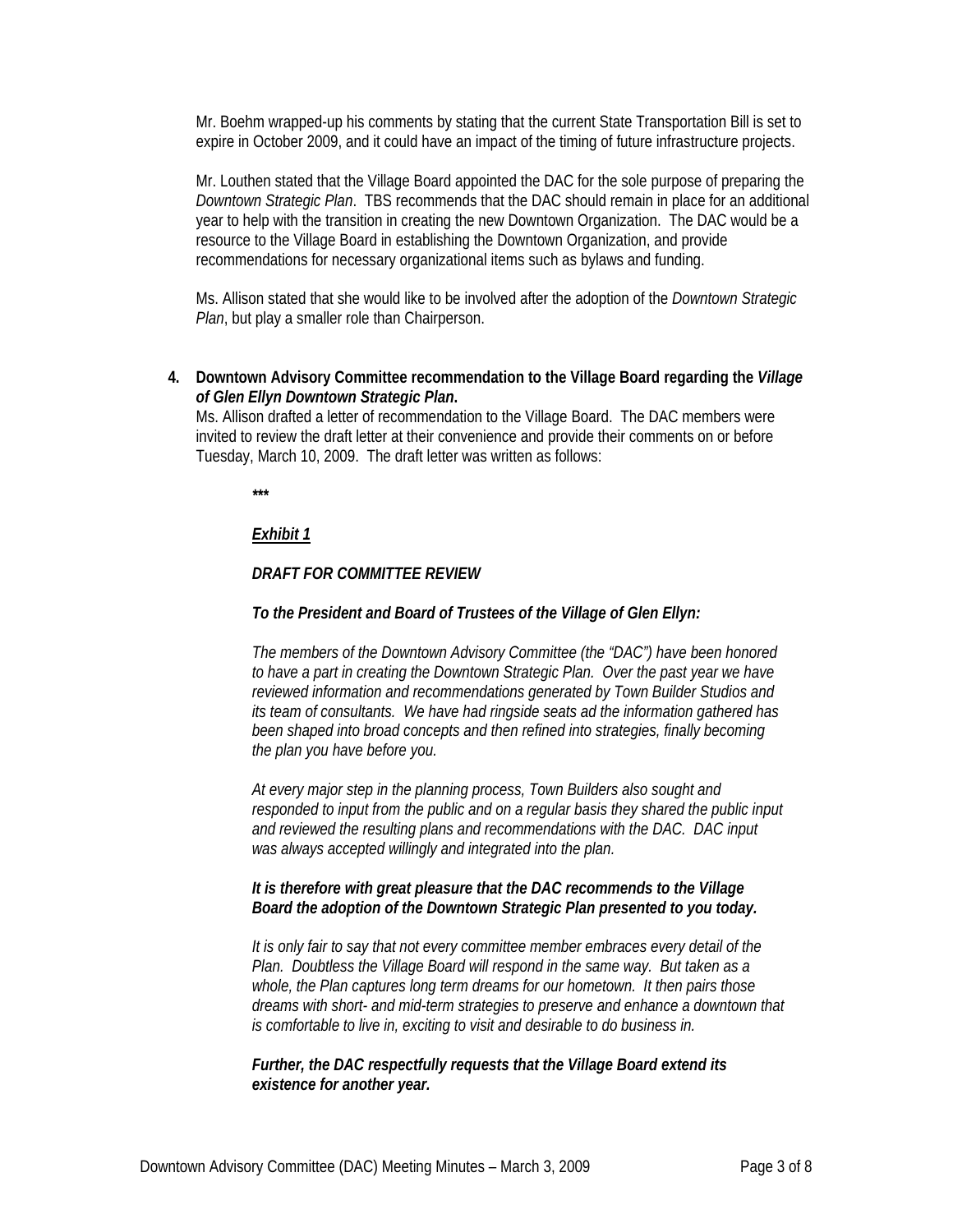*This will allow the DAC to review and oversee early implementation of the Plan by the Village. It is important that the plan does not sit on a shelf, but enter into an active implementation phase. We envision meeting probably every two months to receive reports on progress toward short-term goals, especially the establishment and funding of a new downtown organization, review of engineering studies evaluating changes in traffic patterns, and possibly review the streetscape improvements and new way-finding signage, as well as grant applications and other funding resources.* 

*Not all DAC members are able to continue their role, but many would like to do so. A chair who is not involved with any of the active downtown organizations is recommended, as the current chair will be stepping down.* 

*We thank you for the privilege of work on the Plan and reiterate our recommendation for its adoption.* 

*\*\*\** 

It is anticipated that the new Downtown Organization will have a Board of Directors, paid staff, and regular meetings which requires reports and helps keep the progress going to get things done.

Mr. Louthen stated that he sensed that some of the DAC members wanted to be involved after the *Downtown Strategic Plan* is adopted. The DAC will be a "transition" organization, not the anticipated "permanent" Downtown Organization.

Responding to Ms. Howley's inquiry, Ms. Hulseberg stated that once the Downtown Strategic Plan is adopted, staff will contact all the DAC members regarding their potential interest in serving on the "transitional" DAC. A Village staff liaison will be assigned to the group. The size will be reduced from the current 15-member arrangement to a nine- to 10-member group like the other existing Village committees and commissions. The frequency of meetings will be once every month or two, meeting approximately six times before the establishment of the new Downtown Organization.

Mr. Meyers expressed concern regarding the idea of taking up to a year to establishing the Downtown Organization. The Downtown Strategic Plan took more than a year to complete and a second full year will be difficult to justify when some action is needed immediately.

Mr. Jones stated that the detailed study of the two-way street network is already included in the draft budget. Along with TBS, the Village already has commenced discussions with Metra on the Forest Avenue North Parking Structure and Glen Ellyn Train Station projects. Unfortunately, the Federal stimulus package is a little too early for these projects because they are not "shovelready"; however, starting efforts now will hopefully have the projects ready in a few years and be funded by the State's transportation bill.

Mr. Meyers asked if the "transitional" DAC recommend land-banking to the Village Board, so the Village will purchase property as it becomes available. Mr. Jones replied that he felt the *Downtown Strategic Plan* accomplishes the communication of the land-banking concept. Ms. Hulseberg added that Village staff could research receptivity of land sales with Downtown property owners, signage for wayfinding, etc.

Mr. Meyers stated that he wants to ensure a sense of urgency is effectively communicated to everyone involved in the Downtown. Ms. Allison stated that if there is a specific project or initiative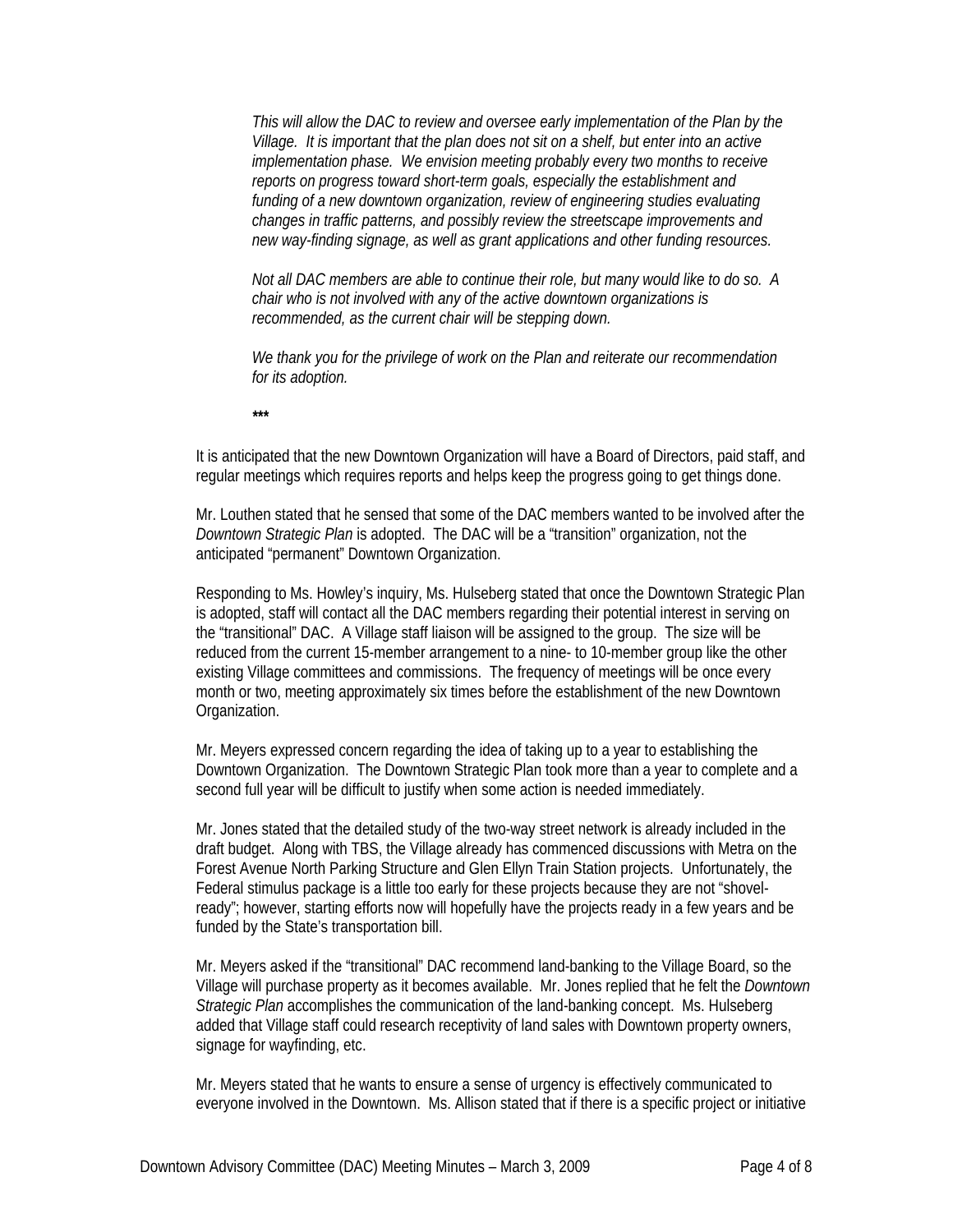that a DAC member is concerned with, he/she could always contact the Village staff every two weeks for an update to make sure progress is being made. She continued by stating that she felt if there was no "transitional" DAC, the forward momentum from the planning process will be lost.

Mr. Anderson stated that the timeline could be shortened to ensure the new Downtown Organization is established sooner than a year from now.

Ms. Allison, Mr. Melady, Ms. Howley, Mr. Meyers, Ms. Stegall, and Mr. Louthen met with representatives from the City of Elmhurst and Elmhurst City Centre on February 27, 2009. Mr. Meyers led gave a synopsis of the meeting, with Ms. Howley and Mr. Melady supplementing his comments as needed.

*\*\*\** 

# *Exhibit 2*

*The City of Elmhurst had an Economic Development Corporation (EDC) that was originally independent of the City, funded privately by local banks. Over time, the City worked its way up to funding 85% of the EDC's budget. Economic development was incorporated into the City Hall organizational structure approximately six years ago under the Department of Planning, Zoning, and Economic Development, and is funded by the City's general fund.* 

*Elmhurst City Centre is an organization that was created in 1992 and is funded by two Special Service Area (SSA) districts. It is independent of the City Hall organizational structure. Although the staff arrangement has changed over time, there are four current positions:* 

- *1. Executive Director. This part-time position is currently filled by an individual who is also a merchant and an attorney. The hours fluctuate depending on the demands of the position for a given day. It was a full-time position before the current Executive Director was hired. The "salary" for this position is on a flat rate, per-month basis. The Executive Director is the primary contact with a contracted outside marketing firm.*
- *2. Maintenance Supervisor. This full-time position plants and maintains the planters, shovels snow beyond the City's efforts, and maintains the public areas in the downtown.*
- *3. Special Events Coordinator. This part-time position includes events and promotional duties, for 25-30 hours/week.*
- *4. Administrative Assistants. This full-time position is shared by two individuals for a total of 40 hours/week.*

*The annual budget for this organization is \$800-900,000.* 

*The Board of Directors is comprised of five retailers, five land owners, and five residents. The retailers and land owners oversee, manage, and are responsible for marketing and promotions. The retailers, land owners, and residents are involved with physical enhancements and maintenance issues. The retailers and land owners are elected to three-year staggered terms with no term limits. The residents are appointed by their condo associations, with term limits established at the discretion of each condo association.*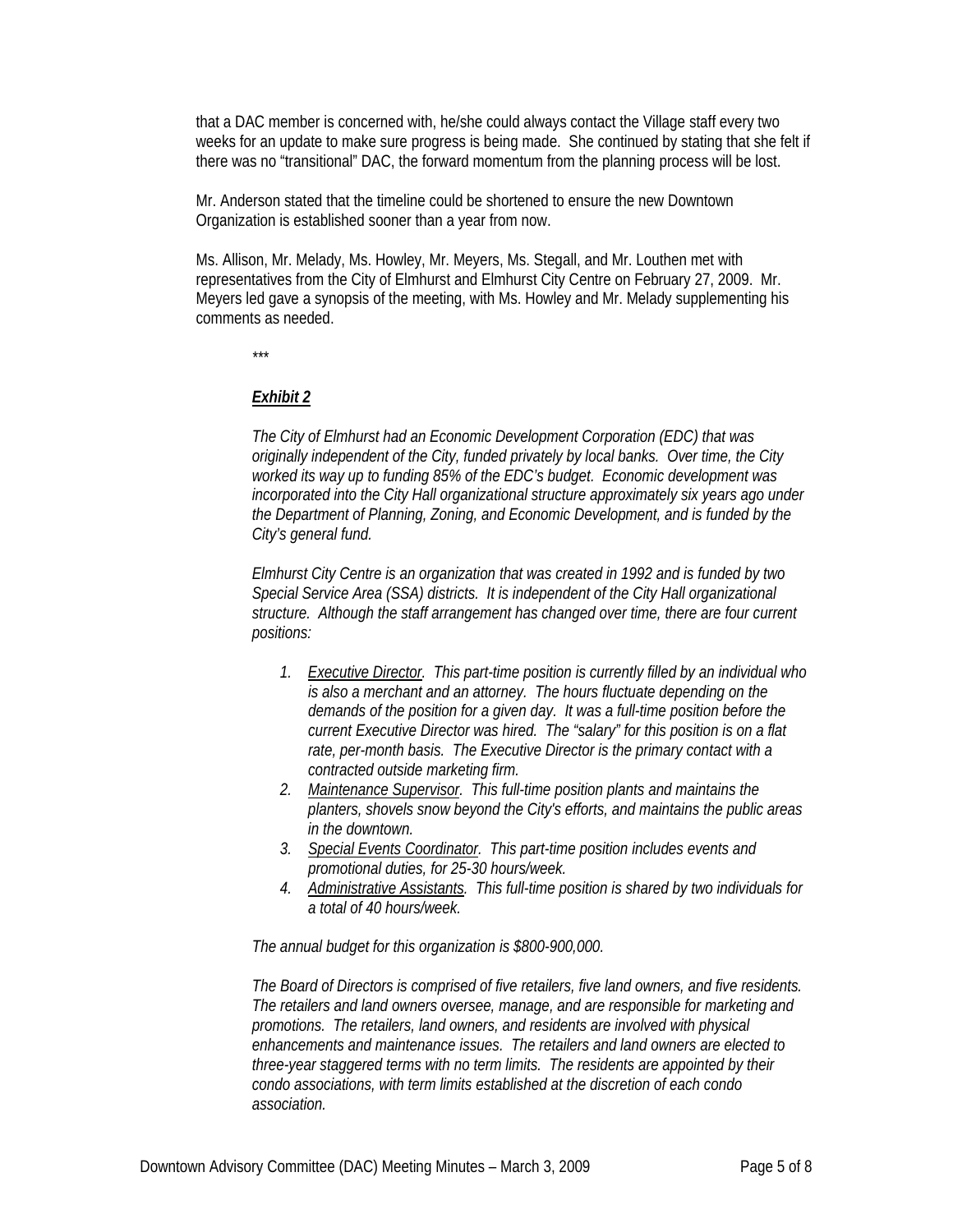*The election process includes Elmhurst City Centre office sending out a mailing to all members, inviting the nomination of individuals for Board of Directors seats. Nominations are made by petition, signed by a minimum number of merchants (for merchant nominations) or commercial property owner members (for commercial property owner member nominations). In addition, the Nominating Committee as appointed by the Board of Directors is allowed to submit additional nominations.* 

*Merchants vote for merchant members, with one vote per merchant. Commercial property owners vote for commercial property owner members, with weighted voting based on relative equalized assessed values.* 

*The "Elmhurst Business Alliance" meets every other month to ensure communication among the City of Elmhurst, the Elmhurst City Centre, and the Chamber of Commerce. The following individuals attend these meetings:* 

- *Mayor*
- *City Manager*
- *Director of Planning, Zoning, and Economic Development*
- *Elmhurst City Centre Executive Director*
- *Elmhurst City Centre Board of Directors Chairperson*
- *Chamber of Commerce Executive Director*
- *Chamber of Commerce Board of Directors Chairperson*
- *Economic Development Manager (as needed)*

*There is an aggressive communication strategy among the downtown organizations, including a "cross-pollination" of organization representatives serving on each other's committees to ensure consistency in communication.* 

*The mission of the Elmhurst City Centre is to be advocates for the central business district, and promote the downtown through radio, billboards, etc. It coordinates all marketing, events, maintenance, flowers, and snow removal (supplementing the City's snow removal efforts). In addition, its staff advances the downtown "brand", posts informational materials in the kiosks, cleans-up trash debris, and maintains a website, the downtown business directory, and the gift certificate program.* 

*A Summer Concert Series will be new in 2009, with monthly concerts expected to be held from June through September. The success of one concert in 2008 prompted the downtown representatives to create a concert series this year.* 

*The City's Economic Development Manager is in charge of City-wide business (retail, office, and industrial) recruitment and retention, including the downtown.* 

*Some portions of the downtown were rezoned to accommodate the City's vision.* 

*The railroad underpass was constructed in 1976-77 to improve York Road traffic flow and access to Elmhurst Hospital.* 

*There is a Village grant program that assists downtown businesses with remodeling, façade improvements, moving, and other business-related costs. It is funded by a Tax Increment Finance (TIF) district and administered by the City of Elmhurst.*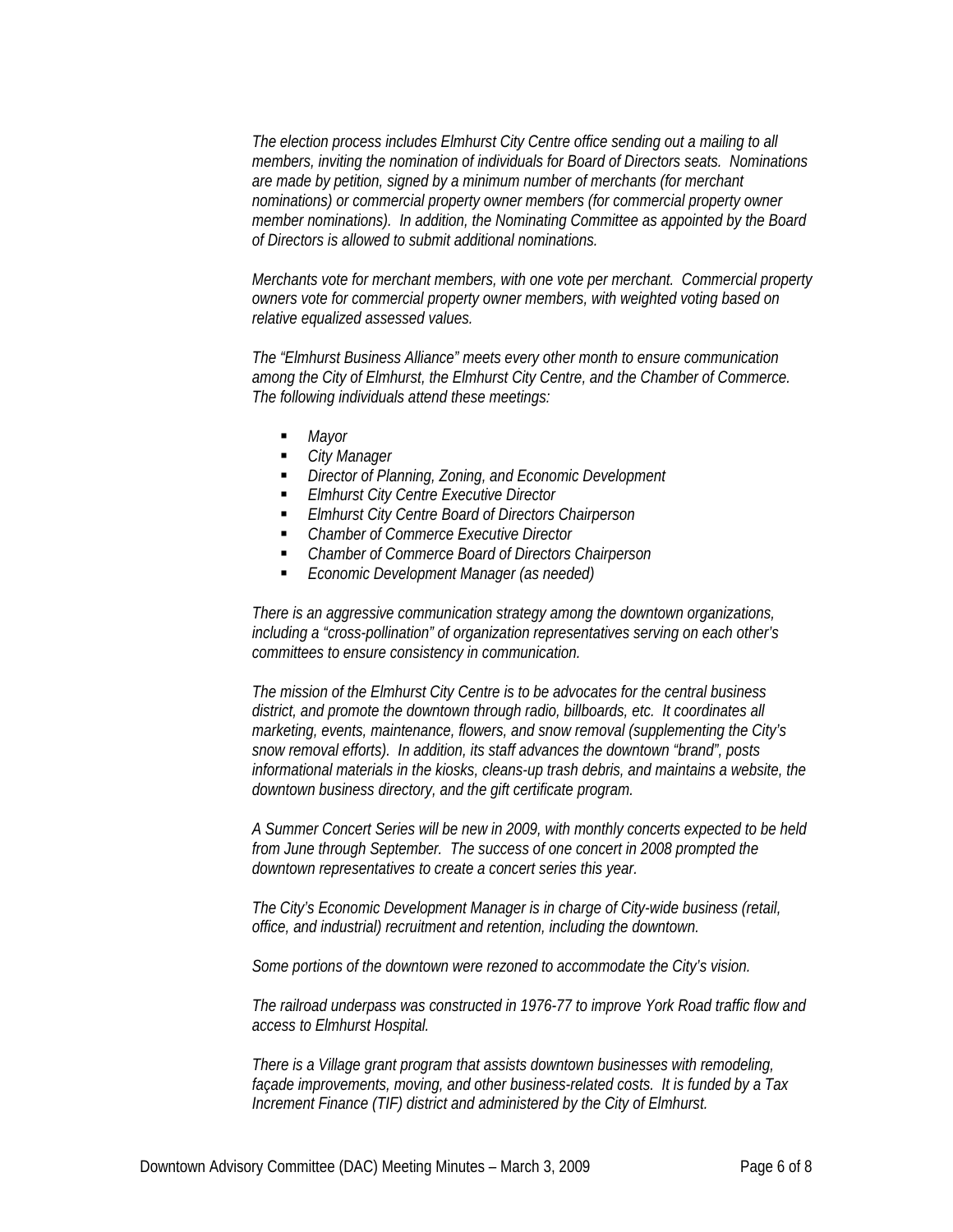*The level of communication between the City, Elmhurst City Centre, and the Chamber of Commerce is constant. The staff and directors of all these organizations serve on each other's committees and boards to ensure communication consistency.* 

*Elmhurst views the incorporation of the Economic Development Corporation into City Hall as advantageous.* 

*The City loaned money to the owner of York Theater to reinvest in this anchor downtown establishment. Retail storefronts surround the now-nine-screen theater.* 

*Elmhurst is a city of 47,000 residents and has 6 million square feet of industrial building space.* 

*Downtown Elmhurst has two existing parking structures, one "shovel-ready" parking structure, and future plans for a fourth parking structure.* 

*Elmhurst views downtown residential living as critical to the downtown's success.* 

*The downtown is on a major arterial – York Road – which makes a big difference in business recruitment, retention, and shopper traffic.* 

*Downtown organizations need to be well-funded for employees to be interested in dealing with the headaches associated with business recruitment and retention.* 

#### *Post-Meeting Comments*

*There was a lot of "controversy and pain" associated with reinventing Downtown Elmhurst after the York Road underpass "killed" the Downtown.* 

*\*\*\** 

Mr. Boehm added to the Elmhurst summary by stating that there was a lot of "controversy and pain" associated with reinventing Downtown Elmhurst after the York Road underpass "killed" the Downtown in 1976-77.

Ms Hulseberg stated that the Village intern studied other Chicagoland downtown organizations. Ms. Stegall handed out a matrix summarizing the features of the downtown organizations that included the following categories:

- Village Name
	- à Hinsdale
	- à Naperville
	- à Elmhurst
	- à Lombard
	- St. Charles
	- à Batavia
	- à Plainfield
	- **<u><b>•** Downers Grove</u>